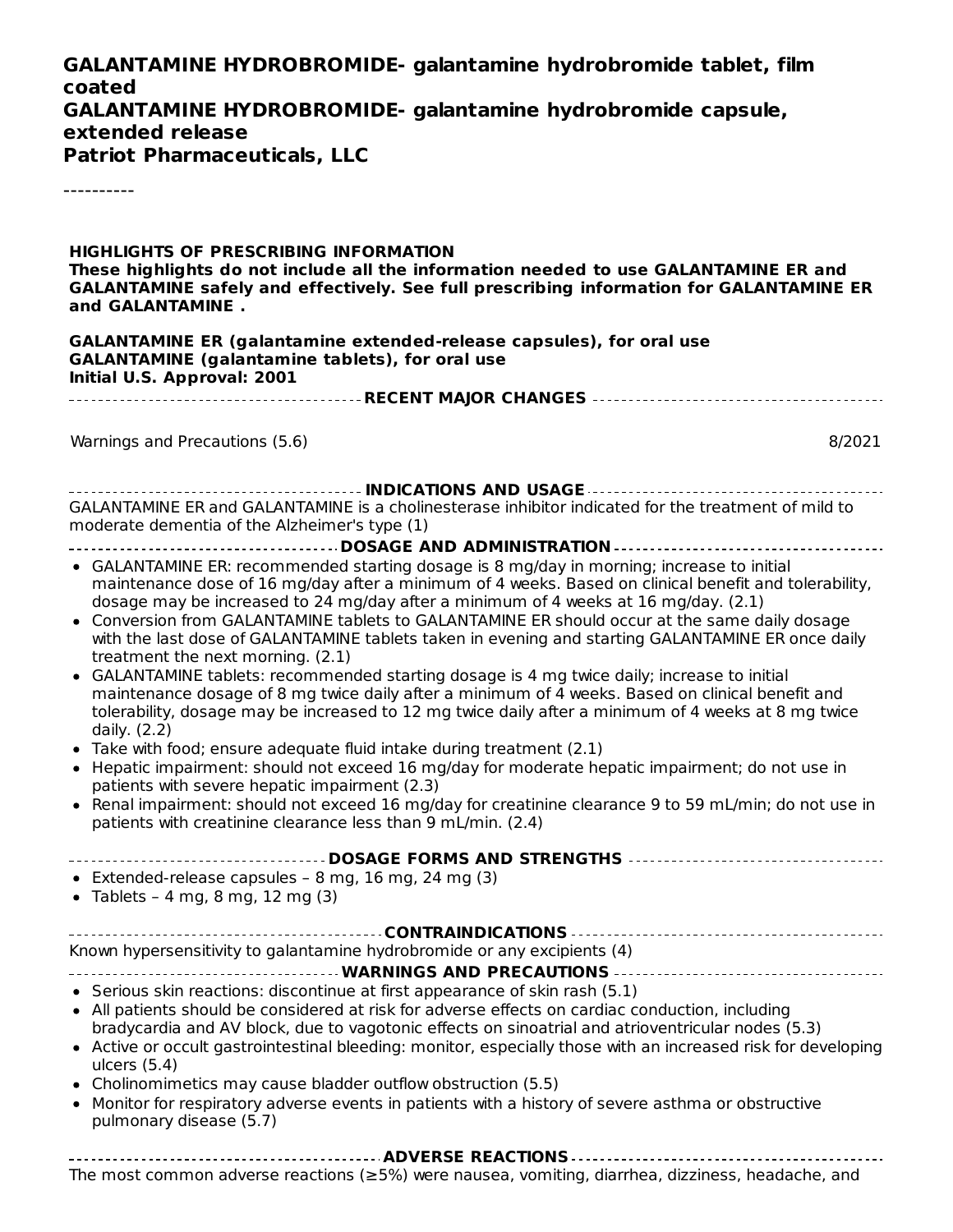#### **To report SUSPECTED ADVERSE REACTIONS, contact Patriot Pharmaceuticals, LLC at 1-800- 667-8570 or FDA at 1-800-FDA-1088 or www.fda.gov/medwatch.**

 $T_{\rm eff}$  adverse reactions ( $25$  ) were nausea, volume nausea, diarrhea, diarrhea, dizziness, headache, and

- **DRUG INTERACTIONS** • Potential to interfere with the activity of anticholinergic medications  $(7.1)$
- Synergistic effect expected when given concurrently with succinylcholine, other cholinesterase inhibitors, similar neuromuscular blocking agents, or cholinergic agonists (7.2)

| Pregnancy: Based on animal data may cause fetal harm. (8.1) |
|-------------------------------------------------------------|
| See 17 for PATIENT COUNSELING INFORMATION.                  |

**Revised: 10/2021**

#### **FULL PRESCRIBING INFORMATION: CONTENTS\***

#### **1 INDICATIONS AND USAGE**

#### **2 DOSAGE AND ADMINISTRATION**

- 2.1 GALANTAMINE ER Extended-Release Capsules
- 2.2 GALANTAMINE Immediate-Release Tablets
- 2.3 Dosage in Patients with Hepatic Impairment
- 2.4 Dosage in Patients with Renal Impairment

#### **3 DOSAGE FORMS AND STRENGTHS**

#### **4 CONTRAINDICATIONS**

### **5 WARNINGS AND PRECAUTIONS**

- 5.1 Serious Skin Reactions
- 5.2 Anesthesia
- 5.3 Cardiovascular Conditions
- 5.4 Gastrointestinal Conditions
- 5.5 Genitourinary Conditions
- 5.6 Neurological Conditions
- 5.7 Pulmonary Conditions
- 5.8 Deaths in Subjects with Mild Cognitive Impairment (MCI)

# **6 ADVERSE REACTIONS**

- 6.1 Clinical Trials Experience
- 6.2 Postmarketing Experience

### **7 DRUG INTERACTIONS**

- 7.1 Use with Anticholinergics
- 7.2 Use with Cholinomimetics and Other Cholinesterase Inhibitors

#### **8 USE IN SPECIFIC POPULATIONS**

- 8.1 Pregnancy
- 8.2 Lactation
- 8.4 Pediatric Use
- 8.5 Geriatric Use
- 8.6 Hepatic Impairment
- 8.7 Renal Impairment

### **10 OVERDOSAGE**

**11 DESCRIPTION**

#### **12 CLINICAL PHARMACOLOGY**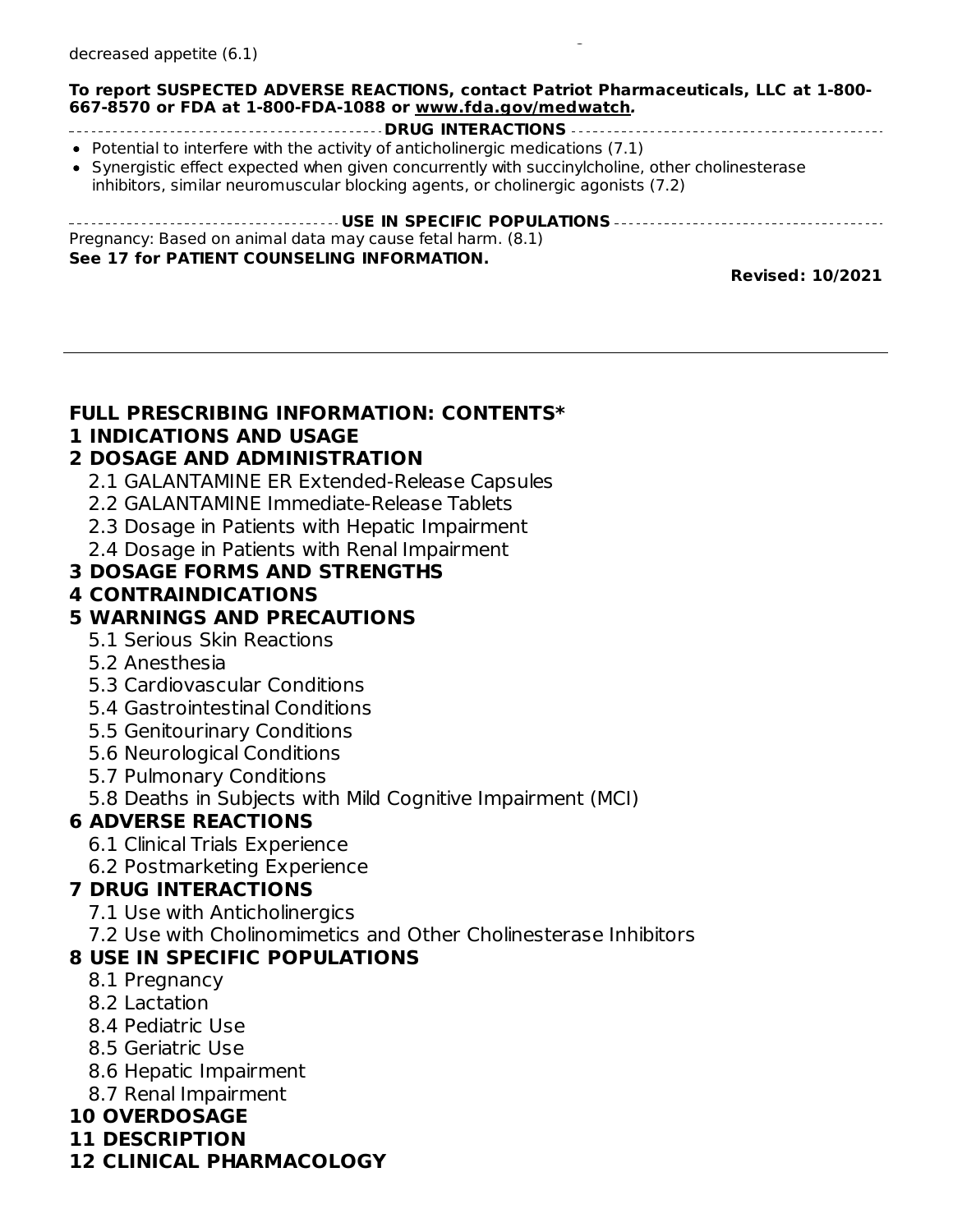- 12.1 Mechanism of Action
- 12.3 Pharmacokinetics

## **13 NON-CLINICAL TOXICOLOGY**

13.1 Carcinogenesis, Mutagenesis, Impairment of Fertility

## **14 CLINICAL STUDIES**

- 14.1 Study Outcome Measures
- 14.2 Immediate-Release Tablets
- 14.3 Extended-Release Capsules

### **16 HOW SUPPLIED/STORAGE AND HANDLING**

#### **17 PATIENT COUNSELING INFORMATION**

 $\ast$  Sections or subsections omitted from the full prescribing information are not listed.

# **FULL PRESCRIBING INFORMATION**

# **1 INDICATIONS AND USAGE**

GALANTAMINE ER and GALANTAMINE are indicated for the treatment of mild to moderate dementia of the Alzheimer's type.

# **2 DOSAGE AND ADMINISTRATION**

### **2.1 GALANTAMINE ER Extended-Release Capsules**

GALANTAMINE ER extended-release capsules should be administered once daily in the morning, preferably with food.

The recommended starting dosage of GALANTAMINE ER is 8 mg/day. The dosage should be increased to the initial maintenance dose of 16 mg/day after a minimum of 4 weeks. A further increase to 24 mg/day should be attempted after a minimum of 4 weeks at 16 mg/day. Dosage increases should be based upon assessment of clinical benefit and tolerability of the previous dose.

The dosage of GALANTAMINE ER shown to be effective in a controlled clinical trial is 16– 24 mg/day.

Patients currently being treated with GALANTAMINE tablets can convert to GALANTAMINE ER (extended-release capsules) by taking their last dose of GALANTAMINE tablets in the evening and starting GALANTAMINE ER once daily treatment the next morning. Converting from GALANTAMINE tablets to GALANTAMINE ER should occur at the same total daily dosage.

# **2.2 GALANTAMINE Immediate-Release Tablets**

The dosage of GALANTAMINE tablets shown to be effective in controlled clinical trials is 16–32 mg/day given as twice daily dosing. As the dosage of 32 mg/day is less well tolerated than lower dosages and does not provide increased effectiveness, the recommended dosage range is 16–24 mg/day given twice daily. The dosage of 24 mg/day did not provide a statistically significant greater clinical benefit than 16 mg/day. It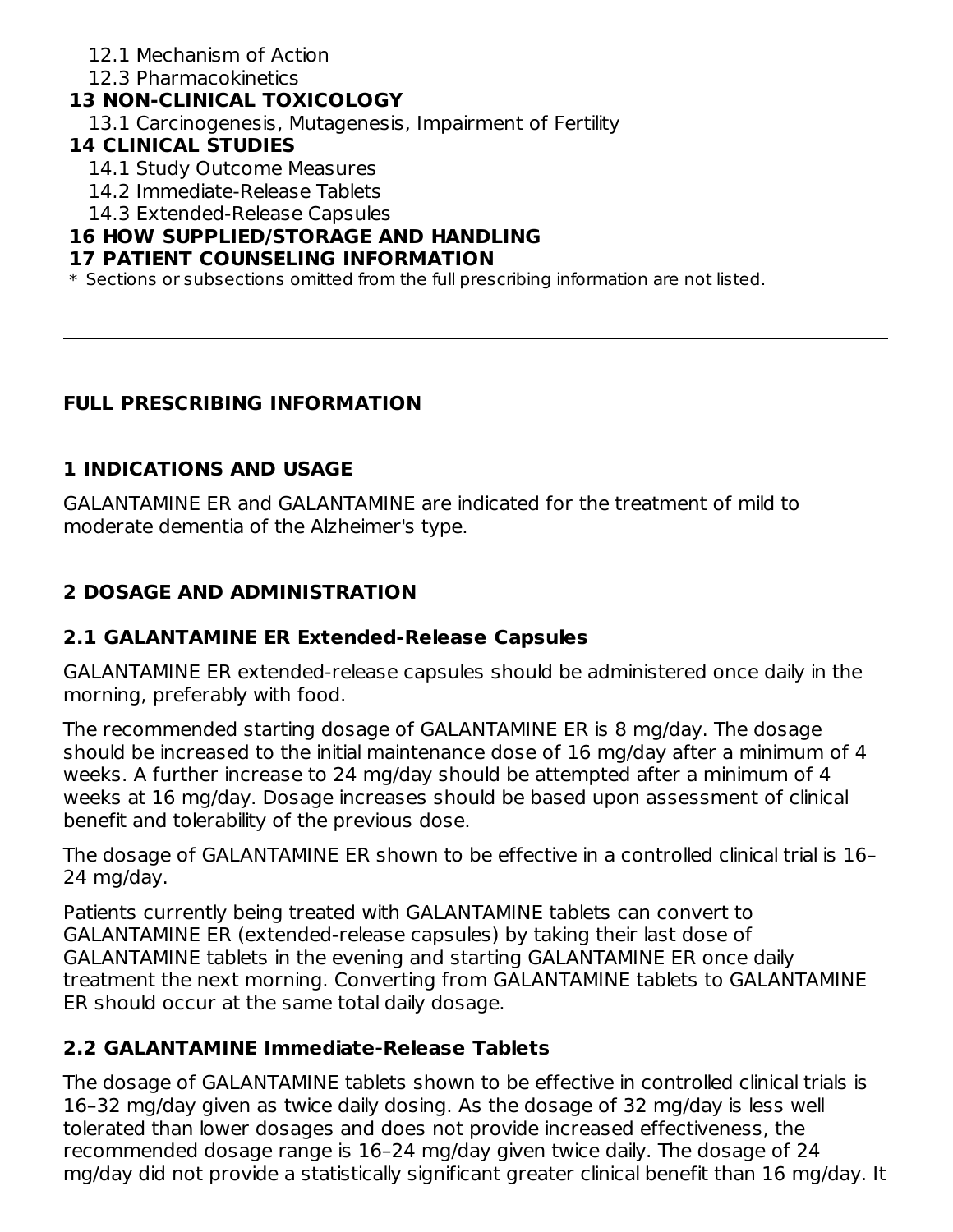is possible, however, that a daily dosage of 24 mg of GALANTAMINE might provide additional benefit for some patients.

The recommended starting dosage of GALANTAMINE tablets is 4 mg twice a day (8 mg/day). The dosage should be increased to the initial maintenance dosage of 8 mg twice a day (16 mg/day) after a minimum of 4 weeks. A further increase to 12 mg twice a day (24 mg/day) should be attempted after a minimum of 4 weeks at 8 mg twice a day (16 mg/day).

Dosage increases should be based upon assessment of clinical benefit and tolerability of the previous dose.

GALANTAMINE tablets should be administered twice a day, preferably with morning and evening meals.

Patients and caregivers should be advised to ensure adequate fluid intake during treatment. If therapy has been interrupted for more than three days, the patient should be restarted at the lowest dosage and the dosage escalated to the current dose.

The abrupt withdrawal of GALANTAMINE ER and GALANTAMINE in those patients who had been receiving dosages in the effective range was not associated with an increased frequency of adverse events in comparison with those continuing to receive the same dosages of that drug. The beneficial effects of GALANTAMINE ER and GALANTAMINE are lost, however, when the drug is discontinued.

### **2.3 Dosage in Patients with Hepatic Impairment**

In patients with moderate hepatic impairment (Child-Pugh score of 7–9), the dosage should generally not exceed 16 mg/day. The use of GALANTAMINE ER and GALANTAMINE in patients with severe hepatic impairment (Child-Pugh score of 10–15) is not recommended [see Clinical Pharmacology (12.3)].

### **2.4 Dosage in Patients with Renal Impairment**

In patients with creatinine clearance of 9 to 59 mL/min, the dosage should generally not exceed 16 mg/day. In patients with creatinine clearance less than 9 mL/min, the use of GALANTAMINE ER and GALANTAMINE is not recommended [see Clinical Pharmacology (12.3)].

### **3 DOSAGE FORMS AND STRENGTHS**

GALANTAMINE ER extended-release capsules contain 8 mg, 16 mg, and 24 mg galantamine as 10.25 mg, 20.51 mg, and 30.76 mg of galantamine hydrobromide, respectively. GALANTAMINE ER extended-release capsules contain white to off-white pellets and are available in the following strengths:

8 mg white opaque, size 4 hard gelatin capsule with the inscription "GAL 8"

16 mg pink opaque, size 2 hard gelatin capsule with the inscription "GAL 16"

24 mg caramel opaque, size 1 hard gelatin capsule with the inscription "GAL 24"

GALANTAMINE tablets contain 4 mg, 8 mg, and 12 mg galantamine as 5.126 mg, 10.253 mg, and 15.379 mg of galantamine hydrobromide, respectively. GALANTAMINE tablets are available in the following strengths: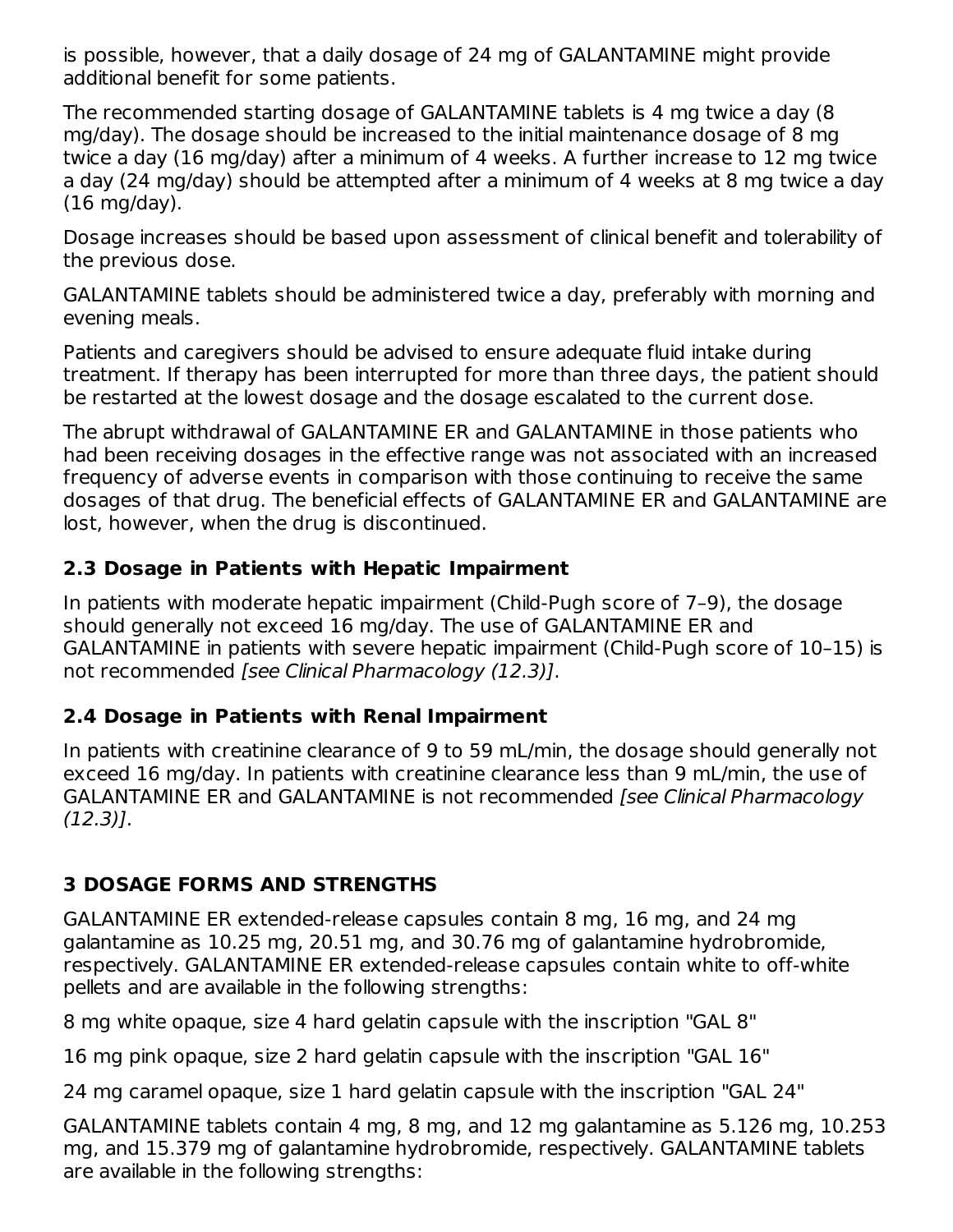4 mg circular biconvex, off-white tablet imprinted with "JANSSEN" on one side and "G 4" on the other side

8 mg circular biconvex, pink tablet imprinted with "JANSSEN" on one side and "G 8" on the other side

12 mg circular biconvex, orange-brown tablet imprinted with "JANSSEN" on one side and "G 12" on the other side

### **4 CONTRAINDICATIONS**

GALANTAMINE ER and GALANTAMINE are contraindicated in patients with known hypersensitivity to galantamine hydrobromide or to any excipients used in the formulation.

## **5 WARNINGS AND PRECAUTIONS**

#### **5.1 Serious Skin Reactions**

Serious skin reactions (Stevens-Johnson syndrome and acute generalized exanthematous pustulosis) have been reported in patients receiving GALANTAMINE ER and GALANTAMINE. Inform patients and caregivers that the use of GALANTAMINE ER or GALANTAMINE should be discontinued at the first appearance of a skin rash, unless the rash is clearly not drug-related. If signs or symptoms suggest a serious skin reaction, use of this drug should not be resumed and alternative therapy should be considered.

### **5.2 Anesthesia**

Galantamine, as a cholinesterase inhibitor, is likely to exaggerate the neuromuscular blocking effects of succinylcholine-type and similar neuromuscular blocking agents during anesthesia.

#### **5.3 Cardiovascular Conditions**

Because of their pharmacological action, cholinesterase inhibitors have vagotonic effects on the sinoatrial and atrioventricular nodes, leading to bradycardia and AV block. Bradycardia and all types of heart block have been reported in patients both with and without known underlying cardiac conduction abnormalities *[see Adverse Reactions (6.1,* 6.2)]. Therefore, all patients should be considered at risk for adverse effects on cardiac conduction.

Patients treated with galantamine up to 24 mg/day using the recommended dosing schedule showed a dose-related increase in risk of syncope (placebo 0.7% [2/286]; 4 mg twice daily 0.4% [3/692]; 8 mg twice daily 1.3% [7/552]; 12 mg twice daily 2.2% [6/273]).

### **5.4 Gastrointestinal Conditions**

Through their primary action, cholinomimetics may be expected to increase gastric acid secretion due to increased cholinergic activity. Therefore, patients should be monitored closely for symptoms of active or occult gastrointestinal bleeding, especially those with an increased risk for developing ulcers, e.g., those with a history of ulcer disease or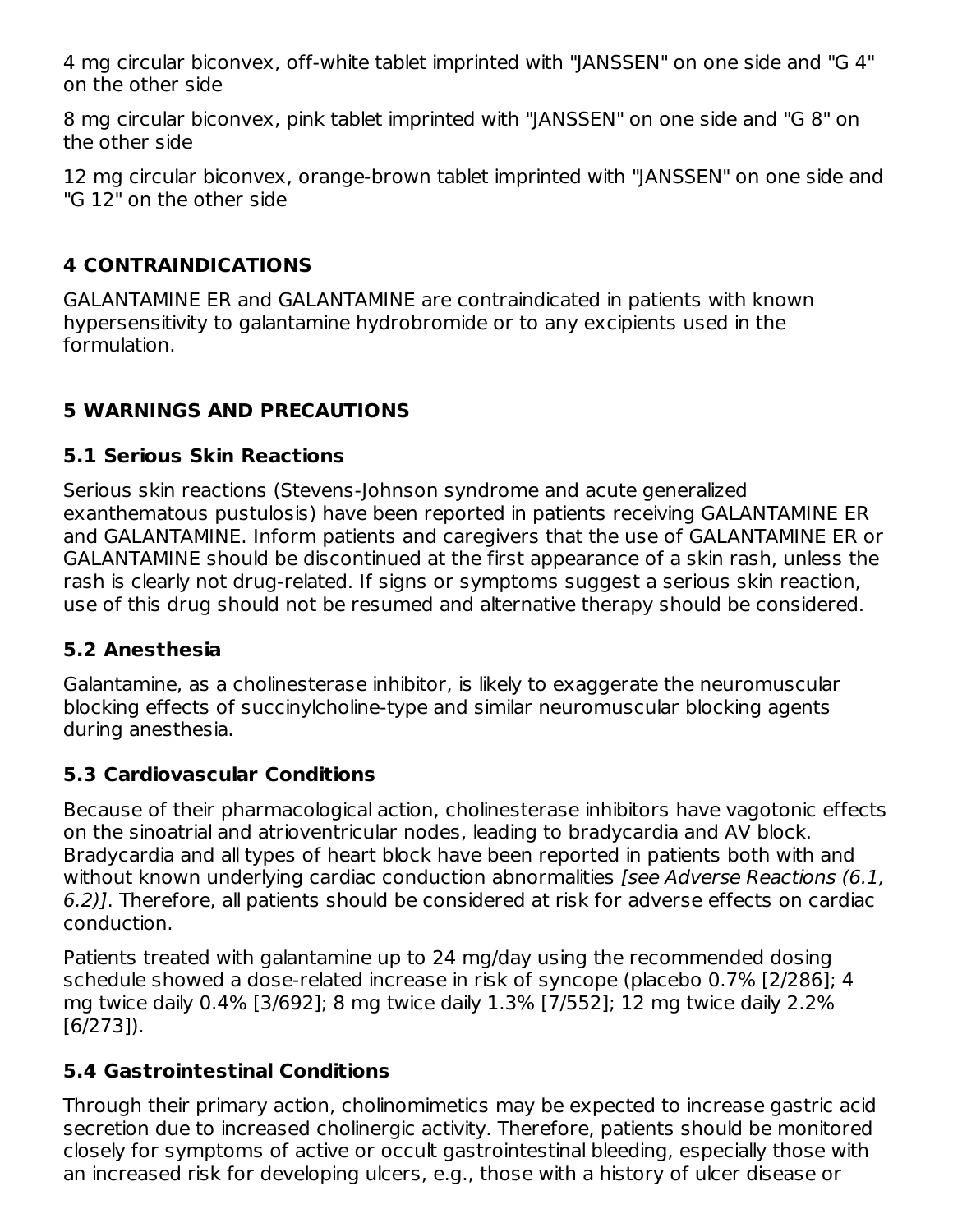patients using concurrent nonsteroidal anti-inflammatory drugs (NSAIDs). Clinical studies of galantamine have shown no increase, relative to placebo, in the incidence of either peptic ulcer disease or gastrointestinal bleeding.

Galantamine, as a predictable consequence of its pharmacological properties, has been shown to produce nausea, vomiting, diarrhea, anorexia, and weight loss. During therapy, the patient's weight should be monitored.

## **5.5 Genitourinary Conditions**

Although this was not observed in clinical trials with galantamine, cholinomimetics may cause bladder outflow obstruction.

# **5.6 Neurological Conditions**

Seizures: Cholinesterase inhibitors are believed to have some potential to cause generalized convulsions [see Adverse Reactions (6.2)]. Seizure activity may also be a manifestation of Alzheimer's disease. Patients with Alzheimer's disease should be monitored closely for seizures while taking galantamine.

An increase in cholinergic tone may worsen symptoms related to extrapyramidal disorders [see Adverse Reactions (6.2)].

## **5.7 Pulmonary Conditions**

Because of its cholinomimetic action, galantamine should be prescribed with care to patients with a history of severe asthma or obstructive pulmonary disease. Respiratory function should be monitored closely for the occurrence of respiratory adverse effects.

# **5.8 Deaths in Subjects with Mild Cognitive Impairment (MCI)**

In two randomized placebo-controlled trials of 2 years duration in patients with mild cognitive impairment (MCI), a total of 13 patients on galantamine (n=1026) and 1 patient on placebo (n=1022) died. The deaths were due to various causes which could be expected in an elderly population; about half of the galantamine deaths appeared to result from various vascular causes (myocardial infarction, stroke, and sudden death).

Although the difference in mortality between galantamine- and placebo-treated groups in these two studies was significant, the results are highly discrepant with other studies of galantamine. Specifically, in these two MCI studies, the mortality rate in the placebotreated patients was markedly lower than the rate in placebo-treated patients in trials of galantamine in Alzheimer's disease or other dementias (0.7 per 1000 person years compared to 22–61 per 1000 person years, respectively). Although the mortality rate in the galantamine-treated MCI patients was also lower than that observed in galantaminetreated patients in Alzheimer's disease and other dementia trials (10.2 per 1000 person years compared to 23–31 per 1000 person years, respectively), the relative difference was much less. When the Alzheimer's disease and other dementia studies were pooled (n=6000), the mortality rate in the placebo group numerically exceeded that in the galantamine group. Furthermore, in the MCI studies, no patients in the placebo group died after 6 months, a highly unexpected finding in this population.

Individuals with mild cognitive impairment demonstrate isolated memory impairment greater than expected for their age and education, but do not meet current diagnostic criteria for Alzheimer's disease.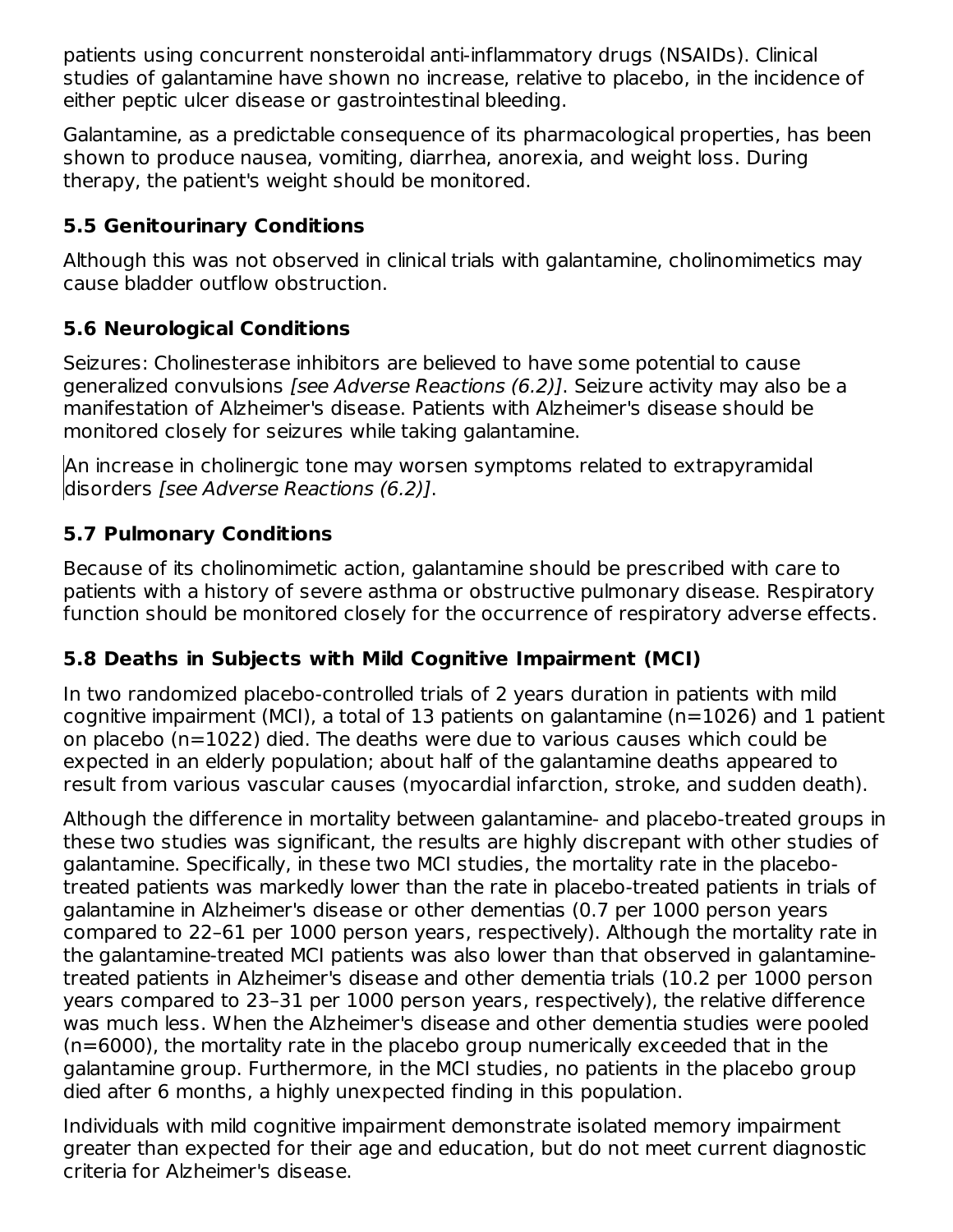# **6 ADVERSE REACTIONS**

Serious adverse reactions are discussed in more detail in the following sections of the labeling:

- Serious skin reactions *[see Warnings and Precautions (5.1)]*
- Cardiovascular Conditions *[see Warnings and Precautions (5.3)]*
- Gastrointestinal Conditions [see Warnings and Precautions (5.4)]
- Genitourinary Conditions [see Warnings and Precautions (5.5)]
- Neurological Conditions [see Warnings and Precautions (5.6)]
- Pulmonary Conditions *[see Warnings and Precautions (5.7)]*
- Deaths in subjects with mild cognitive impairment (MCI) [see Warnings and Precautions (5.8)]

# **6.1 Clinical Trials Experience**

Because clinical trials are conducted under widely varying conditions, adverse reaction rates observed in the clinical trials of a drug cannot be directly compared to rates in the clinical trials of another drug and may not reflect the rates observed in practice.

The most common adverse reactions in galantamine-treated patients from double-blind clinical trials (≥5%) were nausea, vomiting, diarrhea, dizziness, headache, and decreased appetite.

The most common adverse reactions associated with discontinuation ( $\geq$ 1%) in galantamine-treated patients from double-blind clinical trials were nausea (6.2%), vomiting (3.3%), decreased appetite (1.5%), and dizziness (1.3%).

The safety of the extended-release capsule and immediate-release tablet formulations of galantamine was evaluated in 3956 galantamine-treated patients who participated in 8 placebo-controlled clinical studies and 1454 subjects in 5 open-label clinical studies with mild to moderate dementia of the Alzheimer's type. In clinical studies, the safety profile of once-daily treatment with extended-release galantamine was similar in frequency and nature to that seen with tablets. The information presented in this section was derived from pooled double-blind studies and from pooled open-label data.

# Commonly-Observed Adverse Reactions in Double-Blind, Placebo-Controlled Clinical Trials

Table 1 lists the adverse reactions reported in  $\geq$ 1% of galantamine-treated patients in 8 placebo-controlled, double-blind clinical trials.

| CONTROLEG, DOUDIE-DINIU CINICAL ITIAIS               |                                          |                                      |  |  |  |  |  |  |  |
|------------------------------------------------------|------------------------------------------|--------------------------------------|--|--|--|--|--|--|--|
| <b>System/Organ Class</b><br><b>Adverse Reaction</b> | <b>Galantamine</b><br>$(n=3956)$<br>$\%$ | <b>Placebo</b><br>$(n=2546)$<br>$\%$ |  |  |  |  |  |  |  |
| <b>Metabolism and Nutrition Disorders</b>            |                                          |                                      |  |  |  |  |  |  |  |
| Decreased appetite                                   | 7.4                                      | 2.1                                  |  |  |  |  |  |  |  |
| <b>Psychiatric Disorders</b>                         |                                          |                                      |  |  |  |  |  |  |  |
| Depression                                           | 3.6                                      | 2.3                                  |  |  |  |  |  |  |  |

#### **Table 1. Adverse Reactions Reported by ≥1% of Galantamine-Treated Patients in Pooled Placebo-Controlled, Double-Blind Clinical Trials**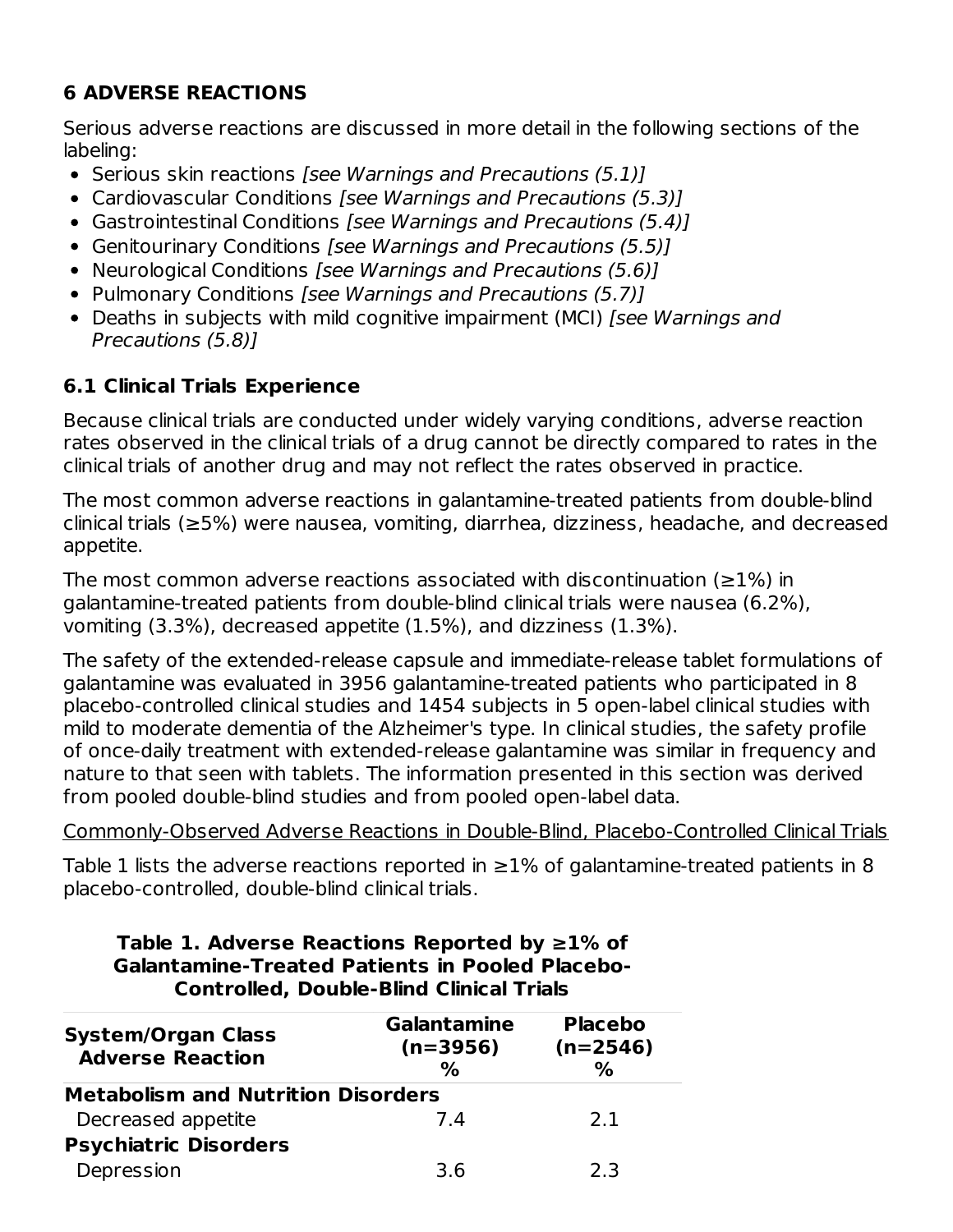| <b>Nervous System Disorders</b>                             |      |     |
|-------------------------------------------------------------|------|-----|
| <b>Dizziness</b>                                            | 7.5  | 3.4 |
| Headache                                                    | 7.1  | 5.5 |
| <b>Tremor</b>                                               | 1.6  | 0.7 |
| Somnolence                                                  | 1.5  | 0.8 |
| Syncope                                                     | 1.4  | 0.6 |
| Lethargy                                                    | 1.3  | 0.4 |
| <b>Cardiac Disorders</b>                                    |      |     |
| <b>Bradycardia</b>                                          | 1.0  | 0.3 |
| <b>Gastrointestinal Disorders</b>                           |      |     |
| <b>Nausea</b>                                               | 20.7 | 5.5 |
| Vomiting                                                    | 10.5 | 2.3 |
| <b>Diarrhea</b>                                             | 7.4  | 4.9 |
| Abdominal pain                                              | 3.8  | 2.0 |
| Abdominal discomfort                                        | 2.1  | 0.7 |
| <b>Dyspepsia</b>                                            | 1.5  | 1.0 |
| <b>Musculoskeletal and Connective Tissue Disorders</b>      |      |     |
| Muscle spasms                                               | 1.2  | 0.5 |
| <b>General Disorders and Administration Site Conditions</b> |      |     |
| Fatigue                                                     | 3.5  | 1.8 |
| Asthenia                                                    | 2.0  | 1.5 |
| Malaise                                                     | 1.1  | 0.5 |
| <b>Investigations</b>                                       |      |     |
| Decreased weight                                            | 4.7  | 1.5 |
| <b>Injury, Poisoning and Procedural Complications</b>       |      |     |
| Fall                                                        | 3.9  | 3.0 |
| Laceration                                                  | 1.1  | 0.5 |

The majority of these adverse reactions occurred during the dose-escalation period. In those patients who experienced the most frequent adverse reaction, nausea, the median duration of the nausea was 5–7 days.

### Other Adverse Reactions Observed in Clinical Trials of Galantamine

The following adverse reactions occurred in <1% of all galantamine-treated patients (N=3956) in the above double-blind, placebo-controlled clinical trial data sets. In addition, the following also includes all adverse reactions reported at any frequency rate in patients (N=1454) who participated in open-label studies. Adverse reactions listed in Table 1 above were not included below:

Metabolism and Nutrition Disorders: Dehydration

Nervous System Disorders: Dysgeusia, Hypersomnia, Paresthesia

Eye Disorders: Blurred vision

Cardiac Disorders: First degree atrioventricular block, Palpitations, Sinus bradycardia, Supraventricular extrasystoles

Vascular Disorders: Flushing, Hypotension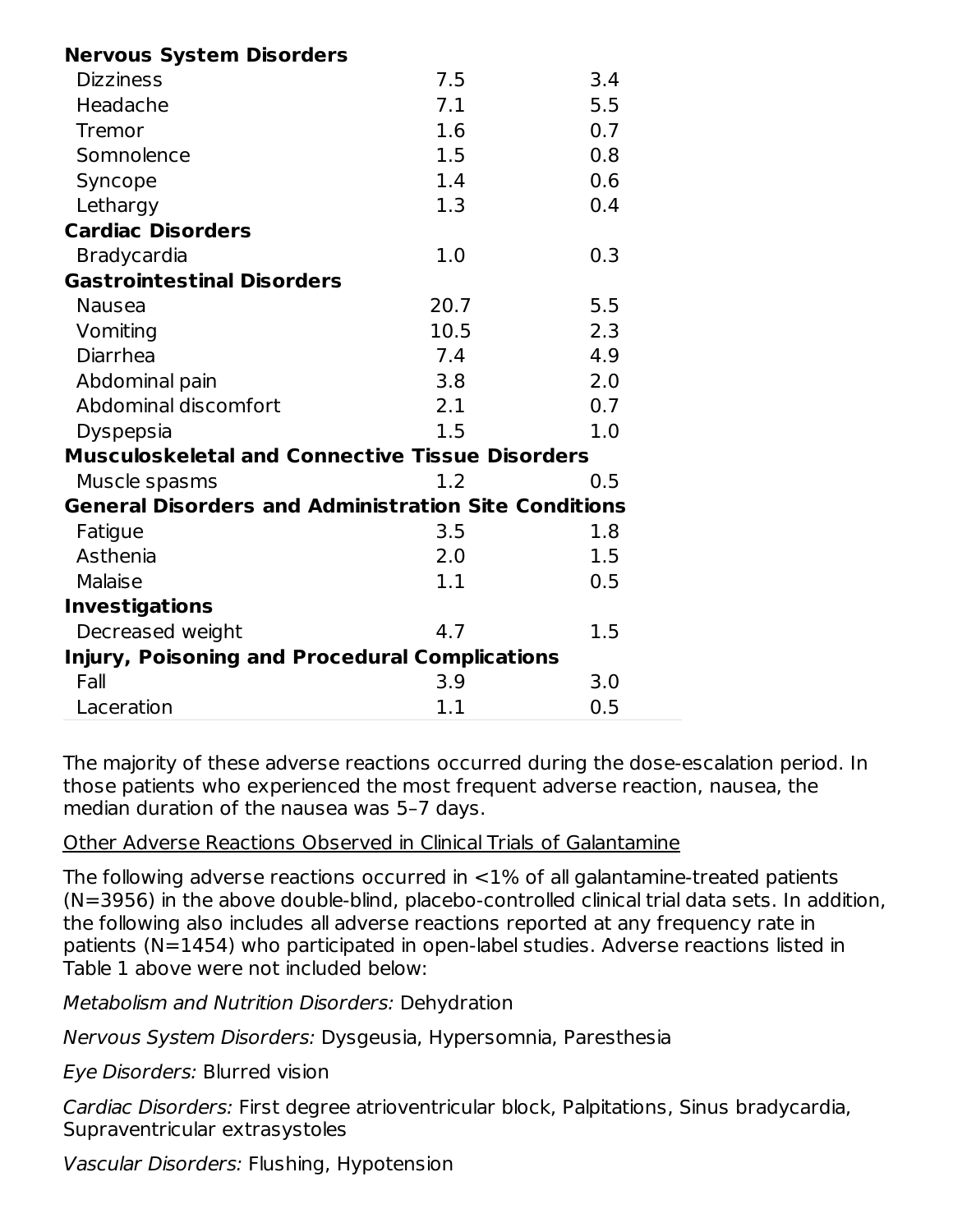Gastrointestinal Disorders: Retching

Skin and Subcutaneous Tissue Disorders: Hyperhidrosis

Musculoskeletal and Connective Tissue Disorders: Muscular weakness

## Discontinuations Due to Adverse Reactions

In the 8 placebo-controlled studies of adults, 418 (10.6%) galantamine-treated patients  $(N=3956)$  and 56 (2.2%) placebo patients  $(N=2546)$  discontinued due to an adverse reaction. Those events with an incidence of  $\geq 0.5\%$  in the galantamine-treated patients included nausea (245, 6.2%), vomiting (129, 3.3%), decreased appetite (60, 1.5%), dizziness (50, 1.3%), diarrhea (31, 0.8%), headache (29, 0.7%), and decreased weight (26, 0.7%). The only event with an incidence of  $\geq$ 0.5% in placebo patients was nausea (17, 0.7%).

In the 5 open-label studies, 103 (7.1%) patients (N=1454) discontinued due to an adverse reaction. Those events with an incidence of  $≥0.5%$  included nausea (43, 3.0%), vomiting (23, 1.6%), decreased appetite (13, 0.9%), headache (12, 0.8%), decreased weight (9, 0.6%), dizziness (8, 0.6%), and diarrhea (7, 0.5%).

# **6.2 Postmarketing Experience**

The following additional adverse reactions have been identified during post-approval use of GALANTAMINE ER and GALANTAMINE. Because these reactions are reported voluntarily from a population of uncertain size, it is not always possible to reliably estimate their frequency or establish a causal relationship to drug exposure:

Immune System Disorders: Hypersensitivity

Psychiatric Disorders: Hallucinations

Nervous System Disorders: Seizures, extrapyramidal disorder [see Warnings and Precautions (5.6)]

Ear and Labyrinth Disorders: Tinnitus

Cardiac Disorders: Complete atrioventricular block

Vascular Disorders: Hypertension

Hepatobiliary Disorders: Hepatitis, Increased hepatic enzyme

Skin and Subcutaneous Tissue Disorders: Stevens-Johnson syndrome, Acute generalized exanthematous pustulosis, Erythema multiforme

# **7 DRUG INTERACTIONS**

# **7.1 Use with Anticholinergics**

Galantamine has the potential to interfere with the activity of anticholinergic medications [see Clinical Pharmacology (12.3)].

# **7.2 Use with Cholinomimetics and Other Cholinesterase Inhibitors**

A synergistic effect is expected when cholinesterase inhibitors are given concurrently with succinylcholine, other cholinesterase inhibitors, similar neuromuscular blocking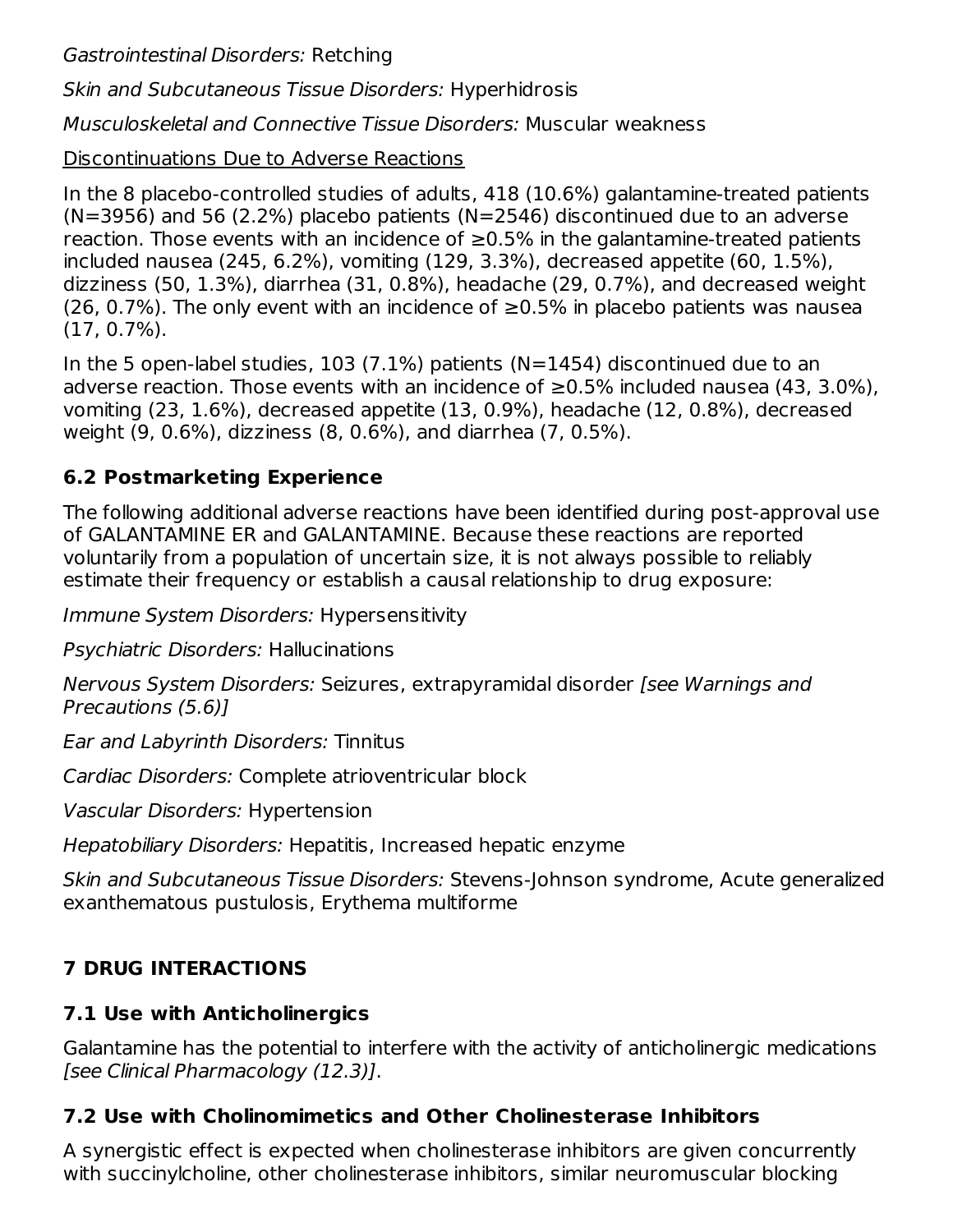agents or cholinergic agonists such as bethanechol (see Clinical Pharmacology (12.3)].

# **8 USE IN SPECIFIC POPULATIONS**

### **8.1 Pregnancy**

#### Risk Summary

There are no adequate data on the developmental risk associated with the use of GALANTAMINE ER or GALANTAMINE in pregnant women. In studies conducted in animals, administration of galantamine during pregnancy resulted in developmental toxicity (increased incidence of morphological abnormalities and decreased growth in offspring) at doses similar to or greater than those used clinically (see Data).

In the U.S. general population, the estimated background risk of major birth defects and miscarriage in clinically recognized pregnancies is 2-4% and 15-20%, respectively. The background risk of major birth defects and miscarriage for the indicated population is unknown.

Data

### Animal Data

In rats, administration of galantamine (oral doses of 2, 8, or 16 mg/kg/day), from day 14 (females) or day 60 (males) prior to mating and continuing in females through the period of organogenesis, resulted in an increased incidence of fetal skeletal variations at the two highest doses, which were associated with maternal toxicity. The no-effect dose for embryo-fetal developmental toxicity in rats (2 mg/kg/day) is approximately equal to the maximum recommended human dose (MRHD) of 24 mg/day on a body surface area  $\rm (mg/m^2)$  basis. When galantamine (oral doses of 4, 12, 28, or 40 mg/kg/day) was administered to pregnant rabbits throughout the period of organogenesis, small increases in fetal visceral malformations and skeletal variations were observed at the highest dose which was associated with maternal toxicity. The no-effect dose for embryo-fetal developmental toxicity in rabbits (28 mg/kg/day) is approximately 20 times the MRHD on a mg/m<sup>2</sup> basis. In a study in which pregnant rats were orally dosed with galantamine (2, 8, or 16 mg/kg/day) from the beginning of organogenesis through day 21 post-partum, pup weights were decreased at birth and during the lactation period at the two highest doses. The no-effect dose for pre- and postnatal developmental toxicity in rats (2 mg/kg/day) is approximately equal to the MRHD on a mg/m<sup>2</sup> basis.

# **8.2 Lactation**

### Risk Summary

There are no data on the presence of galantamine in human milk, the effects on the breastfed infant, or the effects of GALANTAMINE ER or GALANTAMINE on milk production.

The developmental and health benefits of breastfeeding should be considered along with the mother's clinical need for GALANTAMINE ER or GALANTAMINE and any potential adverse effects on the breastfed infant from GALANTAMINE ER or GALANTAMINE or from the underlying maternal condition.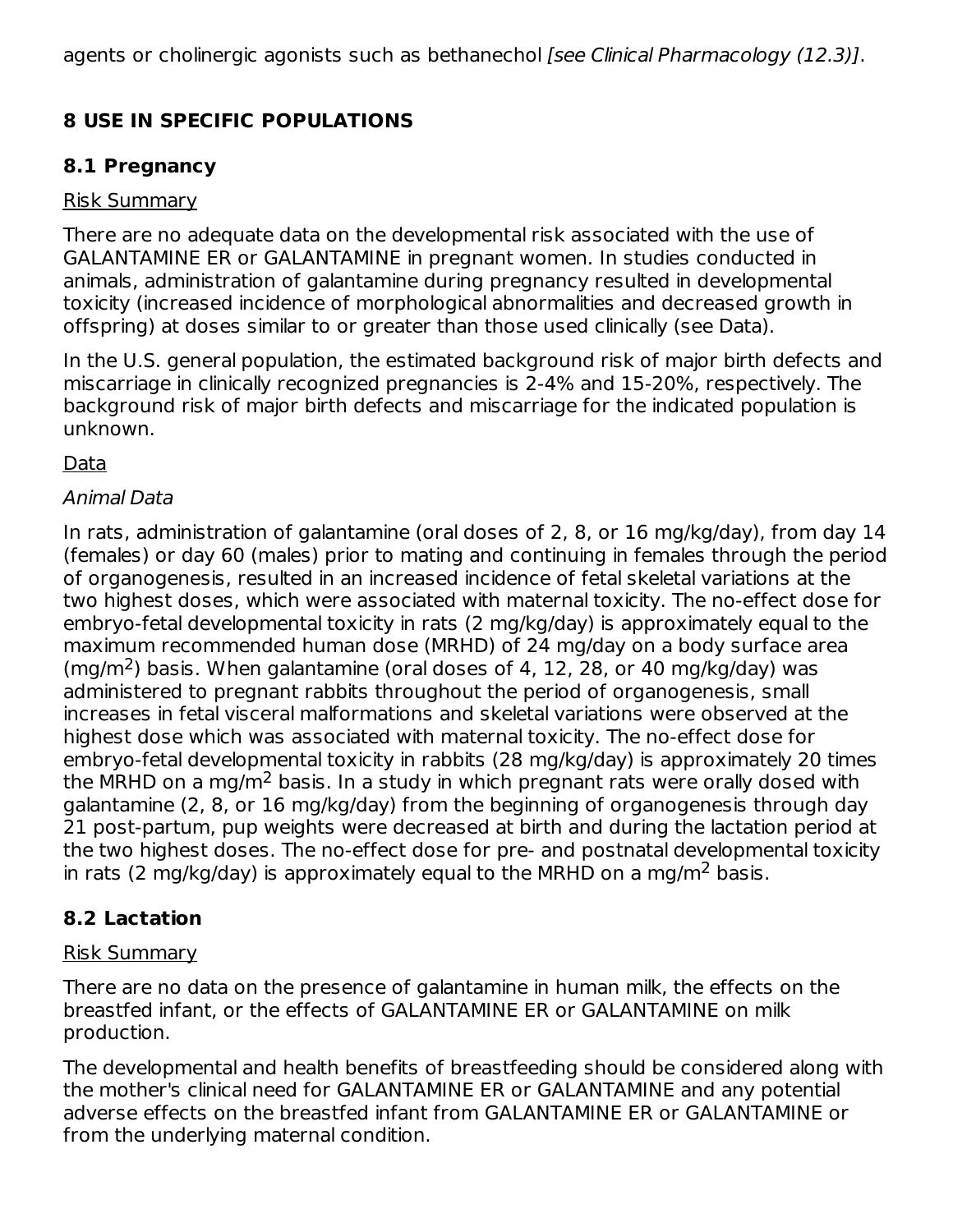#### **8.4 Pediatric Use**

The safety and effectiveness in pediatric patients have not been established.

#### **8.5 Geriatric Use**

Eight double-blind, placebo-controlled clinical trials and 5 open-label trials in a total of 6519 patients have investigated GALANTAMINE ER and GALANTAMINE in the treatment of mild to moderate dementia of the Alzheimer's type [see Adverse Reactions (6.1) and Clinical Studies (14)]. The mean age of patients enrolled in these clinical studies was 75 years; 78% of these patients were between 65 and 84 years of age, and 10% of patients were 85 years of age or older.

#### **8.6 Hepatic Impairment**

In patients with moderate hepatic impairment, a dosage adjustment is recommended. The use of GALANTAMINE ER and GALANTAMINE in patients with severe hepatic impairment is not recommended [see Dosage and Administration (2.3) and Clinical Pharmacology (12.3)].

#### **8.7 Renal Impairment**

In patients with a creatinine clearance of 9 to 59 mL/min, a dosage adjustment is recommended. The use of GALANTAMINE ER and GALANTAMINE in patients with creatinine clearance less than 9 mL/min is not recommended [see Dosage and Administration (2.4) and Clinical Pharmacology (12.3)].

# **10 OVERDOSAGE**

Because strategies for the management of overdose are continually evolving, it is advisable to contact a poison control center to determine the latest recommendations for the management of an overdose of any drug.

As in any case of overdose, general supportive measures should be utilized. Signs and symptoms of significant overdosing of galantamine are predicted to be similar to those of overdosing of other cholinomimetics. These effects generally involve the central nervous system, the parasympathetic nervous system, and the neuromuscular junction. In addition to muscle weakness or fasciculations, some or all of the following signs of cholinergic crisis may develop: severe nausea, vomiting, gastrointestinal cramping, salivation, lacrimation, urination, defecation, sweating, bradycardia, hypotension, respiratory depression, collapse and convulsions. Increasing muscle weakness is a possibility and may result in death if respiratory muscles are involved.

Tertiary anticholinergics such as atropine may be used as an antidote for GALANTAMINE ER and GALANTAMINE overdosage. Intravenous atropine sulfate titrated to effect is recommended at an initial dose of 0.5 to 1.0 mg i.v. with subsequent doses based upon clinical response. Atypical responses in blood pressure and heart rate have been reported with other cholinomimetics when co-administered with quaternary anticholinergics. It is not known whether galantamine and/or its metabolites can be removed by dialysis (hemodialysis, peritoneal dialysis, or hemofiltration). Dose-related signs of toxicity in animals included hypoactivity, tremors, clonic convulsions, salivation, lacrimation, chromodacryorrhea, mucoid feces, and dyspnea.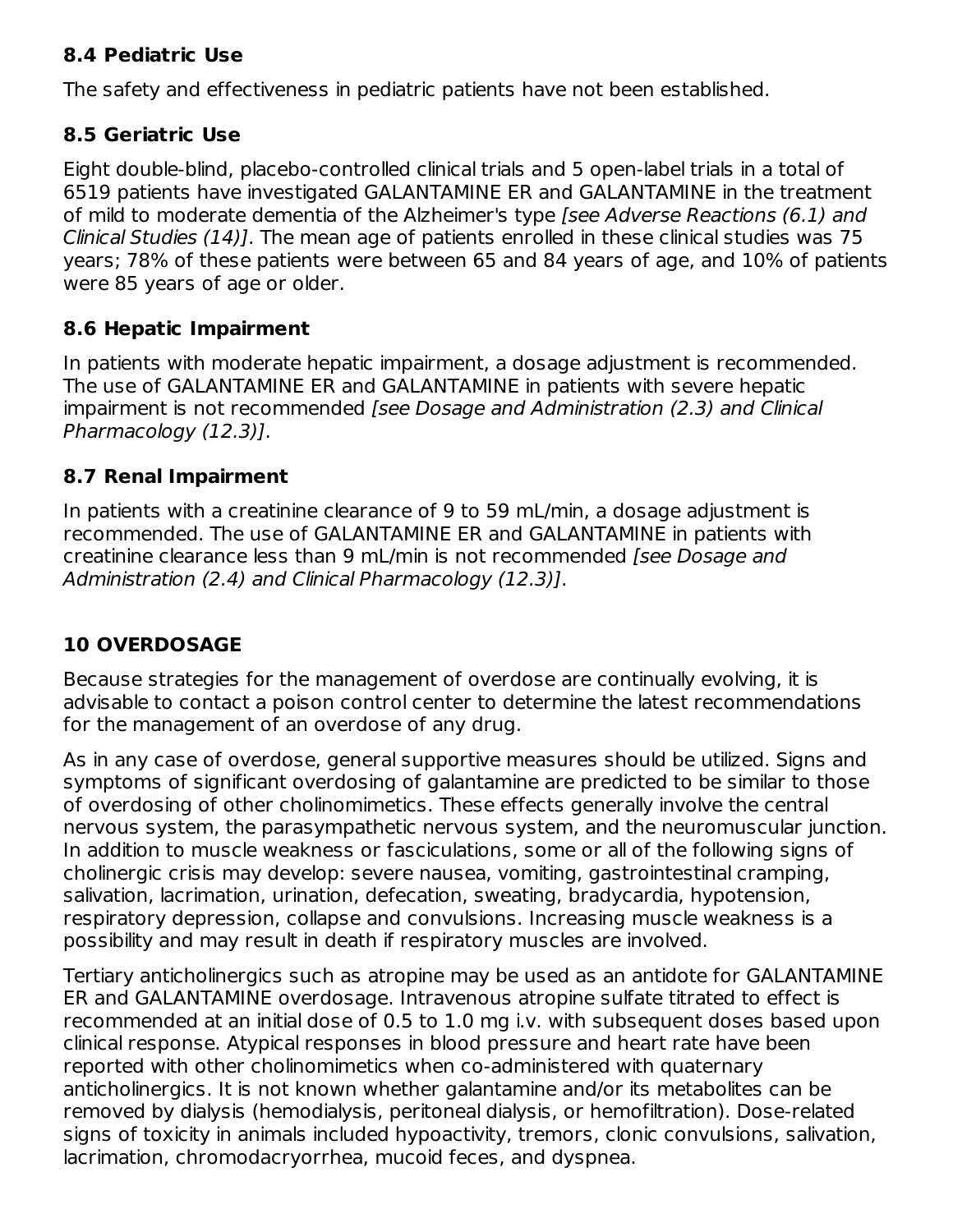In one postmarketing report, one patient who had been taking 4 mg of galantamine daily for a week inadvertently ingested eight 4 mg tablets (32 mg total) on a single day. Subsequently, she developed bradycardia, QT prolongation, ventricular tachycardia and torsades de pointes accompanied by a brief loss of consciousness for which she required hospital treatment. Two additional cases of accidental ingestion of 32 mg (nausea, vomiting, and dry mouth; nausea, vomiting, and substernal chest pain) and one of 40 mg (vomiting), resulted in brief hospitalizations for observation with full recovery. One patient, who was prescribed 24 mg/day and had a history of hallucinations over the previous two years, mistakenly received 24 mg twice daily for 34 days and developed hallucinations requiring hospitalization. Another patient, who was prescribed 16 mg/day of oral solution, inadvertently ingested 160 mg (40 mL) and experienced sweating, vomiting, bradycardia, and near-syncope one hour later, which necessitated hospital treatment. His symptoms resolved within 24 hours.

# **11 DESCRIPTION**

GALANTAMINE ER (galantamine extended-release capsules) and GALANTAMINE (galantamine tablets) contain galantamine, a reversible, competitive acetylcholinesterase inhibitor, as the hydrobromide salt. Galantamine hydrobromide is known chemically as (4aS,6R,8aS)-4a,5,9,10,11,12-hexahydro-3-methoxy-11-methyl-6Hbenzofuro[3a,3,2-ef][2]benzazepin-6-ol hydrobromide. It has an empirical formula of  $\mathsf{C}_{17}\mathsf{H}_{21}\mathsf{NO}_3\;$ • $\mathsf{HBr}\;$ and a molecular weight of 368.27. Galantamine hydrobromide is a white to almost white powder and is sparingly soluble in water. The structural formula for galantamine hydrobromide is:



GALANTAMINE ER extended-release capsules contain 8 mg, 16 mg, and 24 mg galantamine as 10.25 mg, 20.51 mg, and 30.76 mg of galantamine hydrobromide, respectively. Inactive ingredients include diethyl phthalate, ethylcellulose, gelatin, hypromellose, polyethylene glycol, sugar spheres (sucrose and starch), and titanium dioxide. The 16 mg capsule also contains red ferric oxide. The 24 mg capsule also contains red ferric oxide and yellow ferric oxide.

GALANTAMINE tablets contain 4 mg, 8 mg, and 12 mg galantamine as 5.126 mg, 10.253 mg, and 15.379 mg of galantamine hydrobromide, respectively. Inactive ingredients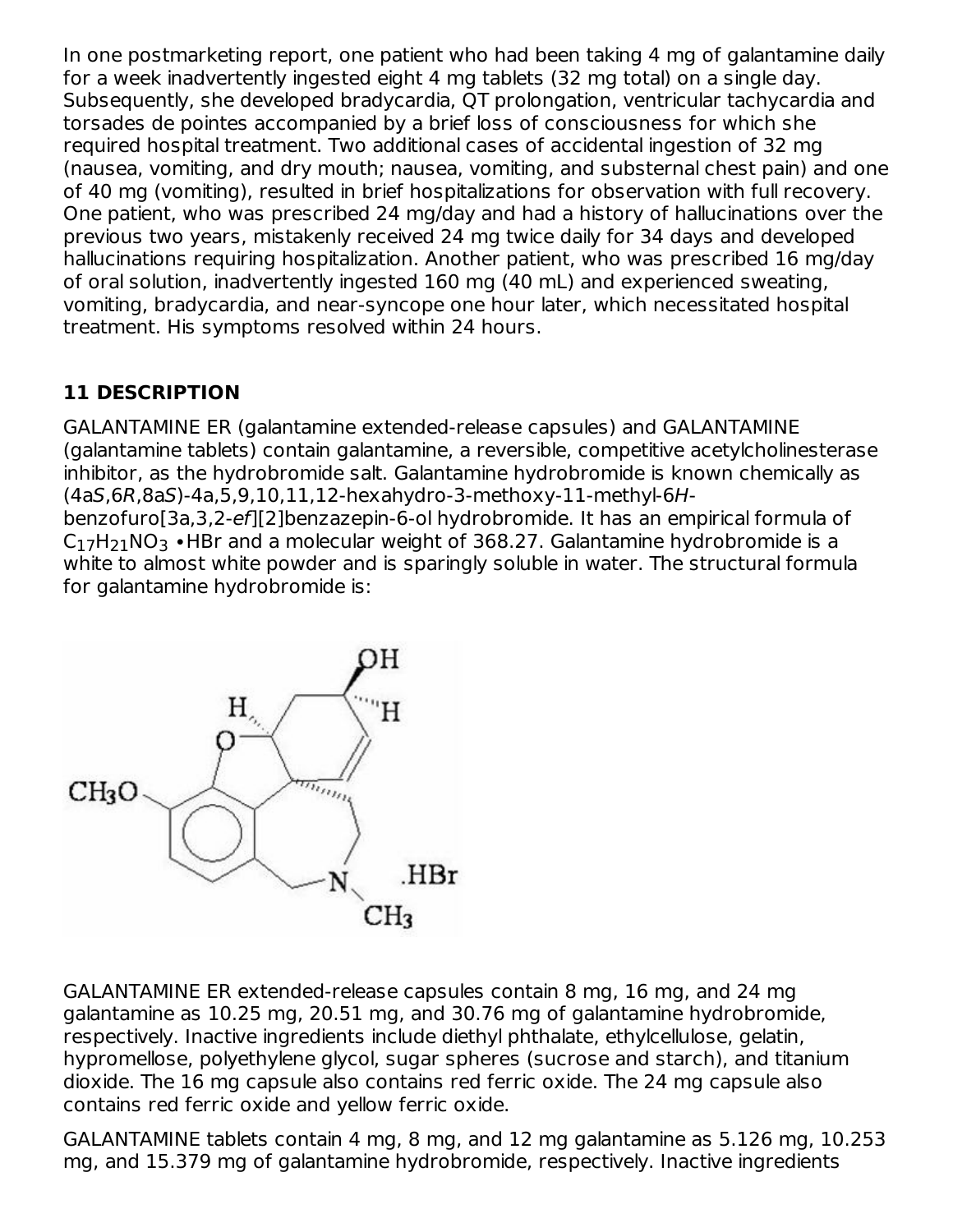include colloidal silicon dioxide, crospovidone, hypromellose, lactose monohydrate, magnesium stearate, microcrystalline cellulose, propylene glycol, talc, and titanium dioxide. The 4 mg tablets contain yellow ferric oxide. The 8 mg tablets contain red ferric oxide. The 12 mg tablets contain red ferric oxide and FD&C yellow #6 aluminum lake.

# **12 CLINICAL PHARMACOLOGY**

# **12.1 Mechanism of Action**

Although the etiology of cognitive impairment in Alzheimer's disease (AD) is not fully understood, it has been reported that acetylcholine-producing neurons degenerate in the brains of patients with Alzheimer's disease. The degree of this cholinergic loss has been correlated with degree of cognitive impairment and density of amyloid plaques (a neuropathological hallmark of Alzheimer's disease).

Galantamine, a tertiary alkaloid, is a competitive and reversible inhibitor of acetylcholinesterase. While the precise mechanism of galantamine's action is unknown, it is postulated to exert its therapeutic effect by enhancing cholinergic function. This is accomplished by increasing the concentration of acetylcholine through reversible inhibition of its hydrolysis by cholinesterase. If this mechanism is correct, galantamine's effect may lessen as the disease process advances and fewer cholinergic neurons remain functionally intact. There is no evidence that galantamine alters the course of the underlying dementing process.

## **12.3 Pharmacokinetics**

The pharmacokinetics of galantamine are linear over a dose range of 8–32 mg/day.

### Absorption and Distribution

Galantamine is absorbed with time to peak concentration of about 1 hour. The absolute bioavailability of galantamine is about 90%. Food did not affect the AUC of galantamine, but C $_{\sf max}$  was decreased by 25% and T $_{\sf max}$  was delayed by 1.5 hours, when galantamine was administered with food. The mean volume of distribution of galantamine is 175 L.

The plasma protein binding of galantamine is 18% at therapeutically relevant concentrations. In whole blood, galantamine is mainly distributed to blood cells (52.7%). The blood to plasma concentration ratio of galantamine is 1.2.

# Metabolism and Elimination

Galantamine is metabolized by hepatic cytochrome P450 enzymes, glucuronidated, and excreted unchanged in the urine. In vitro studies indicate that cytochrome CYP2D6 and CYP3A4 were the major cytochrome P450 isoenzymes involved in the metabolism of galantamine, and inhibitors of both pathways increase oral bioavailability of galantamine modestly. O-demethylation, mediated by CYP2D6 was greater in extensive metabolizers of CYP2D6 than in poor metabolizers. In plasma from both poor and extensive metabolizers, however, unchanged galantamine and its glucuronide accounted for most of the sample radioactivity.

In studies of oral <sup>3</sup>H-galantamine, unchanged galantamine and its glucuronide, accounted for most plasma radioactivity in poor and extensive CYP2D6 metabolizers. Up to 8 hours post-dose, unchanged galantamine accounted for 39–77% of the total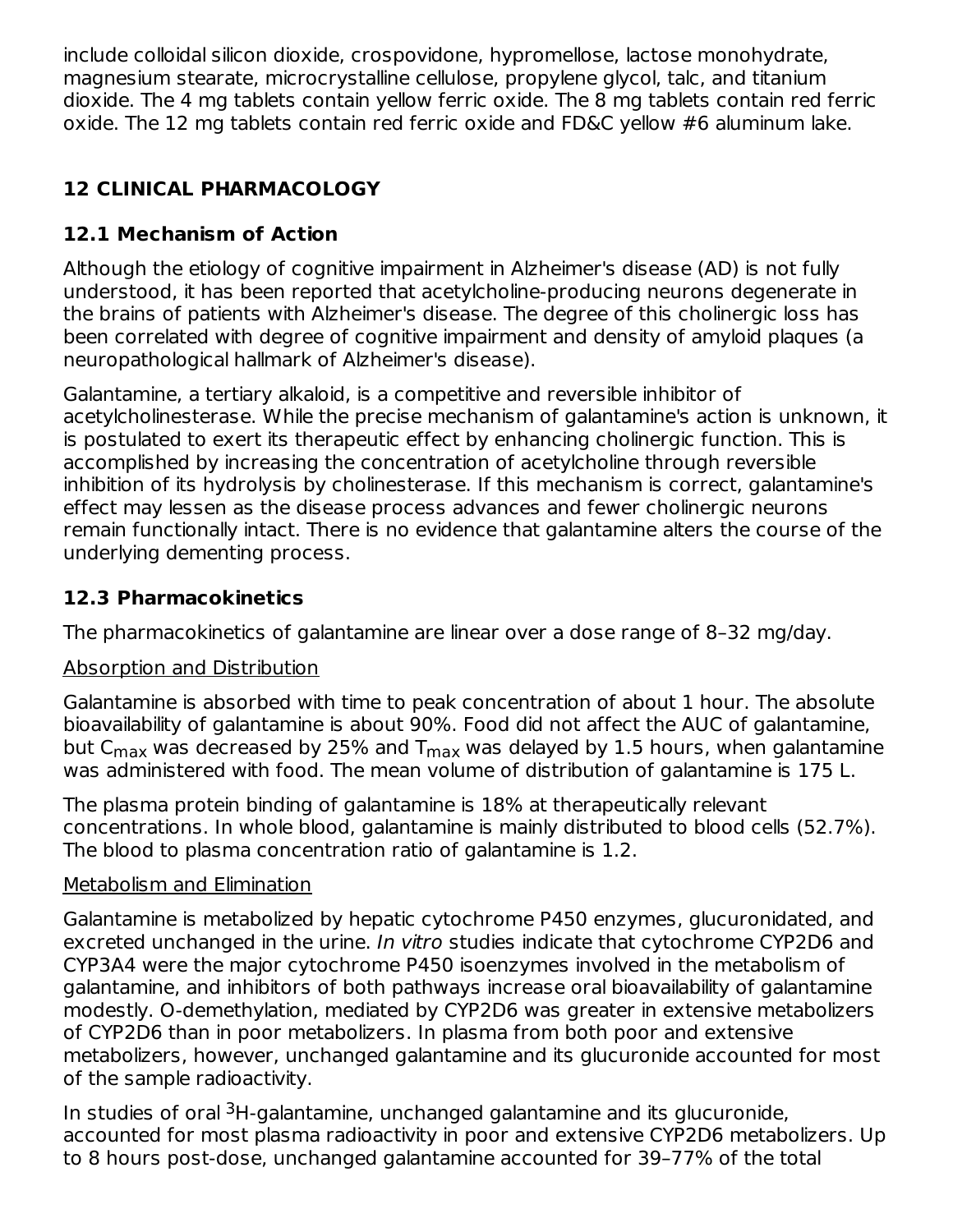radioactivity in the plasma, and galantamine glucuronide for 14–24%. By 7 days, 93–99% of the radioactivity had been recovered, with about 95% in urine and about 5% in the feces. Total urinary recovery of unchanged galantamine accounted for, on average, 32% of the dose and that of galantamine glucuronide for another 12% on average.

After i.v. or oral administration, about 20% of the dose was excreted as unchanged galantamine in the urine in 24 hours, representing a renal clearance of about 65 mL/min, about 20–25% of the total plasma clearance of about 300 mL/min. Galantamine has a terminal half-life of about 7 hours.

GALANTAMINE ER 24 mg extended-release capsules administered once daily under fasting conditions are bioequivalent to GALANTAMINE tablets 12 mg twice daily with respect to AUC<sub>24h</sub> and C<sub>min</sub>. The C<sub>max</sub> and T<sub>max</sub> of the extended-release capsules were lower and occurred later, respectively, compared with the immediate-release tablets, with C $_{\sf max}$  about 25% lower and median T $_{\sf max}$  occurring about 4.5–5.0 hours after dosing. Dose-proportionality is observed for GALANTAMINE ER extended-release capsules over the dose range of 8 to 24 mg daily and steady state is achieved within a week. There was no effect of age on the pharmacokinetics of GALANTAMINE ER extended-release capsules. CYP2D6 poor metabolizers had drug exposures that were approximately 50% higher than for extensive metabolizers.

There are no appreciable differences in pharmacokinetic parameters when GALANTAMINE ER extended-release capsules are given with food compared to when they are given in the fasted state.

#### Specific Populations

#### Elderly

Data from clinical trials in patients with Alzheimer's disease indicate that galantamine concentrations are 30–40% higher in those patients than in healthy young subjects.

### Gender and Race

A population pharmacokinetic analysis (on 539 men and 550 women) indicates that galantamine clearance is about 20% lower in women than in men (which is explained by a lower body weight in women) and that race (n=1029 White, 24 Black, 13 Asian and 23 other) did not affect the clearance of galantamine.

### Hepatic Impairment

Following a single 4 mg dose of galantamine tablets, the pharmacokinetics of galantamine in subjects with mild hepatic impairment (n=8; Child-Pugh score of 5–6) were similar to the pharmacokinetics of galantamine in healthy subjects. In patients with moderate hepatic impairment (n=8; Child Pugh score of 7–9), galantamine clearance was decreased by about 25% compared to galantamine clearance in normal volunteers. Exposure to galantamine would be expected to increase further with increasing degree of hepatic impairment [see Dosage and Administration (2.3) and Use in Specific Populations (8.6)].

### Renal Impairment

Following a single 8 mg dose of galantamine tablets, AUC increased by 37% and 67% in patients with moderate and severe renal impairment, respectively, compared with normal volunteers [see Dosage and Administration (2.4) and Use in Specific Populations (8.7)].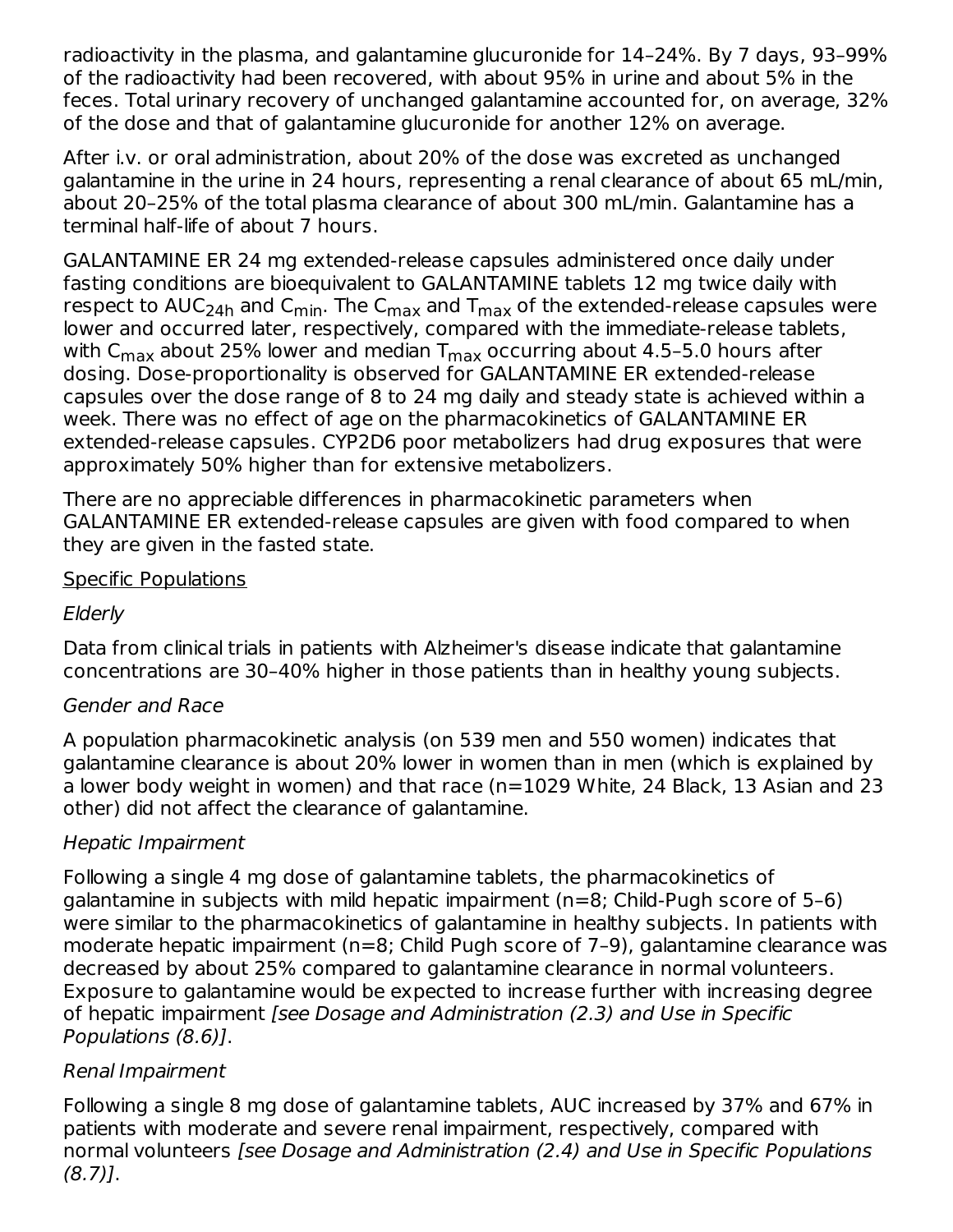#### CYP2D6 Poor Metabolizers

Approximately 7% of the normal population has a genetic variation that leads to reduced levels of activity of CYP2D6 isozyme. Such individuals have been referred to as poor metabolizers. After a single oral dose of 4 mg or 8 mg galantamine, CYP2D6 poor metabolizers demonstrated a similar C $_{\sf max}$  and about 35% AUC $_{\infty}$  increase of unchanged galantamine compared to extensive metabolizers.

A total of 356 patients with Alzheimer's disease enrolled in two Phase 3 studies were genotyped with respect to CYP2D6 (n=210 hetero-extensive metabolizers, 126 homoextensive metabolizers, and 20 poor metabolizers). Population pharmacokinetic analysis indicated that there was a 25% decrease in median clearance in poor metabolizers compared to extensive metabolizers. Dosage adjustment is not necessary in patients identified as poor metabolizers as the dose of drug is individually titrated to tolerability.

#### Drug-Drug Interactions

Multiple metabolic pathways and renal excretion are involved in the elimination of galantamine so no single pathway appears predominant. Based on in vitro studies, CYP2D6 and CYP3A4 were the major enzymes involved in the metabolism of galantamine. CYP2D6 was involved in the formation of O-desmethyl-galantamine, whereas CYP3A4 mediated the formation of galantamine-N-oxide. Galantamine is also glucuronidated and excreted unchanged in urine.

### Effect of Other Drugs on Galantamine

CYP3A4 Inhibitors:

Ketoconazole

Ketoconazole, a strong inhibitor of CYP3A4 and an inhibitor of CYP2D6, when administered at a dose of 200 mg two times a day for 4 days, increased the AUC of galantamine by 30%.

Erythromycin

Erythromycin, a moderate inhibitor of CYP3A4, when administered at a dose of 500 mg four times a day for 4 days, affected the AUC of galantamine minimally (10% increase).

• CYP2D6 Inhibitors:

A population pharmacokinetics analysis on a database of 852 patients with Alzheimer's disease showed that the clearance of galantamine was reduced about 25–33% by the concurrent administration of amitriptyline (n=17), fluoxetine (n=48), fluvoxamine ( $n=14$ ), and quinidine ( $n=7$ ), all of which are known inhibitors of CYP2D6.

Paroxetine

Paroxetine, a strong inhibitor of CYP2D6, when administered at a dose of 20 mg/day for 16 days, increased the oral bioavailability of galantamine by about 40%.

• H2 Antagonists

Galantamine was administered as a single dose of 4 mg on Day 2 of a 3-day treatment with either cimetidine (800 mg daily) or ranitidine (300 mg daily). Cimetidine increased the bioavailability of galantamine by approximately 16%. Ranitidine had no effect on the pharmacokinetics of galantamine.

• Memantine

Memantine, an N-methyl-D-aspartate receptor antagonist, when administered at a dose of 10 mg two times a day, had no effect on the pharmacokinetics of galantamine (16 mg/day) at steady state.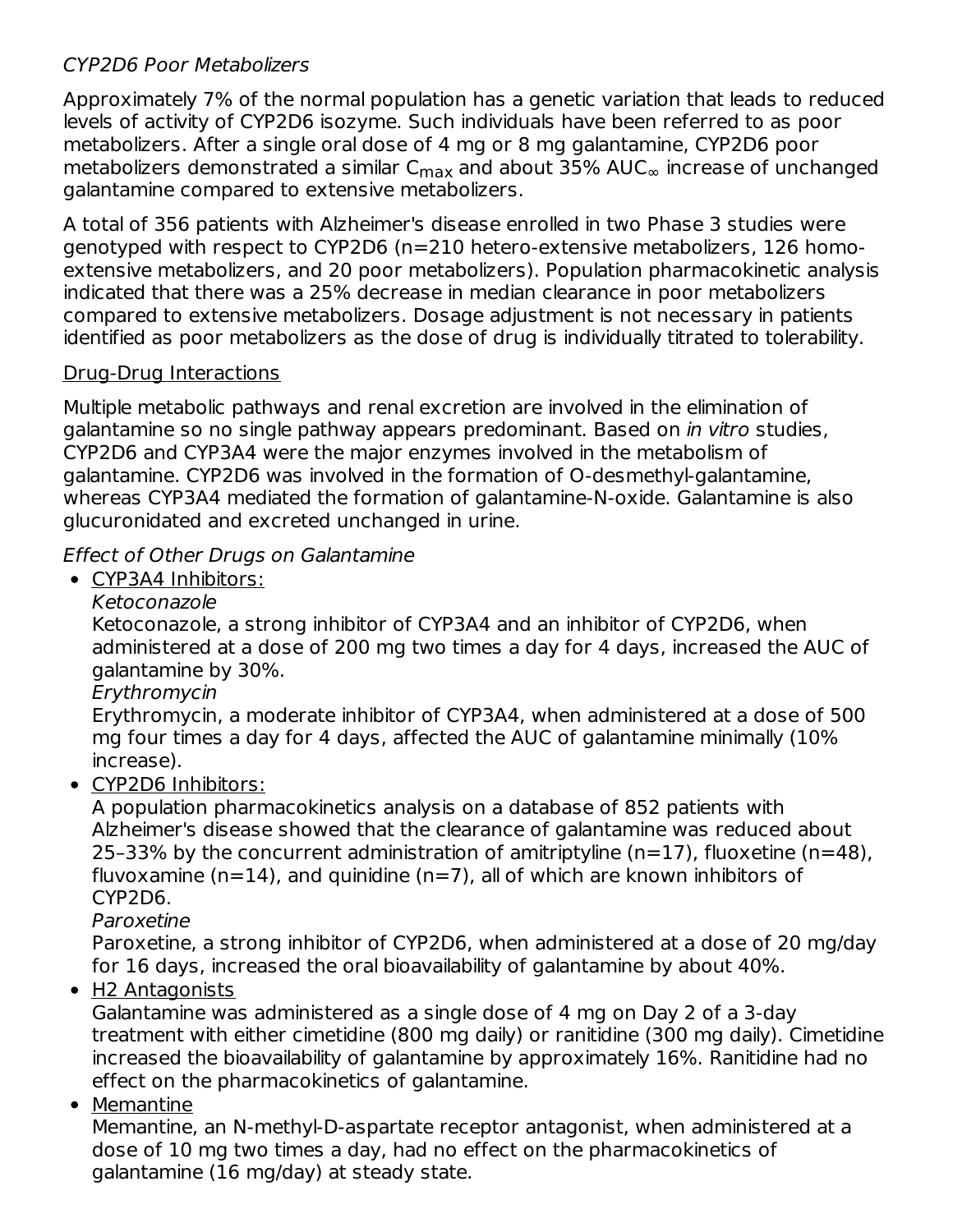Effect of Galantamine on Other Drugs

• In Vitro Studies

In vitro studies show that galantamine did not inhibit the metabolic pathways catalyzed by CYP1A2, CYP2A6, CYP3A4, CYP4A, CYP2C, CYP2D6 or CYP2E1. This indicates that the inhibitory potential of galantamine towards the major forms of cytochrome P450 is very low.

• In Vivo Studies

#### Warfarin

Multiple doses of galantamine at 24 mg/day had no effect on the pharmacokinetics of R- and S-warfarin (administered in a single dose of 25 mg) or on the increased prothrombin time induced by warfarin. The protein binding of warfarin was unaffected by galantamine.

Digoxin

Multiple doses of galantamine at 24 mg/day had no effect on the steady-state pharmacokinetics of digoxin (at a dose of 0.375 mg once daily) when those two drugs were co-administered. In that study, however, one healthy subject was hospitalized on account of 2nd and 3rd degree heart block and bradycardia.

# **13 NON-CLINICAL TOXICOLOGY**

## **13.1 Carcinogenesis, Mutagenesis, Impairment of Fertility**

#### Carcinogenesis

In a 24-month oral carcinogenicity study in rats, an increase in endometrial adenocarcinomas was observed at 10 mg/kg/day (4 times the MRHD of 24 mg/day on a mg/m<sup>2</sup> basis or 6 times on a plasma exposure [AUC] basis) and 30 mg/kg/day (12 times MRHD on a mg/m<sup>2</sup> basis or 19 times on an AUC basis). No increase in neoplastic changes was observed in females at 2.5 mg/kg/day (equivalent to the MRHD on a mg/m<sup>2</sup> basis or 2 times on an AUC basis) or in males up to the highest dose tested of 30 mg/kg/day (12 times the MRHD on a mg/m<sup>2</sup> and AUC basis).

Galantamine was not carcinogenic in a 6-month carcinogenicity study in transgenic (P 53-deficient) mice at oral doses up to 20 mg/kg/day, or in a 24-month carcinogenicity study in mice at oral doses up to 10 mg/kg/day (equivalent to the MRHD on a plasma AUC basis).

#### **Mutagenesis**

Galantamine was negative in a battery of *in vitro* (bacterial reverse mutation, mouse lymphoma tk, and chromosomal aberration in mammalian cells) and in vivo (mouse micronucleus) genotoxicity assays.

### Impairment of Fertility

No impairment of fertility was seen in rats given up to 16 mg/kg/day (7 times the MRHD on a mg/m<sup>2</sup> basis) for 14 days prior to mating in females and for 60 days prior to mating in males.

# **14 CLINICAL STUDIES**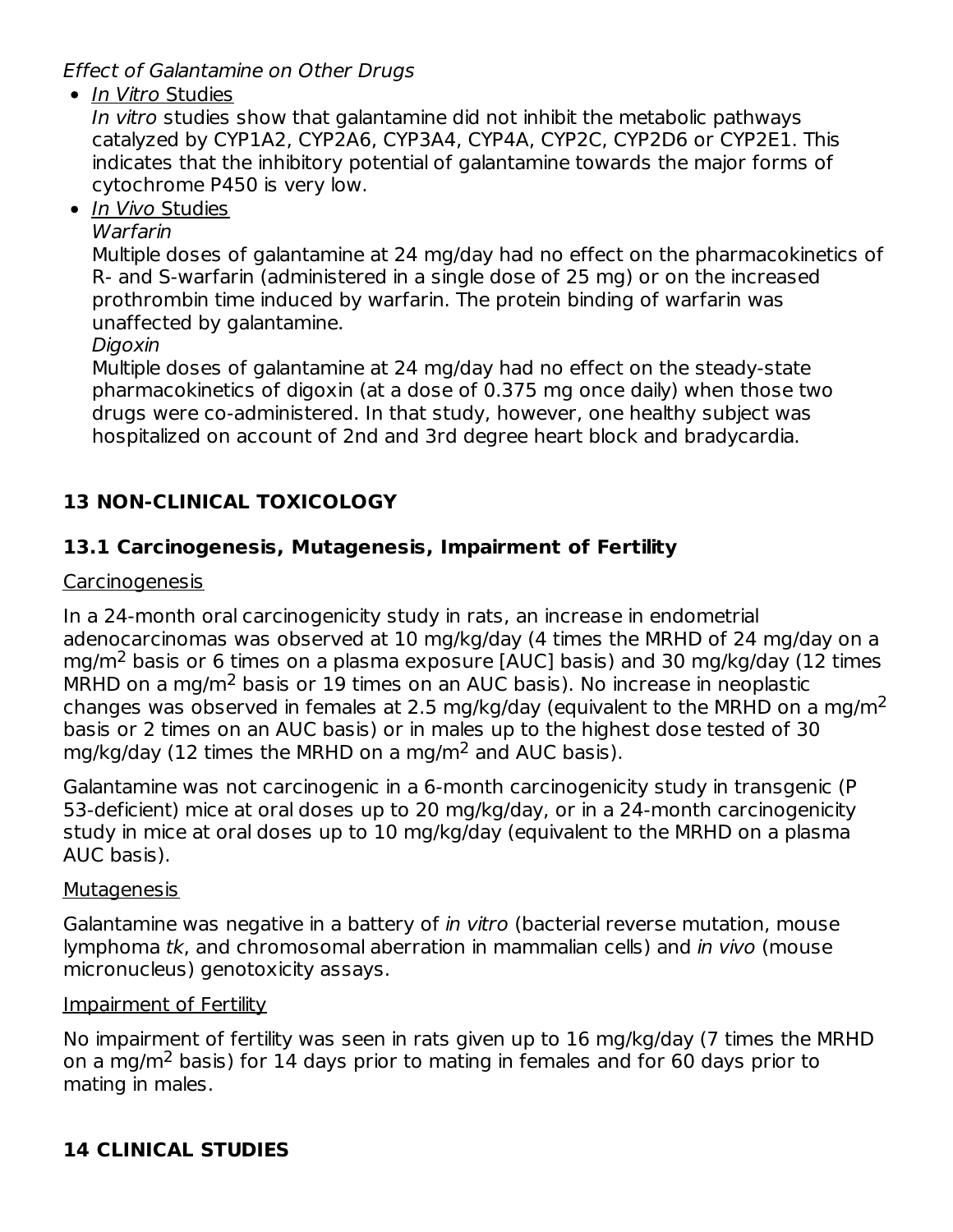The effectiveness of galantamine as a treatment for Alzheimer's disease is demonstrated by the results of 5 randomized, double-blind, placebo-controlled clinical investigations in patients with probable Alzheimer's disease, 4 with the immediate-release tablet and 1 with the extended-release capsule [diagnosed by NINCDS-ADRDA criteria, with Mini-Mental State Examination scores that were ≥10 and ≤24]. Doses studied with the tablet formulation were 8–32 mg/day given as twice daily doses. In 3 of the 4 studies with the tablet, patients were started on a low dose of 8 mg, then titrated weekly by 8 mg/day to 24 or 32 mg as assigned. In the fourth study (USA 4-week Dose Escalation Fixed-Dose Study) dose escalation of 8 mg/day occurred over 4-week intervals. The mean age of patients participating in these 4 galantamine trials was 75 years with a range of 41 to 100. Approximately 62% of patients were women and 38% were men. The racial distribution was White 94%, Black 3% and other races 3%. Two other studies examined a three times daily dosing regimen; these also showed or suggested benefit but did not suggest an advantage over twice daily dosing.

# **14.1 Study Outcome Measures**

In each study, the primary effectiveness of galantamine was evaluated using a dual outcome assessment strategy as measured by the Alzheimer's Disease Assessment Scale (ADAS-cog) and the Clinician's Interview Based Impression of Change that required the use of caregiver information (CIBIC-plus).

The ability of galantamine to improve cognitive performance was assessed with the cognitive sub-scale of the Alzheimer's Disease Assessment Scale (ADAS-cog), a multiitem instrument that has been extensively validated in longitudinal cohorts of Alzheimer's disease patients. The ADAS-cog examines selected aspects of cognitive performance including elements of memory, orientation, attention, reasoning, language and praxis. The ADAS-cog scoring range is from 0 to 70, with higher scores indicating greater cognitive impairment. Elderly normal adults may score as low as 0 or 1, but it is not unusual for non-demented adults to score slightly higher.

The patients recruited as participants in each study using the tablet formulation had mean scores on ADAS-cog of approximately 27 units, with a range from 5 to 69. Experience gained in longitudinal studies of ambulatory patients with mild to moderate Alzheimer's disease suggests that they gain 6 to 12 units a year on the ADAS-cog. Lesser degrees of change, however, are seen in patients with very mild or very advanced disease because the ADAS-cog is not uniformly sensitive to change over the course of the disease. The annualized rate of decline in the placebo patients participating in galantamine trials was approximately 4.5 units per year.

The ability of galantamine to produce an overall clinical effect was assessed using a Clinician's Interview Based Impression of Change that required the use of caregiver information, the CIBIC-plus. The CIBIC-plus is not a single instrument and is not a standardized instrument like the ADAS-cog. Clinical trials for investigational drugs have used a variety of CIBIC formats, each different in terms of depth and structure. As such, results from a CIBIC-plus reflect clinical experience from the trial or trials in which it was used and cannot be compared directly with the results of CIBIC-plus evaluations from other clinical trials. The CIBIC-plus used in the trials was a semi-structured instrument based on a comprehensive evaluation at baseline and subsequent timepoints of 4 major areas of patient function: general, cognitive, behavioral and activities of daily living. It represents the assessment of a skilled clinician based on his/her observation at an interview with the patient, in combination with information supplied by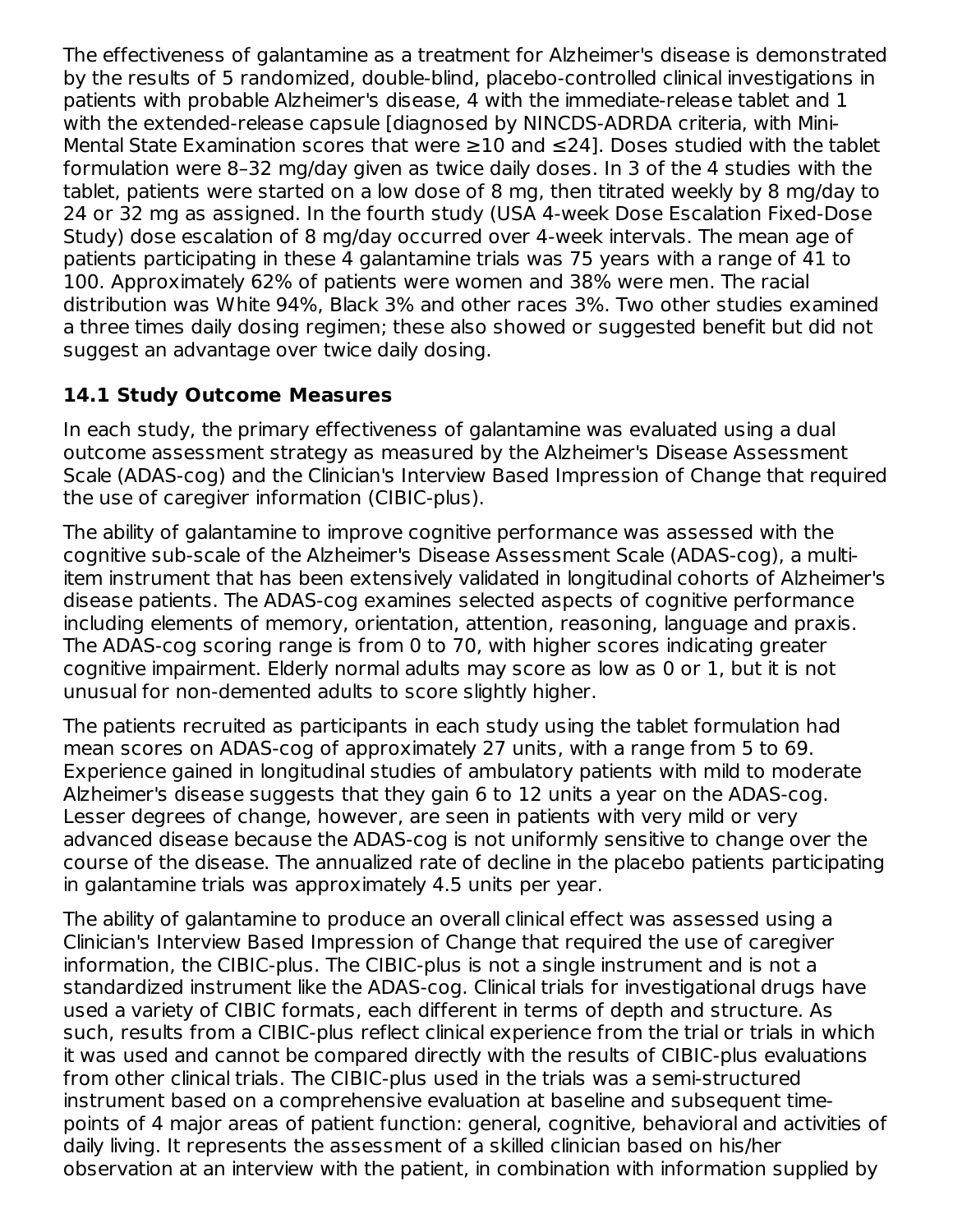a caregiver familiar with the behavior of the patient over the interval rated. The CIBICplus is scored as a seven-point categorical rating, ranging from a score of 1, indicating "markedly improved," to a score of 4, indicating "no change" to a score of 7, indicating "marked worsening." The CIBIC-plus has not been systematically compared directly to assessments not using information from caregivers (CIBIC) or other global methods.

### **14.2 Immediate-Release Tablets**

### U.S. Twenty-One Week Fixed-Dose Study

In a study of 21 weeks duration, 978 patients were randomized to doses of 8, 16, or 24 mg of galantamine per day, or to placebo, each given in 2 divided doses. Treatment was initiated at 8 mg/day for all patients randomized to galantamine and increased by 8 mg/day every 4 weeks. Therefore, the maximum titration phase was 8 weeks and the minimum maintenance phase was 13 weeks (in patients randomized to 24 mg/day of galantamine).

### Effects on the ADAS-cog

Figure 1 illustrates the time course for the change from baseline in ADAS-cog scores for all four dose groups over the 21 weeks of the study. At 21 weeks of treatment, the mean differences in the ADAS-cog change scores for the galantamine-treated patients compared to the patients on placebo were 1.7, 3.3, and 3.6 units for the 8, 16 and 24 mg/day treatments, respectively. The 16 mg/day and 24 mg/day treatments were statistically significantly superior to placebo and to the 8 mg/day treatment. There was no statistically significant difference between the 16 mg/day and 24 mg/day dose groups.

#### **Figure 1: Time-Course of the Change From Baseline in ADAS-cog Score for Patients Completing 21 Weeks (5 Months) of Treatment**



Figure 2 illustrates the cumulative percentages of patients from each of the four treatment groups who had attained at least the measure of improvement in ADAS-cog score shown on the X-axis. Three change scores (10-point, 7-point and 4-point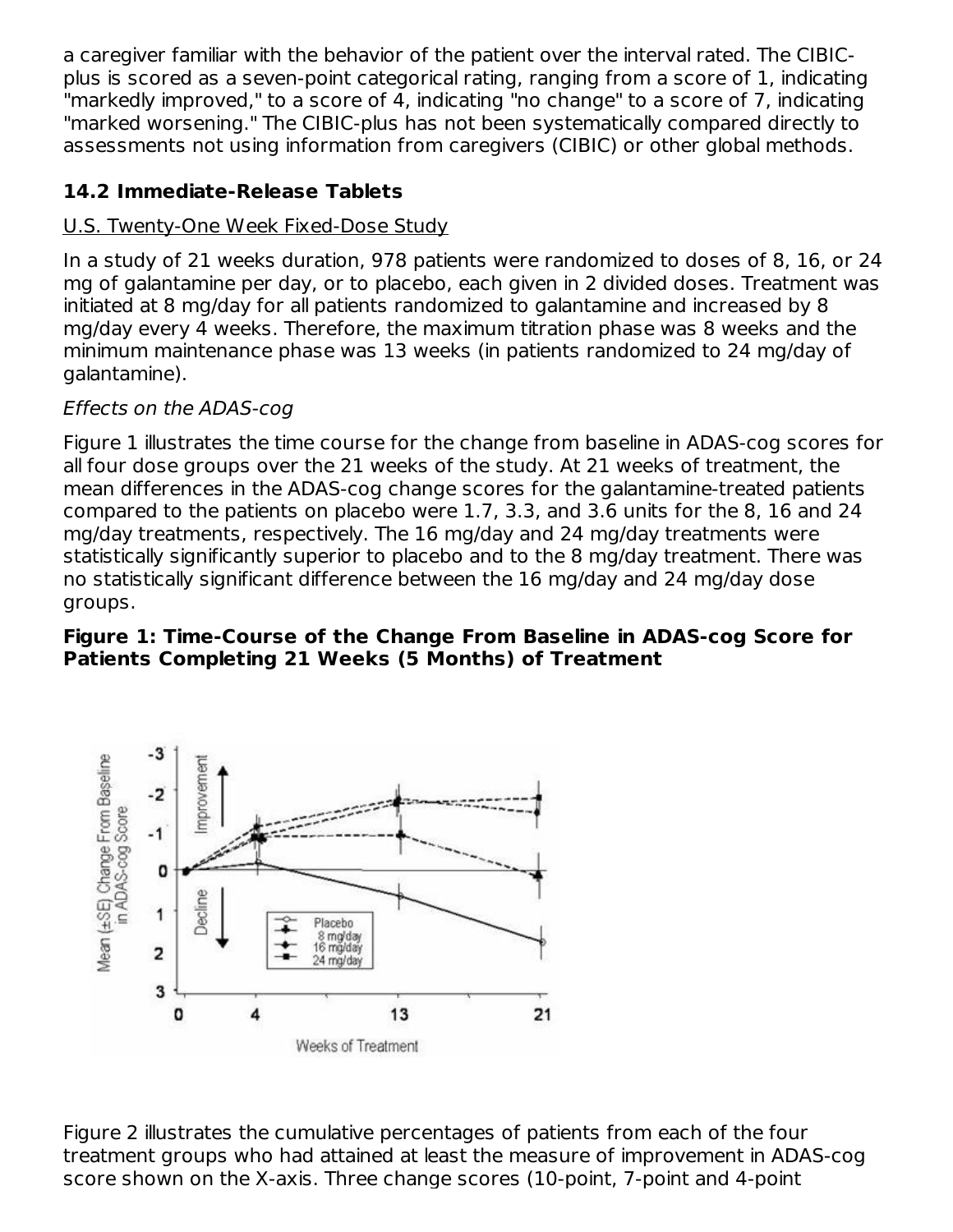score shown on the X-axis. Three change scores (10-point, 7-point and 4-point reductions) and no change in score from baseline have been identified for illustrative purposes, and the percent of patients in each group achieving that result is shown in the inset table.

The curves demonstrate that both patients assigned to galantamine and placebo have a wide range of responses, but that the galantamine groups are more likely to show the greater improvements.

**Figure 2: Cumulative Percentage of Patients Completing 21 Weeks of Double-Blind Treatment With Specified Changes From Baseline in ADAS-cog Scores. The Percentages of Randomized Patients Who Completed the Study Were: Placebo 84%, 8 mg/day 77%, 16 mg/day 78% and 24 mg/day 78%.**



|                  | <b>Change in ADAS-cog</b> |       |        |       |  |  |  |
|------------------|---------------------------|-------|--------|-------|--|--|--|
| <b>Treatment</b> | $-10$                     | -7    | -4     | -0    |  |  |  |
| Placebo          | 3.6%                      | 7.6%  | 19.6 % | 41.8% |  |  |  |
| 8 mg/day         | 5.9%                      | 13.9% | 25.7%  | 46.5% |  |  |  |
| 16 mg/day        | 7.2%                      | 15.9% | 35.6%  | 65.4% |  |  |  |
| 24 mg/day        | 10.4%                     | 22.3% | 37.0%  | 64.9% |  |  |  |

### Effects on the CIBIC-plus

Figure 3 is a histogram of the percentage distribution of CIBIC-plus scores attained by patients assigned to each of the four treatment groups who completed 21 weeks of treatment. The galantamine-placebo differences for these groups of patients in mean rating were 0.15, 0.41 and 0.44 units for the 8, 16 and 24 mg/day treatments, respectively. The 16 mg/day and 24 mg/day treatments were statistically significantly superior to placebo. The differences vs. the 8 mg/day treatment for the 16 and 24 mg/day treatments were 0.26 and 0.29, respectively. There were no statistically significant differences between the 16 mg/day and 24 mg/day dose groups.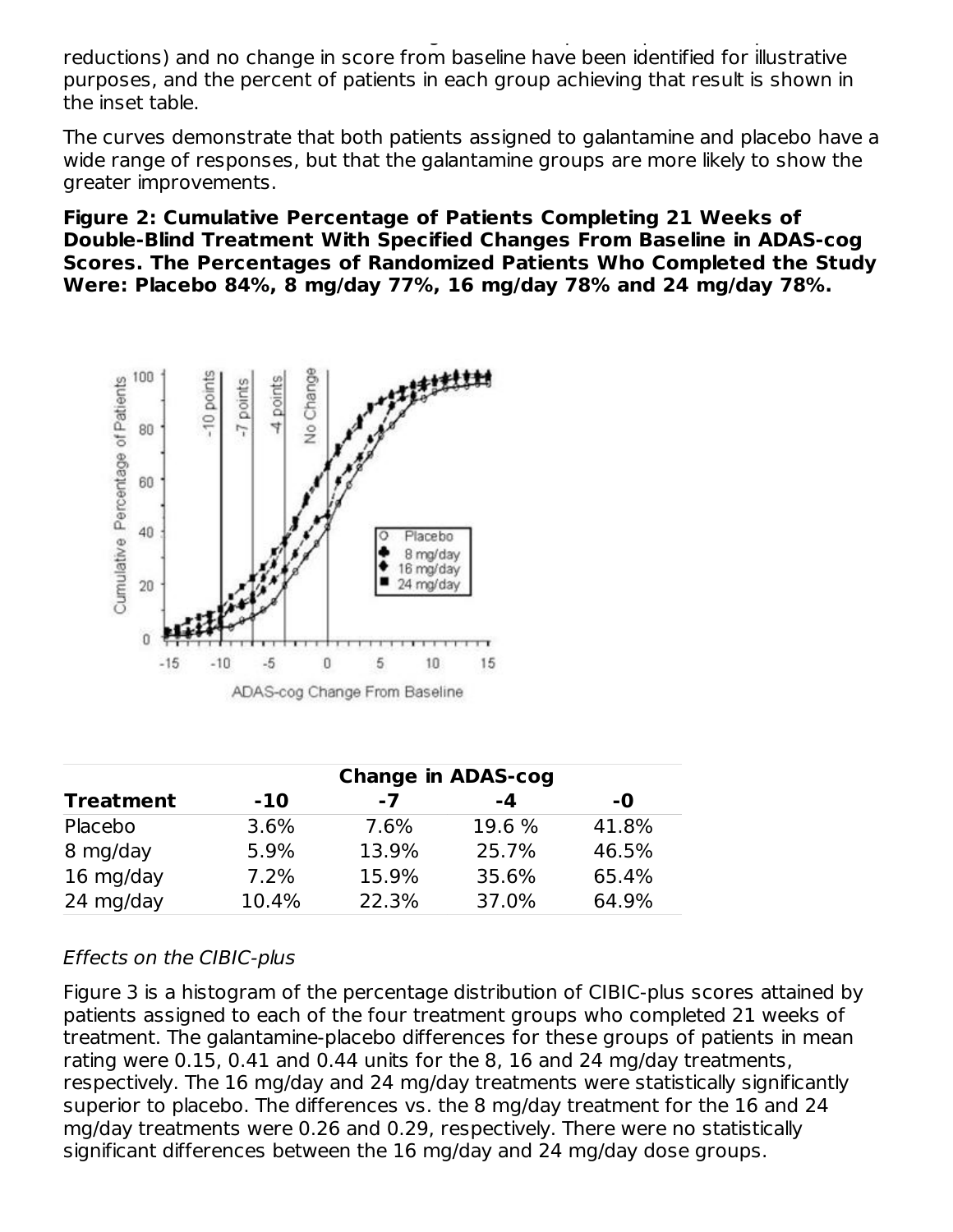



#### U.S. Twenty-Six Week Fixed-Dose Study

In a study of 26 weeks duration, 636 patients were randomized to either a dose of 24 mg or 32 mg of galantamine per day, or to placebo, each given in two divided doses. The 26-week study was divided into a 3-week dose titration phase and a 23-week maintenance phase.

#### Effects on the ADAS-cog

Figure 4 illustrates the time course for the change from baseline in ADAS-cog scores for all three dose groups over the 26 weeks of the study. At 26 weeks of treatment, the mean differences in the ADAS-cog change scores for the galantamine-treated patients compared to the patients on placebo were 3.9 and 3.8 units for the 24 mg/day and 32 mg/day treatments, respectively. Both treatments were statistically significantly superior to placebo but were not significantly different from each other.

#### **Figure 4: Time-Course of the Change From Baseline in ADAS-cog Score for Patients Completing 26 Weeks of Treatment**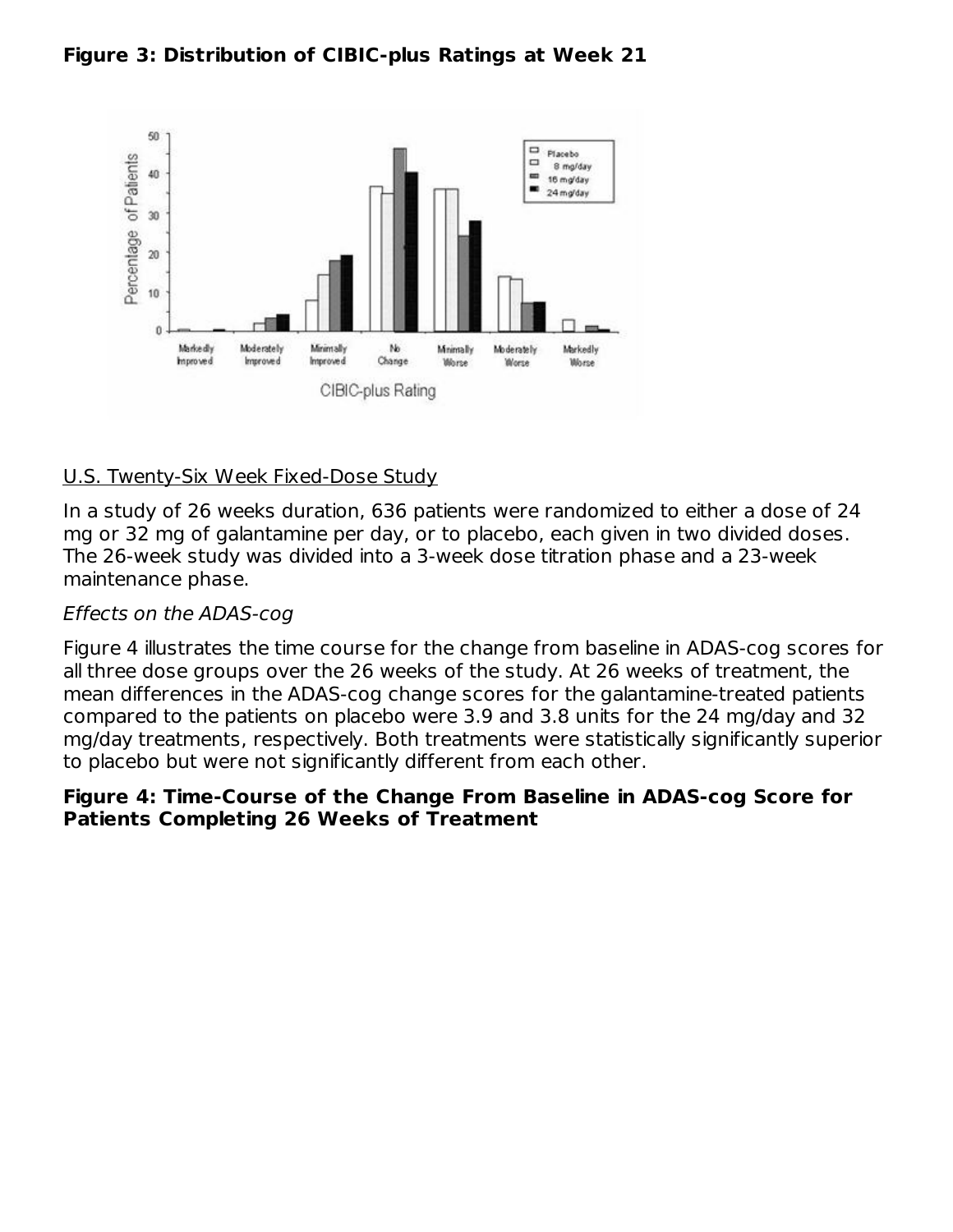

Figure 5 illustrates the cumulative percentages of patients from each of the three treatment groups who had attained at least the measure of improvement in ADAS-cog score shown on the X-axis. Three change scores (10-point, 7-point and 4-point reductions) and no change in score from baseline have been identified for illustrative purposes, and the percent of patients in each group achieving that result is shown in the inset table.

The curves demonstrate that both patients assigned to galantamine and placebo have a wide range of responses, but that the galantamine groups are more likely to show the greater improvements. A curve for an effective treatment would be shifted to the left of the curve for placebo, while an ineffective or deleterious treatment would be superimposed upon or shifted to the right of the curve for placebo, respectively.

|                  |       |       | <b>Change in ADAS-cog</b> |       |
|------------------|-------|-------|---------------------------|-------|
| <b>Treatment</b> | $-10$ | $-7$  | $-4$                      | -0    |
| Placebo          | 2.1%  | 5.7%  | 16.6 %                    | 43.9% |
| 24 mg/day        | 7.6%  | 18.3% | 33.6%                     | 64.1% |
| 32 mg/day        | 11.1% | 19.7% | 33.3%                     | 58.1% |

**Figure 5: Cumulative Percentage of Patients Completing 26 Weeks of Double-Blind Treatment With Specified Changes From Baseline in ADAS-cog Scores. The Percentages of Randomized Patients Who Completed the Study Were: Placebo 81%, 24 mg/day 68%, and 32 mg/day 58%.**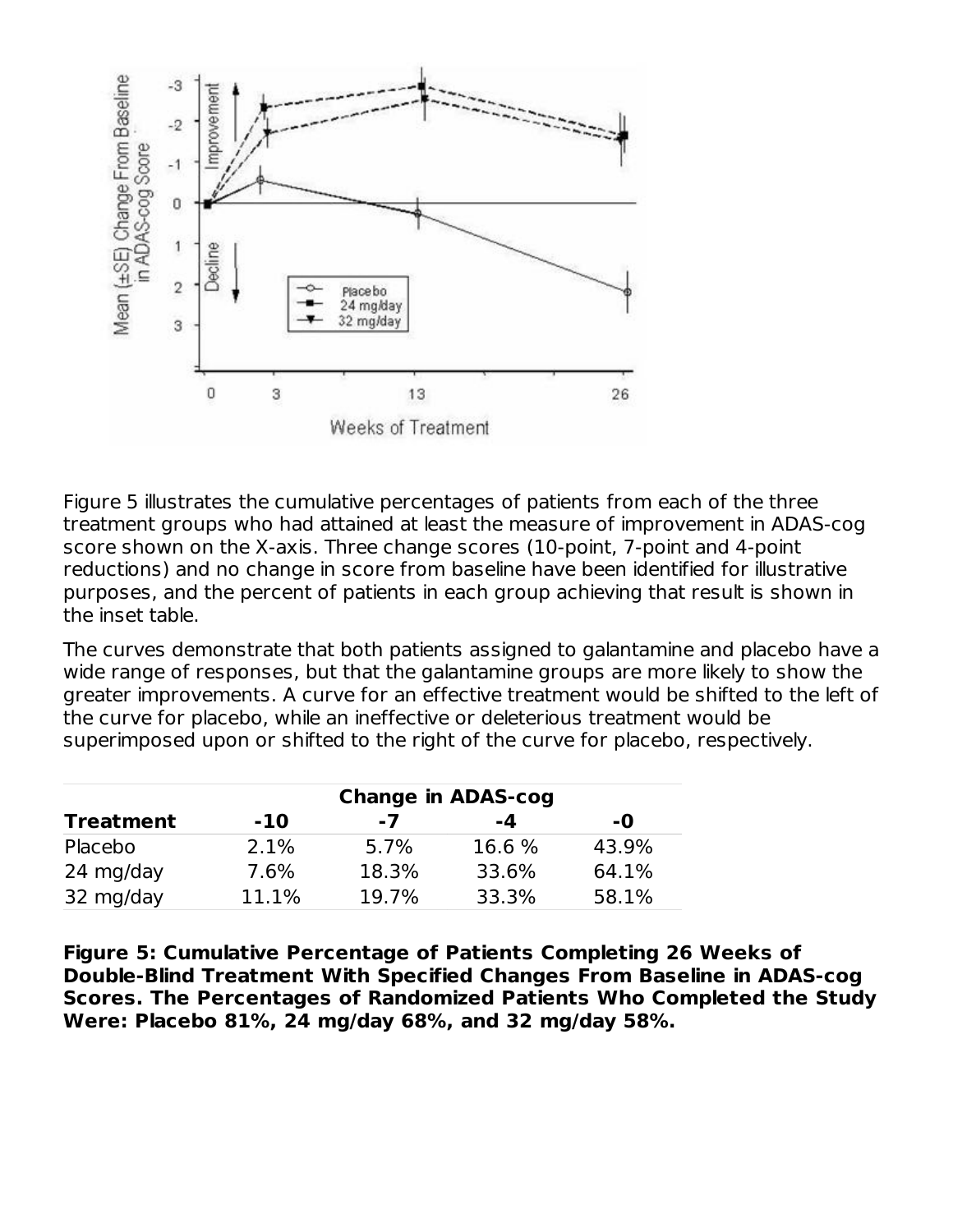

#### Effects on the CIBIC-plus

Figure 6 is a histogram of the percentage distribution of CIBIC-plus scores attained by patients assigned to each of the three treatment groups who completed 26 weeks of treatment. The mean galantamine-placebo differences for these groups of patients in the mean rating were 0.28 and 0.29 units for 24 and 32 mg/day of galantamine, respectively. The mean ratings for both groups were statistically significantly superior to placebo but were not significantly different from each other.

#### **Figure 6: Distribution of CIBIC-plus Ratings at Week 26**



# International Twenty-Six Week Fixed-Dose Study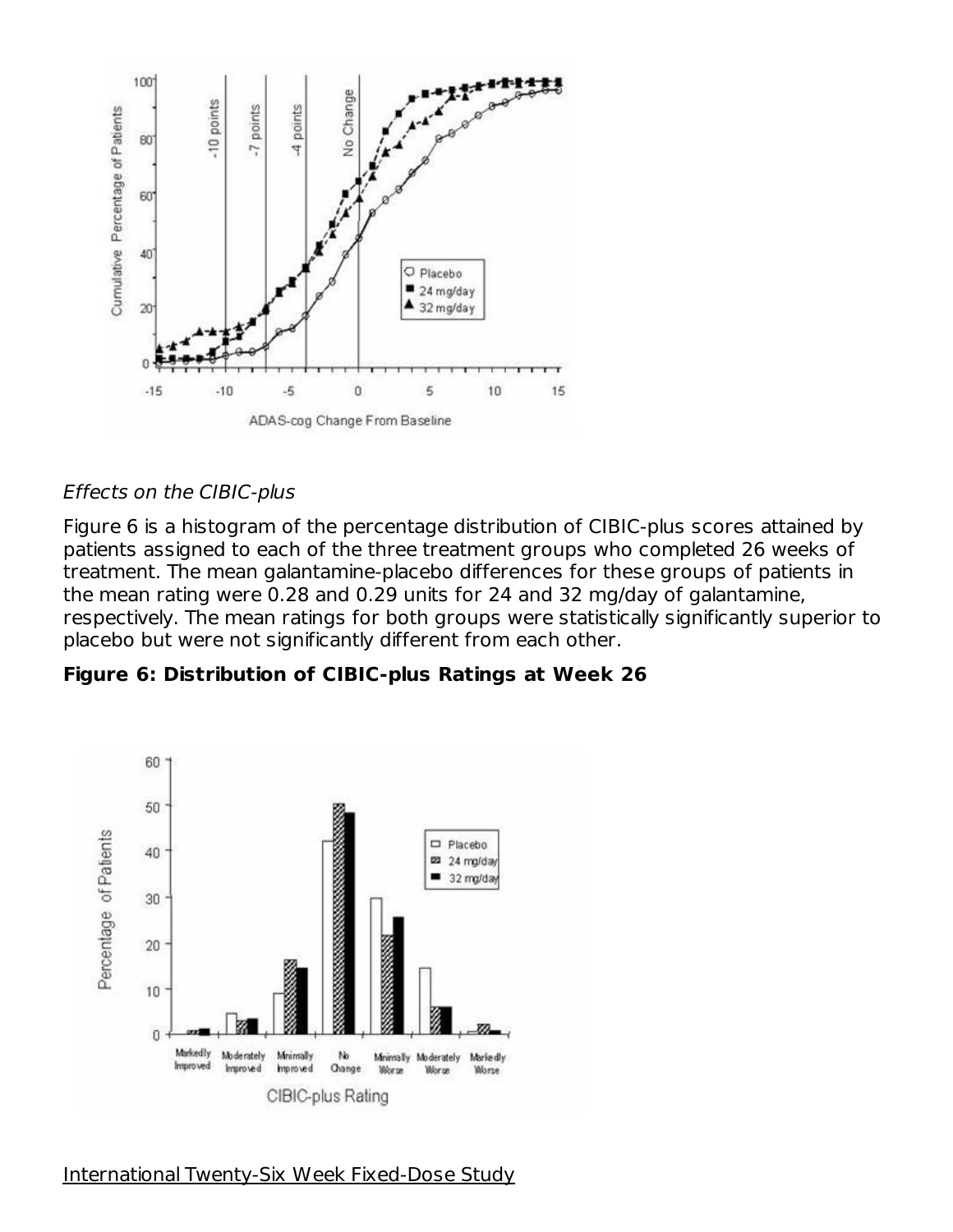In a study of 26 weeks duration identical in design to the USA 26-Week Fixed-Dose Study, 653 patients were randomized to either a dose of 24 mg or 32 mg of galantamine per day, or to placebo, each given in two divided doses. The 26-week study was divided into a 3-week dose titration phase and a 23-week maintenance phase.

#### Effects on the ADAS-cog

Figure 7 illustrates the time course for the change from baseline in ADAS-cog scores for all three dose groups over the 26 weeks of the study. At 26 weeks of treatment, the mean differences in the ADAS-cog change scores for the galantamine-treated patients compared to the patients on placebo were 3.1 and 4.1 units for the 24 mg/day and 32 mg/day treatments, respectively. Both treatments were statistically significantly superior to placebo but were not significantly different from each other.

#### **Figure 7: Time-Course of the Change From Baseline in ADAS-cog Score for Patients Completing 26 Weeks of Treatment**



Figure 8 illustrates the cumulative percentages of patients from each of the three treatment groups who had attained at least the measure of improvement in ADAS-cog score shown on the X-axis. Three change scores (10-point, 7-point and 4-point reductions) and no change in score from baseline have been identified for illustrative purposes, and the percent of patients in each group achieving that result is shown in the inset table.

The curves demonstrate that both patients assigned to galantamine and placebo have a wide range of responses, but that the galantamine groups are more likely to show the greater improvements.

**Figure 8: Cumulative Percentage of Patients Completing 26 Weeks of Double-Blind Treatment With Specified Changes From Baseline in ADAS-cog Scores. The Percentages of Randomized Patients Who Completed the Study Were: Placebo 87%, 24 mg/day 80%, and 32 mg/day 75%.**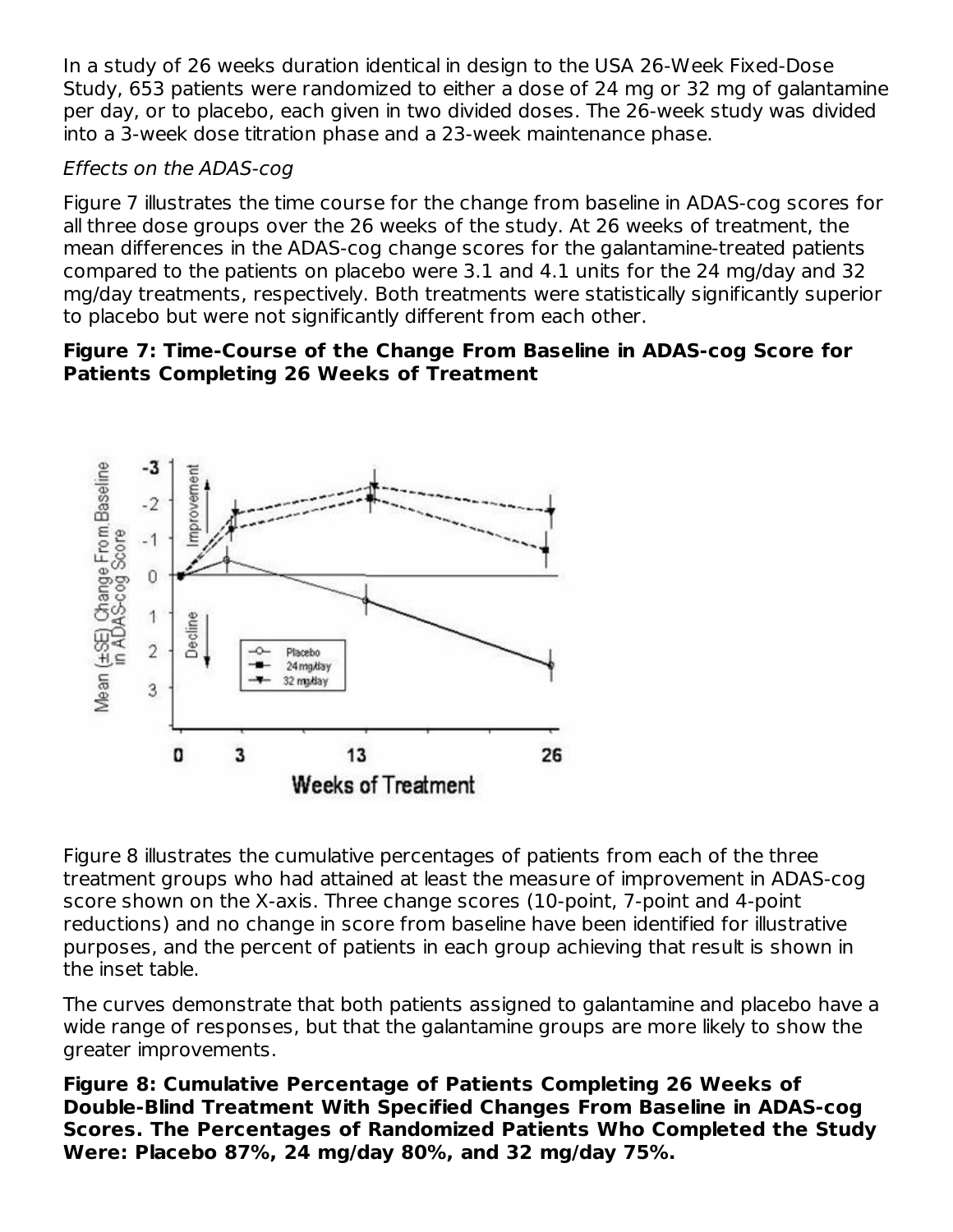

|                  |       | <b>Change in ADAS-cog</b> |       |       |
|------------------|-------|---------------------------|-------|-------|
| <b>Treatment</b> | $-10$ | $-7$                      | -4    | -0    |
| Placebo          | 1.2%  | 5.8%                      | 15.2% | 39.8% |
| 24 mg/day        | 4.5%  | 15.4%                     | 30.8% | 65.4% |
| 32 mg/day        | 7.9%  | 19.7%                     | 34.9% | 63.8% |

#### Effects on the CIBIC-plus

Figure 9 is a histogram of the percentage distribution of CIBIC-plus scores attained by patients assigned to each of the three treatment groups who completed 26 weeks of treatment. The mean galantamine-placebo differences for these groups of patients in the mean rating of change from baseline were 0.34 and 0.47 for 24 and 32 mg/day of galantamine respectively. The mean ratings for the galantamine groups were statistically significantly superior to placebo but were not significantly different from each other.

#### **Figure 9: Distribution of CIBIC-plus Rating at Week 26**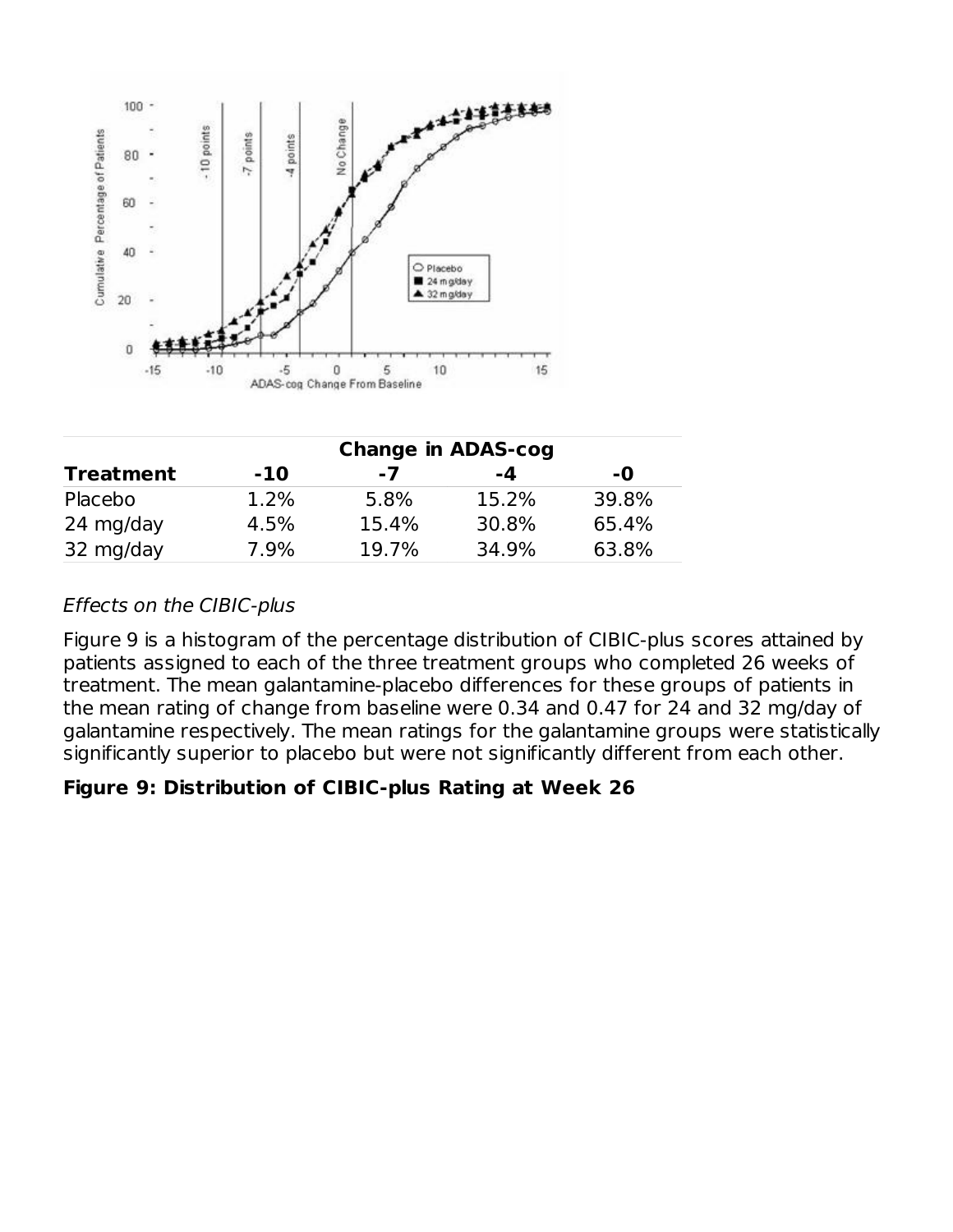

#### International Thirteen-Week Flexible-Dose Study

In a study of 13 weeks duration, 386 patients were randomized to either a flexible dose of 24–32 mg/day of galantamine or to placebo, each given in two divided doses. The 13 week study was divided into a 3-week dose titration phase and a 10-week maintenance phase. The patients in the active treatment arm of the study were maintained at either 24 mg/day or 32 mg/day at the discretion of the investigator.

#### Effects on the ADAS-cog

Figure 10 illustrates the time course for the change from baseline in ADAS-cog scores for both dose groups over the 13 weeks of the study. At 13 weeks of treatment, the mean difference in the ADAS-cog change scores for the treated patients compared to the patients on placebo was 1.9. Galantamine at a dose of 24–32 mg/day was statistically significantly superior to placebo.

#### **Figure 10: Time-Course of the Change From Baseline in ADAS-cog Score for Patients Completing 13 Weeks of Treatment**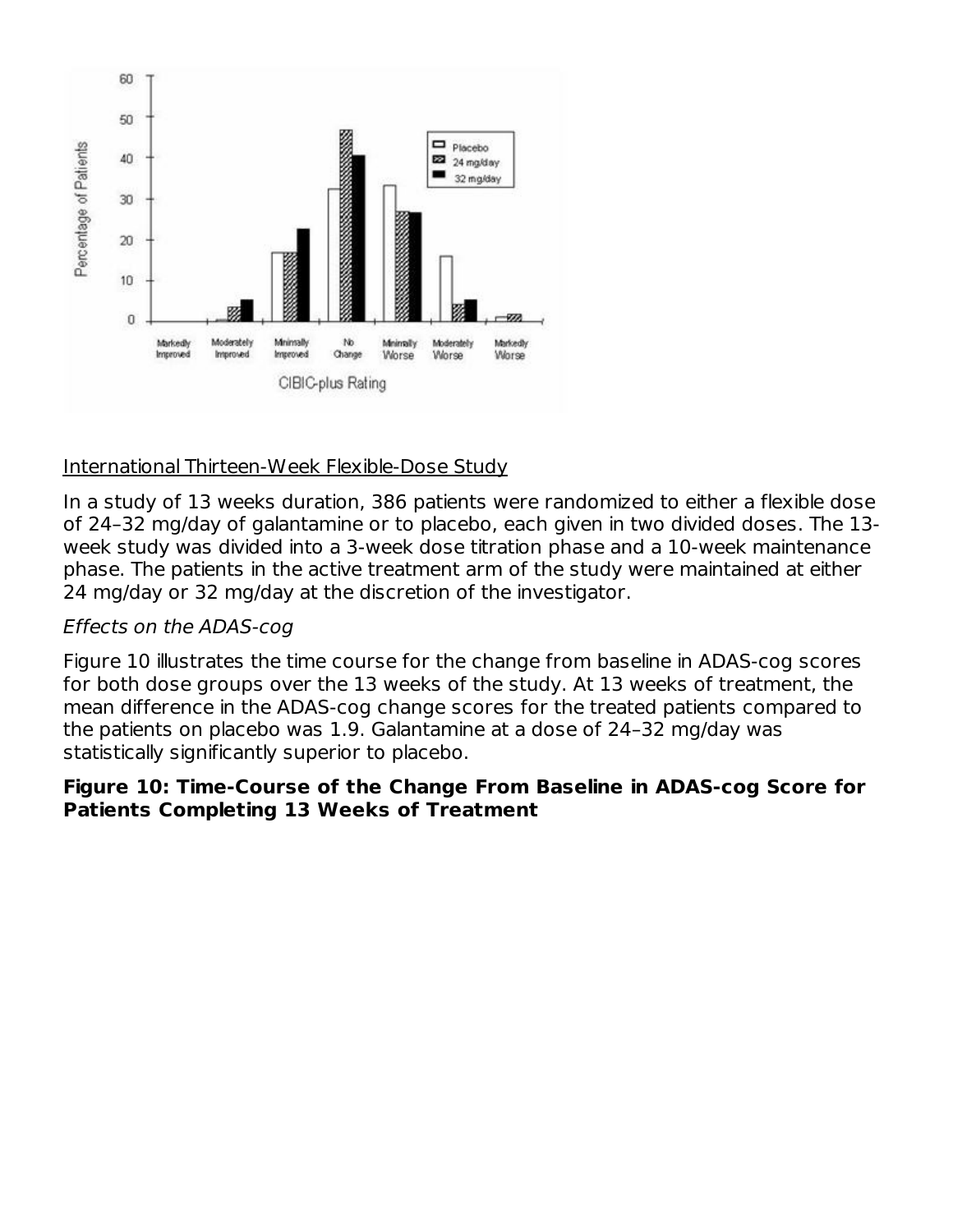

Figure 11 illustrates the cumulative percentages of patients from each of the two treatment groups who had attained at least the measure of improvement in ADAS-cog score shown on the X-axis. Three change scores (10-point, 7-point and 4-point reductions) and no change in score from baseline have been identified for illustrative purposes, and the percent of patients in each group achieving that result is shown in the inset table.

The curves demonstrate that both patients assigned to galantamine and placebo have a wide range of responses, but that the galantamine group is more likely to show the greater improvement.

**Figure 11: Cumulative Percentage of Patients Completing 13 Weeks of Double-Blind Treatment With Specified Changes from Baseline in ADAS-cog Scores. The Percentages of Randomized Patients Who Completed the Study Were: Placebo 90%, 24–32 mg/day 67%.**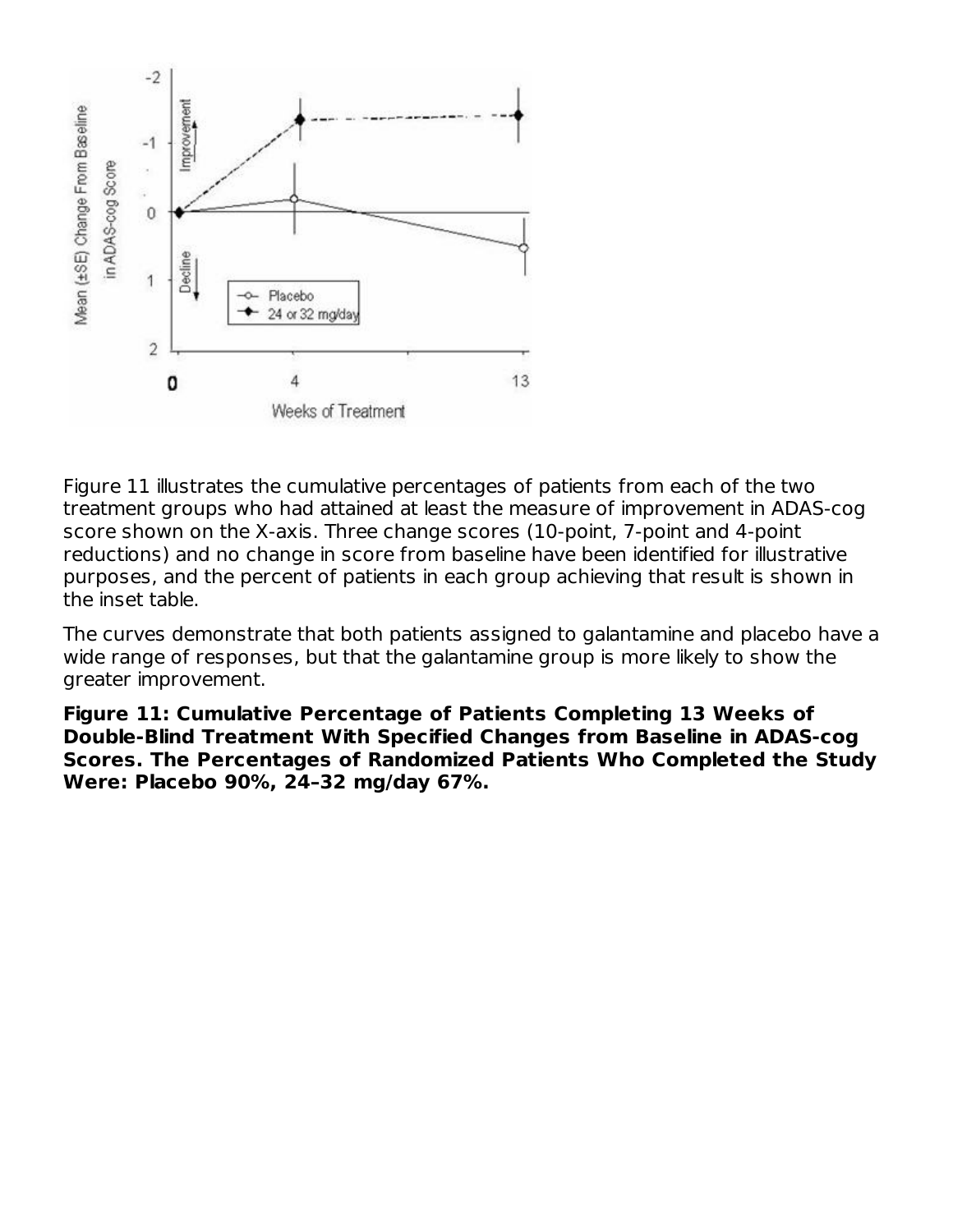

|                    | <b>Change in ADAS-cog</b> |       |       |       |  |  |  |
|--------------------|---------------------------|-------|-------|-------|--|--|--|
| <b>Treatment</b>   | $-10$                     | $-7$  | -4    | -0    |  |  |  |
| Placebo            | 1.9%                      | 5.6%  | 19.4% | 50.0% |  |  |  |
| 24 or 32<br>mg/day | 7.1%                      | 18.8% | 32.9% | 65.3% |  |  |  |

### Effects on the CIBIC-plus

Figure 12 is a histogram of the percentage distribution of CIBIC-plus scores attained by patients assigned to each of the two treatment groups who completed 13 weeks of treatment. The mean galantamine-placebo differences for the group of patients in the mean rating of change from baseline were 0.37 units. The mean rating for the 24–32 mg/day group was statistically significantly superior to placebo.

#### **Figure 12: Distribution of CIBIC-plus Ratings at Week 13**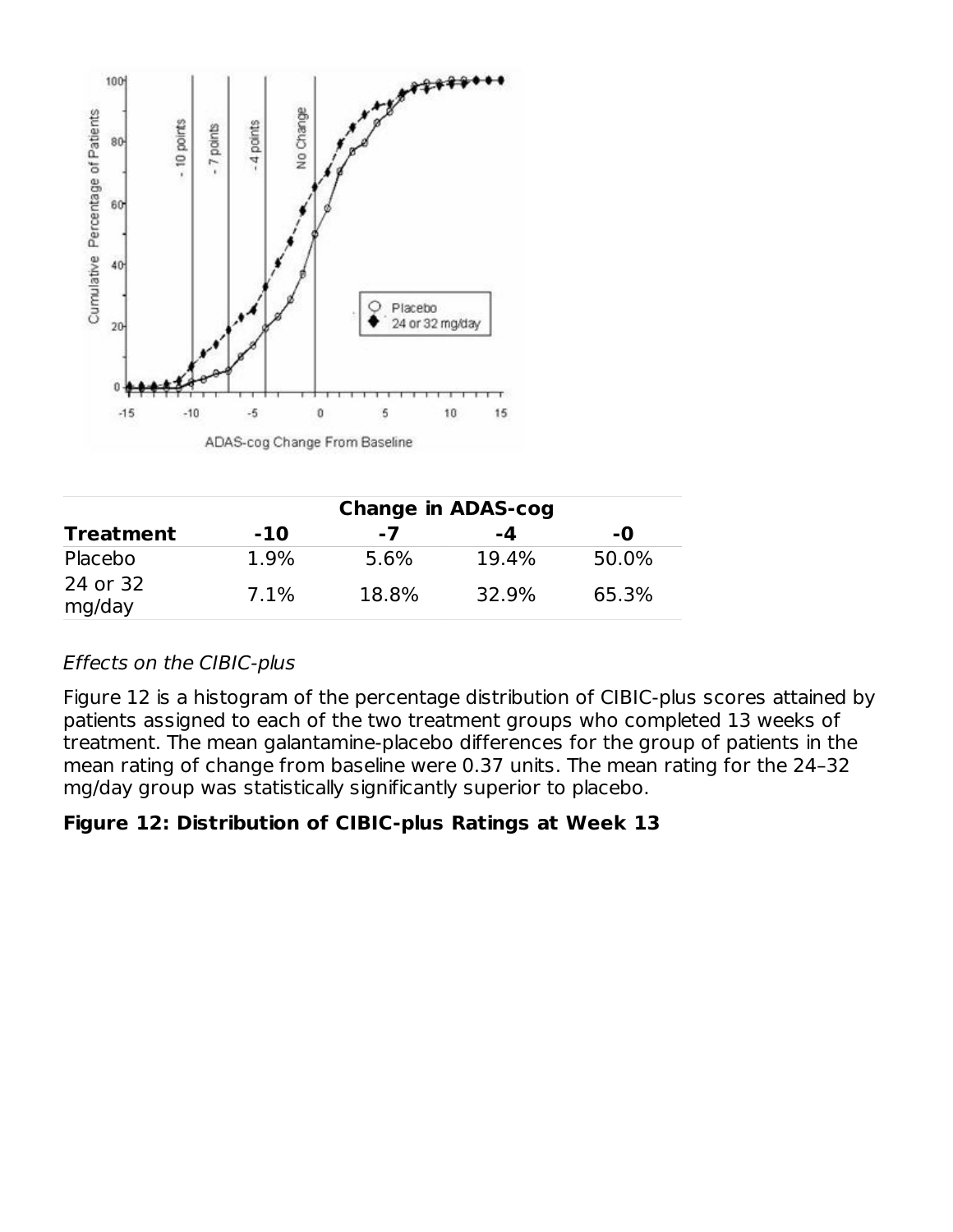

### Age, Gender and Race

Patient's age, gender, or race did not predict clinical outcome of treatment.

#### **14.3 Extended-Release Capsules**

The efficacy of galantamine extended-release capsules was studied in a randomized, double-blind, placebo-controlled trial which was 6 months in duration and had an initial 4 week dose-escalation phase. In this trial, patients were assigned to one of 3 treatment groups: Galantamine extended-release capsules in a flexible dose of 16 to 24 mg once daily; galantamine tablets in a flexible dose of 8 to 12 mg twice daily; and placebo. The primary efficacy measures in this study were the ADAS-cog and CIBIC-plus. On the protocol-specified primary efficacy analysis at Month 6, a statistically significant improvement favoring galantamine extended-release capsules over placebo was seen for the ADAS-cog, but not for the CIBIC-plus. Galantamine extended-release capsules showed a statistically significant improvement when compared with placebo on the Alzheimer's Disease Cooperative Study-Activities of Daily Living (ADCS-ADL) scale, a measure of function, and a secondary efficacy measure in this study. The effects of both galantamine extended-release capsules and galantamine tablets on the ADAS-cog, CIBIC-plus, and ADCS-ADL were similar in this study.

### **16 HOW SUPPLIED/STORAGE AND HANDLING**

#### How Supplied

GALANTAMINE ER (galantamine extended-release capsules) are supplied as follows:

8 mg white opaque, size 4 hard gelatin capsules with the inscription "GAL 8" – bottles of 30 (NDC 10147-0891-3)

16 mg pink opaque, size 2 hard gelatin capsules with the inscription "GAL 16" – bottles of 30 (NDC 10147-0892-3)

24 mg caramel opaque, size 1 hard gelatin capsules with the inscription "GAL 24" – bottles of 30 (NDC 10147-0893-3)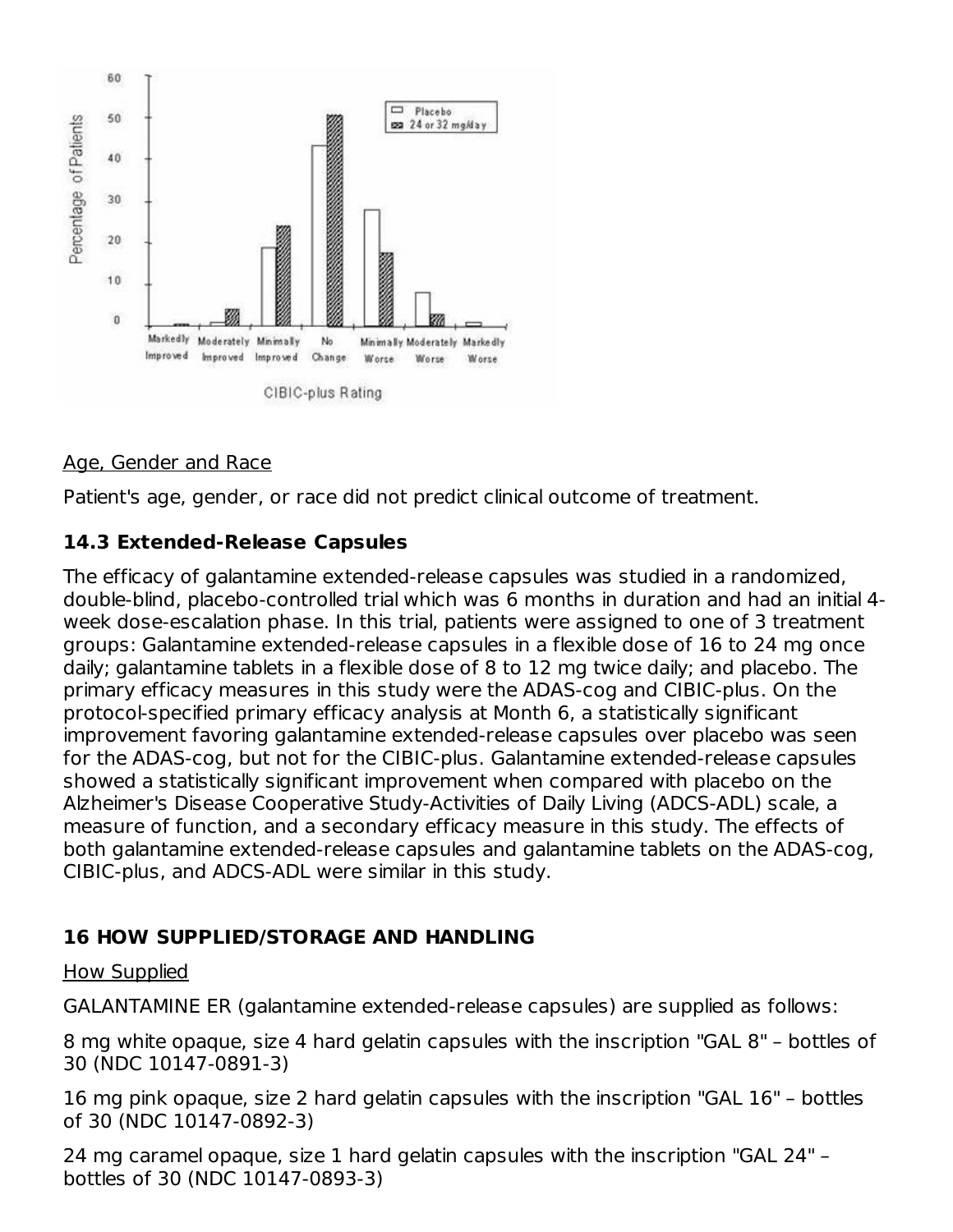GALANTAMINE (galantamine tablets) are supplied as follows:

4 mg circular biconvex, off-white tablets imprinted with "JANSSEN" on one side and "G 4" on the other side – bottles of 60 (NDC 10147-0881-6)

8 mg circular biconvex, pink tablets imprinted with "JANSSEN" on one side and "G 8" on the other side – bottles of 60 (NDC 10147-0882-6)

12 mg circular biconvex, orange-brown tablets imprinted with "JANSSEN" on one side and "G 12" on the other side – bottles of 60 (NDC 10147-0883-6)

#### Storage and Handling

GALANTAMINE ER extended-release capsules should be stored at 25°C (77°F); excursions permitted between 15°C to 30°C (59°F to 86°F) [see USP Controlled Room Temperature].

GALANTAMINE tablets should be stored at 25°C (77°F); excursions permitted between 15°C to 30°C (59°F to 86°F) [see USP Controlled Room Temperature].

#### **Keep out of reach of children.**

bottles of 30 (NDC 10147-0893-3)

## **17 PATIENT COUNSELING INFORMATION**

#### Serious Skin Reactions

Advise patients and caregivers to discontinue GALANTAMINE ER or GALANTAMINE and seek immediate medical attention at the first appearance of skin rash *[see Warnings and* Precautions (5.1)].

#### General Dosing Guidance

Instruct caregivers about the recommended dosage and administration of GALANTAMINE ER and GALANTAMINE. GALANTAMINE ER extended-release capsules should be administered once daily in the morning, preferably with food. GALANTAMINE tablets should be administered twice per day, preferably with the morning and evening meals. Dose escalation (dose increases) should follow a minimum of four weeks at prior dose. If therapy has been interrupted for more than three days, the patient should be restarted with the lowest dose and then re-titrated to an appropriate dosage [see Dosage and Administration (2)].

Advise patients and caregivers to ensure adequate fluid intake during treatment (see Dosage and Administration (2)].

Advise patients and caregivers that the most frequent adverse events associated with use of the drug can be minimized by following the recommended dosage and administration.

Active ingredient made in Belgium.

GALANTAMINE ER extended-release capsules and GALANTAMINE tablets are manufactured for:

Patriot Pharmaceuticals, LLC

Horsham, PA 19044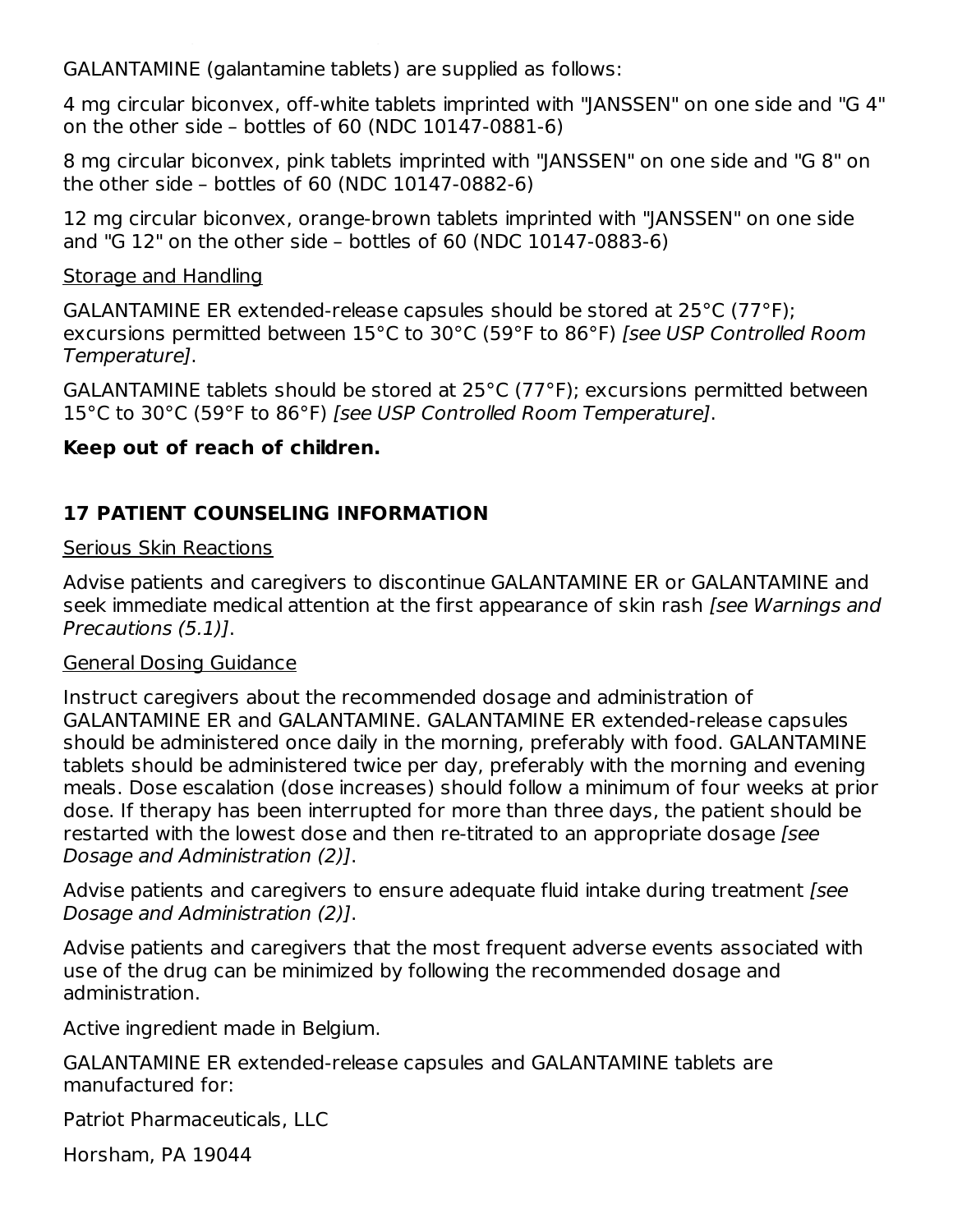#### **PRINCIPAL DISPLAY PANEL - 8 mg Capsule Bottle Label**

**NDC** 10147-0891-3

**GALANTAMINE ER extended-release capsules**

**8 mg**

**Each capsule contains 8 mg galantamine as 10.25 mg galantamine hydrobromide.**

**Rx only 30 Capsules**



**PRINCIPAL DISPLAY PANEL - 16 mg Capsule Bottle Label**

**NDC** 10147-0892-3

**GALANTAMINE ER extended-release capsules**

**16 mg**

**Each capsule contains 16 mg galantamine as 20.51 mg galantamine hydrobromide.**

**Rx only 30 Capsules**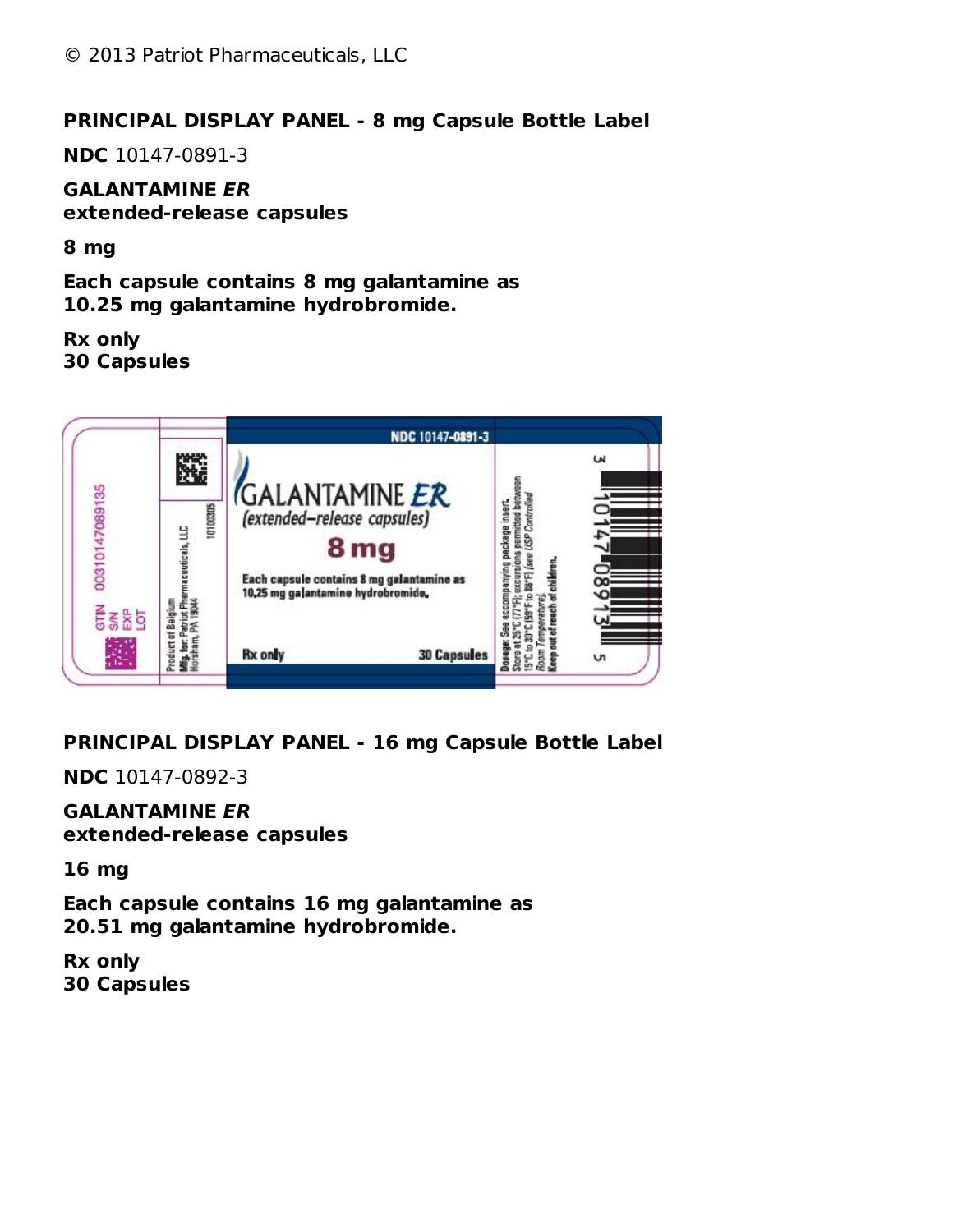

# **PRINCIPAL DISPLAY PANEL - 24 mg Capsule Bottle Label**

**NDC** 10147-0893-3

# **GALANTAMINE ER**

**extended-release capsules**

**24 mg**

**Each capsule contains 24 mg galantamine as 30.76 mg galantamine hydrobromide.**

**Rx only 30 Capsules**



# **PRINCIPAL DISPLAY PANEL - 4 mg Tablet Bottle Label**

**NDC** 10147-0881-6

**GALANTAMINE HBr Tablets**

**4 mg**

**Each tablet contains the equivalent of 4 mg galantamine.**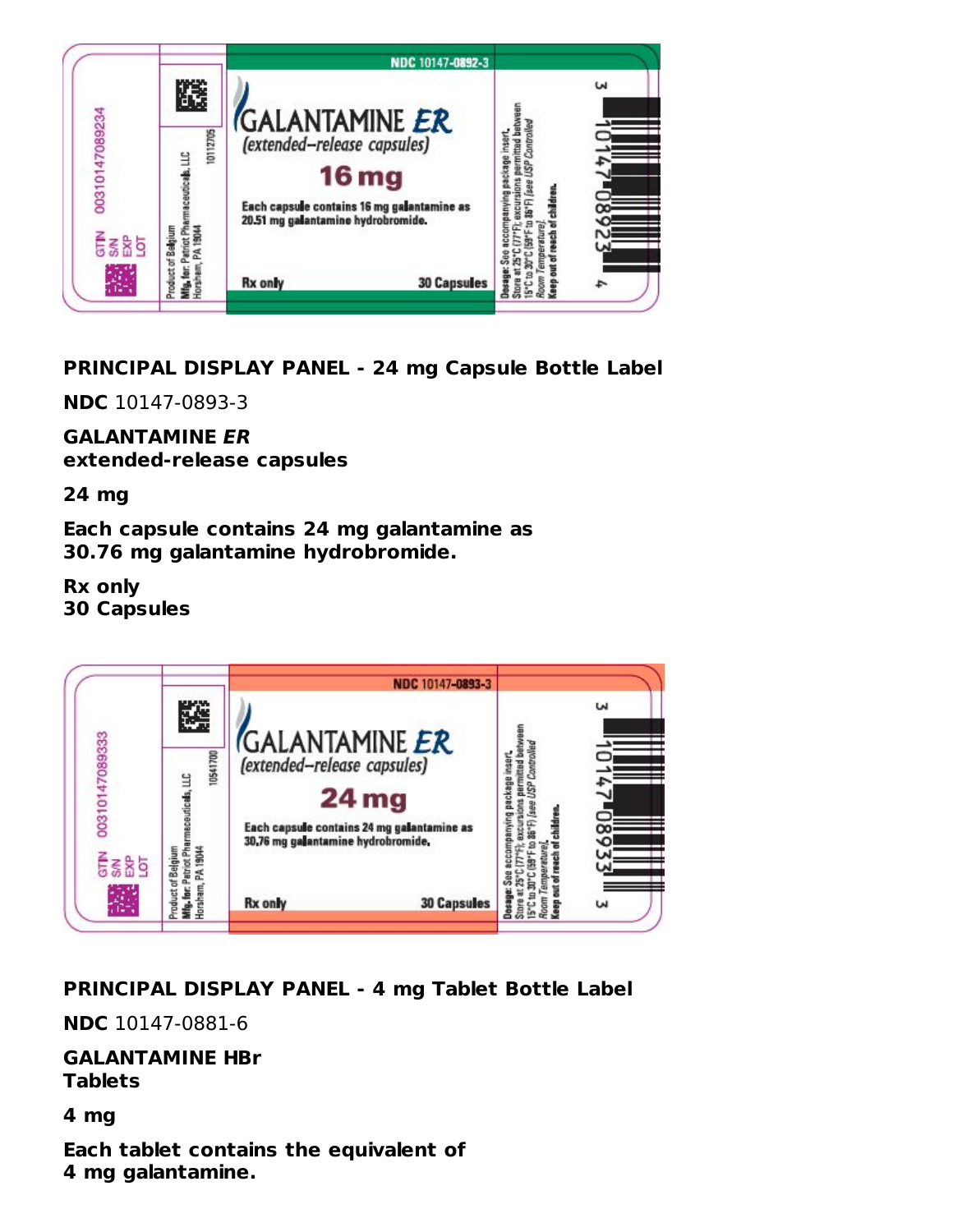#### **Keep out of reach of children.**

**Dosage:** See accompanying product literature.

#### **Rx only**

# **60 TABLETS**



# **PRINCIPAL DISPLAY PANEL - 8 mg Tablet Bottle Label**

**NDC** 10147-0882-6

**GALANTAMINE HBr Tablets**

**8 mg**

**Each tablet contains the equivalent of 8 mg galantamine.**

**Keep out of reach of children.**

**Dosage:** See accompanying product literature.

**Rx only**

**60 TABLETS**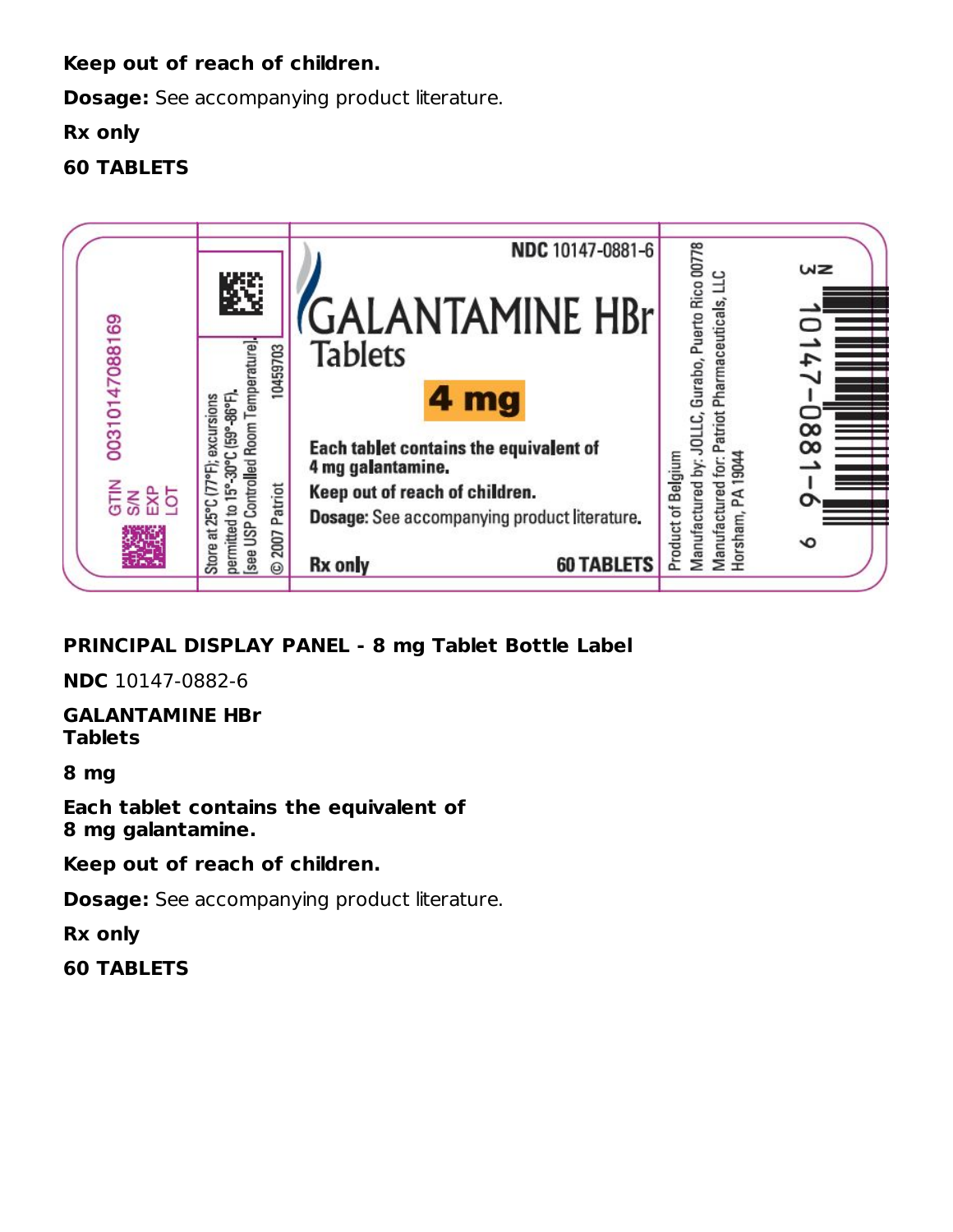

# **PRINCIPAL DISPLAY PANEL - 12 mg Tablet Bottle Label**

**NDC** 10147-0883-6

**GALANTAMINE HBr Tablets**

**12 mg**

**Each tablet contains the equivalent of 12 mg galantamine.**

**Keep out of reach of children.**

**Rx only**

**60 TABLETS**

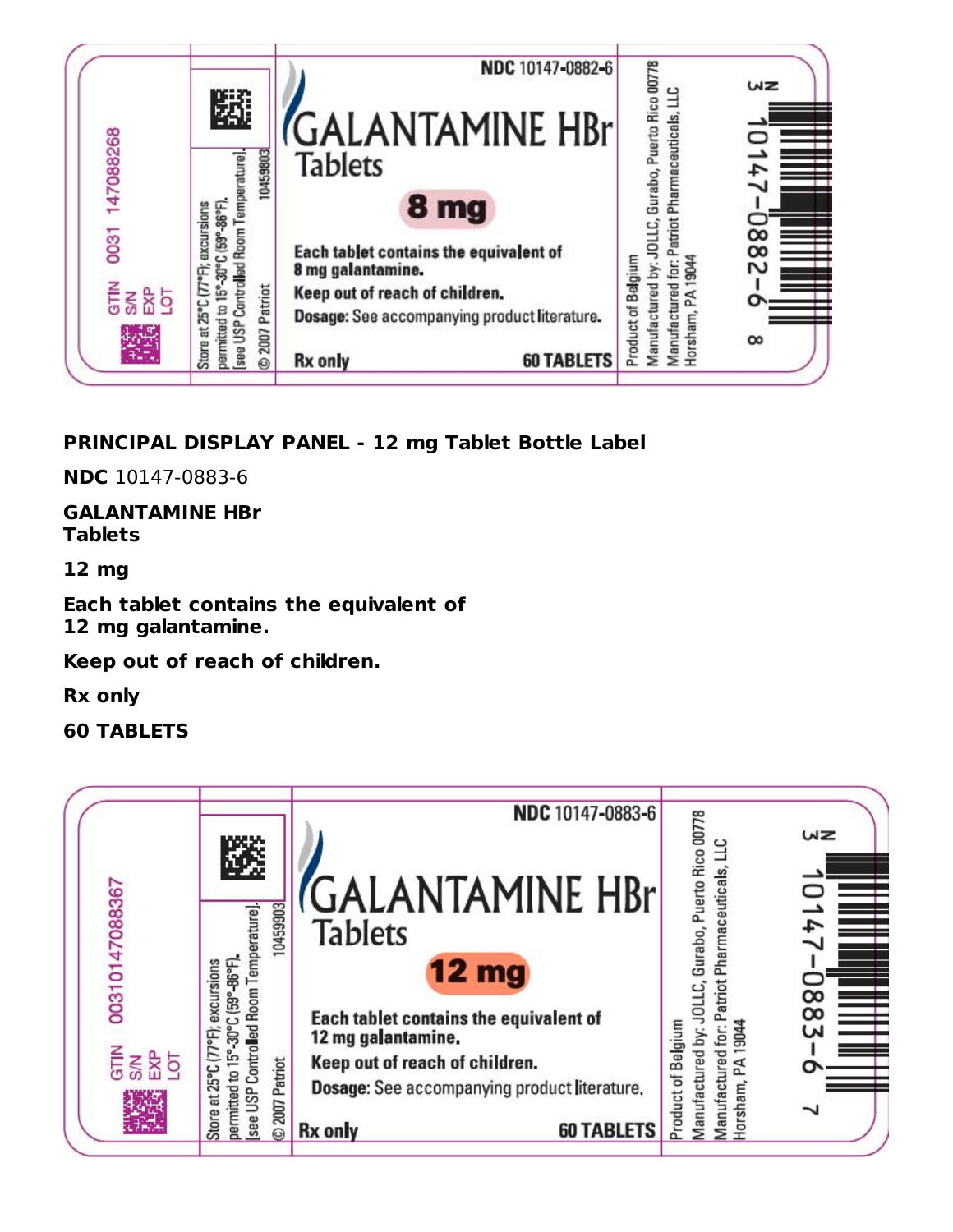|            |                                             |                           | <b>GALANTAMINE HYDROBROMIDE</b><br>galantamine hydrobromide tablet, film coated |              |                                       |                                |                                    |                                     |  |  |  |  |
|------------|---------------------------------------------|---------------------------|---------------------------------------------------------------------------------|--------------|---------------------------------------|--------------------------------|------------------------------------|-------------------------------------|--|--|--|--|
|            |                                             |                           |                                                                                 |              |                                       |                                |                                    |                                     |  |  |  |  |
|            | <b>Product Information</b>                  |                           |                                                                                 |              |                                       |                                |                                    |                                     |  |  |  |  |
|            | <b>Product Type</b>                         |                           | HUMAN PRESCRIPTION DRUG                                                         |              | <b>Item Code (Source)</b>             |                                |                                    | NDC:10147-0881                      |  |  |  |  |
|            | <b>Route of Administration</b>              |                           | ORAL                                                                            |              |                                       |                                |                                    |                                     |  |  |  |  |
|            |                                             |                           |                                                                                 |              |                                       |                                |                                    |                                     |  |  |  |  |
|            | <b>Active Ingredient/Active Moiety</b>      |                           |                                                                                 |              |                                       |                                |                                    |                                     |  |  |  |  |
|            |                                             |                           | <b>Ingredient Name</b>                                                          |              |                                       |                                | <b>Basis of</b><br><b>Strength</b> | <b>Strength</b>                     |  |  |  |  |
|            | UNII:0D3Q044KCA)                            |                           | galantamine hydrobromide (UNII: MJ4PTD2VVW) (galantamine -                      |              |                                       | galantamine                    |                                    | 4 <sub>mg</sub>                     |  |  |  |  |
|            |                                             |                           |                                                                                 |              |                                       |                                |                                    |                                     |  |  |  |  |
|            | <b>Inactive Ingredients</b>                 |                           |                                                                                 |              |                                       |                                |                                    |                                     |  |  |  |  |
|            |                                             |                           | <b>Ingredient Name</b>                                                          |              |                                       |                                |                                    | <b>Strength</b>                     |  |  |  |  |
|            | silicon dioxide (UNII: ETJ7Z6XBU4)          |                           |                                                                                 |              |                                       |                                |                                    |                                     |  |  |  |  |
|            | crospovidone (120 .MU.M) (UNII: 68401960MK) |                           |                                                                                 |              |                                       |                                |                                    |                                     |  |  |  |  |
|            |                                             |                           | HYPROMELLOSE, UNSPECIFIED (UNII: 3NXW29V3WO)                                    |              |                                       |                                |                                    |                                     |  |  |  |  |
|            | lactose monohydrate (UNII: EWQ57Q8I5X)      |                           |                                                                                 |              |                                       |                                |                                    |                                     |  |  |  |  |
|            | magnesium stearate (UNII: 70097M6I30)       |                           |                                                                                 |              |                                       |                                |                                    |                                     |  |  |  |  |
|            | talc (UNII: 7SEV7J4R1U)                     |                           | MICROCRYSTALLINE CELLULOSE (UNII: OP1R32D61U)                                   |              |                                       |                                |                                    |                                     |  |  |  |  |
|            | titanium dioxide (UNII: 15FIX9V2JP)         |                           |                                                                                 |              |                                       |                                |                                    |                                     |  |  |  |  |
|            | ferric oxide yellow (UNII: EX43802MRT)      |                           |                                                                                 |              |                                       |                                |                                    |                                     |  |  |  |  |
|            |                                             |                           |                                                                                 |              |                                       |                                |                                    |                                     |  |  |  |  |
|            |                                             |                           |                                                                                 |              |                                       |                                |                                    |                                     |  |  |  |  |
|            | <b>Product Characteristics</b>              |                           |                                                                                 |              |                                       |                                |                                    |                                     |  |  |  |  |
|            | Color                                       | WHITE (off-white)         |                                                                                 | <b>Score</b> |                                       |                                | no score                           |                                     |  |  |  |  |
|            | <b>Shape</b>                                | ROUND (circular biconvex) |                                                                                 | <b>Size</b>  |                                       |                                | 5mm                                |                                     |  |  |  |  |
|            | <b>Flavor</b>                               |                           |                                                                                 |              | <b>Imprint Code</b>                   |                                | JANSSEN;G;4                        |                                     |  |  |  |  |
|            | <b>Contains</b>                             |                           |                                                                                 |              |                                       |                                |                                    |                                     |  |  |  |  |
|            |                                             |                           |                                                                                 |              |                                       |                                |                                    |                                     |  |  |  |  |
|            | <b>Packaging</b>                            |                           |                                                                                 |              |                                       |                                |                                    |                                     |  |  |  |  |
| #          | <b>Item Code</b>                            |                           | <b>Package Description</b>                                                      |              | <b>Marketing Start</b><br><b>Date</b> |                                |                                    | <b>Marketing End</b><br><b>Date</b> |  |  |  |  |
| 1          | NDC:10147-<br>0881-6                        | Product                   | 60 in 1 BOTTLE; Type 0: Not a Combination                                       |              | 02/28/2001                            |                                | 06/30/2020                         |                                     |  |  |  |  |
|            |                                             |                           |                                                                                 |              |                                       |                                |                                    |                                     |  |  |  |  |
|            | <b>Marketing Information</b>                |                           |                                                                                 |              |                                       |                                |                                    |                                     |  |  |  |  |
|            | <b>Marketing</b><br><b>Category</b>         |                           | <b>Application Number or Monograph</b><br><b>Citation</b>                       |              |                                       | <b>Marketing Start</b><br>Date |                                    | <b>Marketing End</b><br>Date        |  |  |  |  |
| <b>NDA</b> |                                             | NDA021169                 |                                                                                 |              | 02/28/2001                            |                                | 09/30/2020                         |                                     |  |  |  |  |
|            |                                             |                           |                                                                                 |              |                                       |                                |                                    |                                     |  |  |  |  |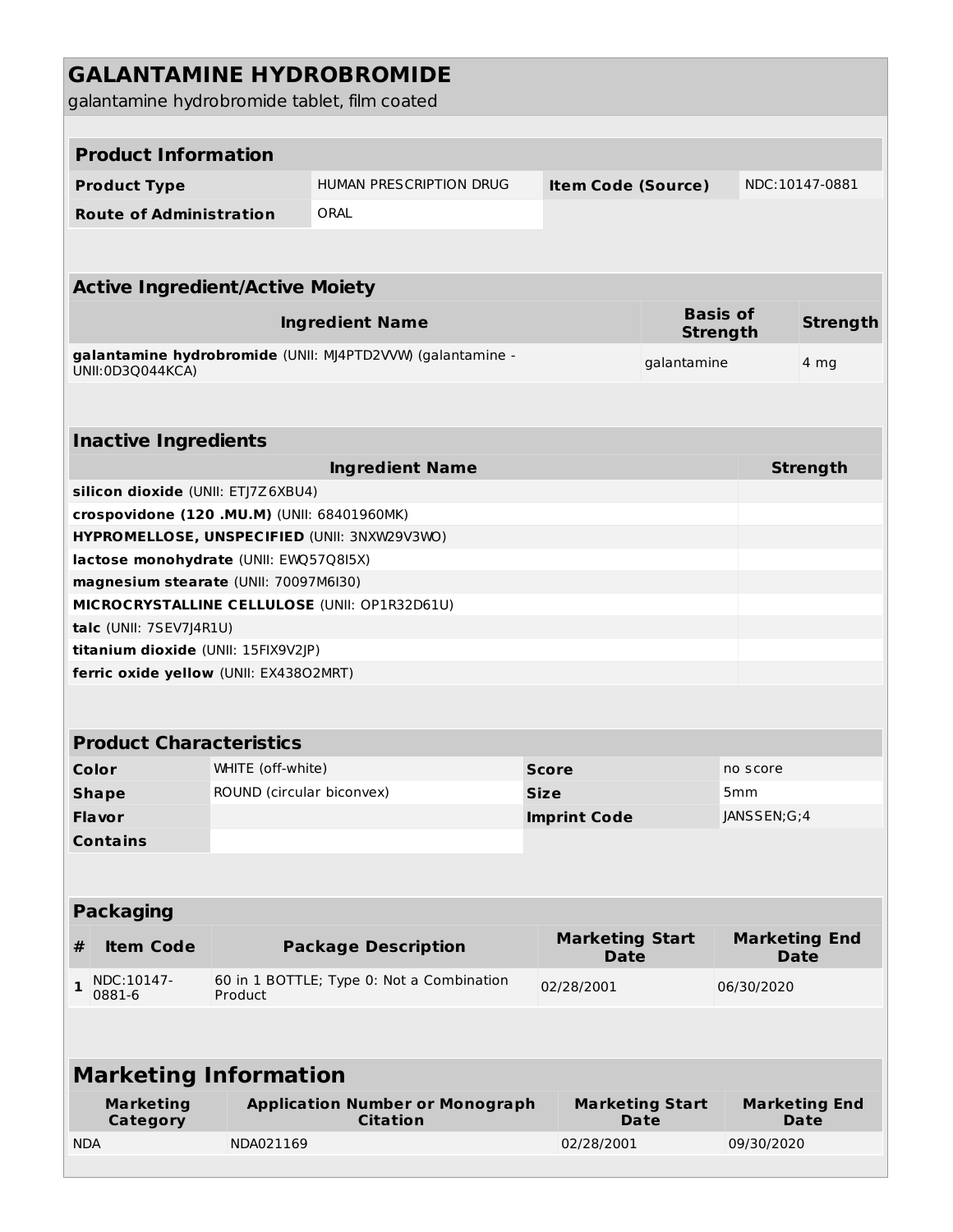| <b>GALANTAMINE HYDROBROMIDE</b><br>galantamine hydrobromide tablet, film coated |                           |                                                            |              |                     |                                       |                                    |                                     |  |  |  |  |  |
|---------------------------------------------------------------------------------|---------------------------|------------------------------------------------------------|--------------|---------------------|---------------------------------------|------------------------------------|-------------------------------------|--|--|--|--|--|
|                                                                                 |                           |                                                            |              |                     |                                       |                                    |                                     |  |  |  |  |  |
| <b>Product Information</b>                                                      |                           |                                                            |              |                     |                                       |                                    |                                     |  |  |  |  |  |
| <b>Product Type</b>                                                             |                           | <b>HUMAN PRESCRIPTION DRUG</b>                             |              |                     | <b>Item Code (Source)</b>             |                                    | NDC:10147-0882                      |  |  |  |  |  |
| <b>Route of Administration</b>                                                  |                           | ORAL                                                       |              |                     |                                       |                                    |                                     |  |  |  |  |  |
|                                                                                 |                           |                                                            |              |                     |                                       |                                    |                                     |  |  |  |  |  |
| <b>Active Ingredient/Active Moiety</b>                                          |                           |                                                            |              |                     |                                       |                                    |                                     |  |  |  |  |  |
|                                                                                 |                           | <b>Ingredient Name</b>                                     |              |                     |                                       | <b>Basis of</b><br><b>Strength</b> | <b>Strength</b>                     |  |  |  |  |  |
| UNII:0D3Q044KCA)                                                                |                           | galantamine hydrobromide (UNII: MJ4PTD2VVW) (galantamine - |              |                     | galantamine                           |                                    | 8 mg                                |  |  |  |  |  |
|                                                                                 |                           |                                                            |              |                     |                                       |                                    |                                     |  |  |  |  |  |
| <b>Inactive Ingredients</b>                                                     |                           |                                                            |              |                     |                                       |                                    |                                     |  |  |  |  |  |
|                                                                                 |                           | <b>Ingredient Name</b>                                     |              |                     |                                       |                                    | <b>Strength</b>                     |  |  |  |  |  |
| crospovidone (120 .MU.M) (UNII: 68401960MK)                                     |                           |                                                            |              |                     |                                       |                                    |                                     |  |  |  |  |  |
| HYPROMELLOSE, UNSPECIFIED (UNII: 3NXW29V3WO)                                    |                           |                                                            |              |                     |                                       |                                    |                                     |  |  |  |  |  |
| lactose monohydrate (UNII: EWQ57Q8I5X)                                          |                           |                                                            |              |                     |                                       |                                    |                                     |  |  |  |  |  |
| magnesium stearate (UNII: 70097M6I30)                                           |                           |                                                            |              |                     |                                       |                                    |                                     |  |  |  |  |  |
| talc (UNII: 7SEV7J4R1U)                                                         |                           | MICROCRYSTALLINE CELLULOSE (UNII: OP1R32D61U)              |              |                     |                                       |                                    |                                     |  |  |  |  |  |
| titanium dioxide (UNII: 15FIX9V2JP)                                             |                           |                                                            |              |                     |                                       |                                    |                                     |  |  |  |  |  |
| ferric oxide red (UNII: 1K09F3G675)                                             |                           |                                                            |              |                     |                                       |                                    |                                     |  |  |  |  |  |
|                                                                                 |                           |                                                            |              |                     |                                       |                                    |                                     |  |  |  |  |  |
| <b>Product Characteristics</b>                                                  |                           |                                                            |              |                     |                                       |                                    |                                     |  |  |  |  |  |
| Color                                                                           | <b>PINK</b>               |                                                            | <b>Score</b> |                     |                                       | no score                           |                                     |  |  |  |  |  |
| <b>Shape</b>                                                                    | ROUND (circular biconvex) |                                                            | <b>Size</b>  |                     |                                       | 7 <sub>mm</sub>                    |                                     |  |  |  |  |  |
| Flavor                                                                          |                           |                                                            |              | <b>Imprint Code</b> |                                       | JANSSEN;G;8                        |                                     |  |  |  |  |  |
| <b>Contains</b>                                                                 |                           |                                                            |              |                     |                                       |                                    |                                     |  |  |  |  |  |
| <b>Packaging</b>                                                                |                           |                                                            |              |                     |                                       |                                    |                                     |  |  |  |  |  |
| <b>Item Code</b><br>#                                                           |                           | <b>Package Description</b>                                 |              | <b>Date</b>         | <b>Marketing Start</b>                |                                    | <b>Marketing End</b><br><b>Date</b> |  |  |  |  |  |
| NDC:10147-<br>$\mathbf{1}$<br>0882-6                                            | Product                   | 60 in 1 BOTTLE; Type 0: Not a Combination                  |              | 02/28/2001          |                                       | 09/30/2020                         |                                     |  |  |  |  |  |
|                                                                                 |                           |                                                            |              |                     |                                       |                                    |                                     |  |  |  |  |  |
| <b>Marketing Information</b>                                                    |                           |                                                            |              |                     |                                       |                                    |                                     |  |  |  |  |  |
| <b>Marketing</b><br>Category                                                    |                           | <b>Application Number or Monograph</b><br><b>Citation</b>  |              |                     | <b>Marketing Start</b><br><b>Date</b> |                                    | <b>Marketing End</b><br><b>Date</b> |  |  |  |  |  |
| <b>NDA</b>                                                                      | NDA021169                 |                                                            |              | 02/28/2001          |                                       | 09/30/2020                         |                                     |  |  |  |  |  |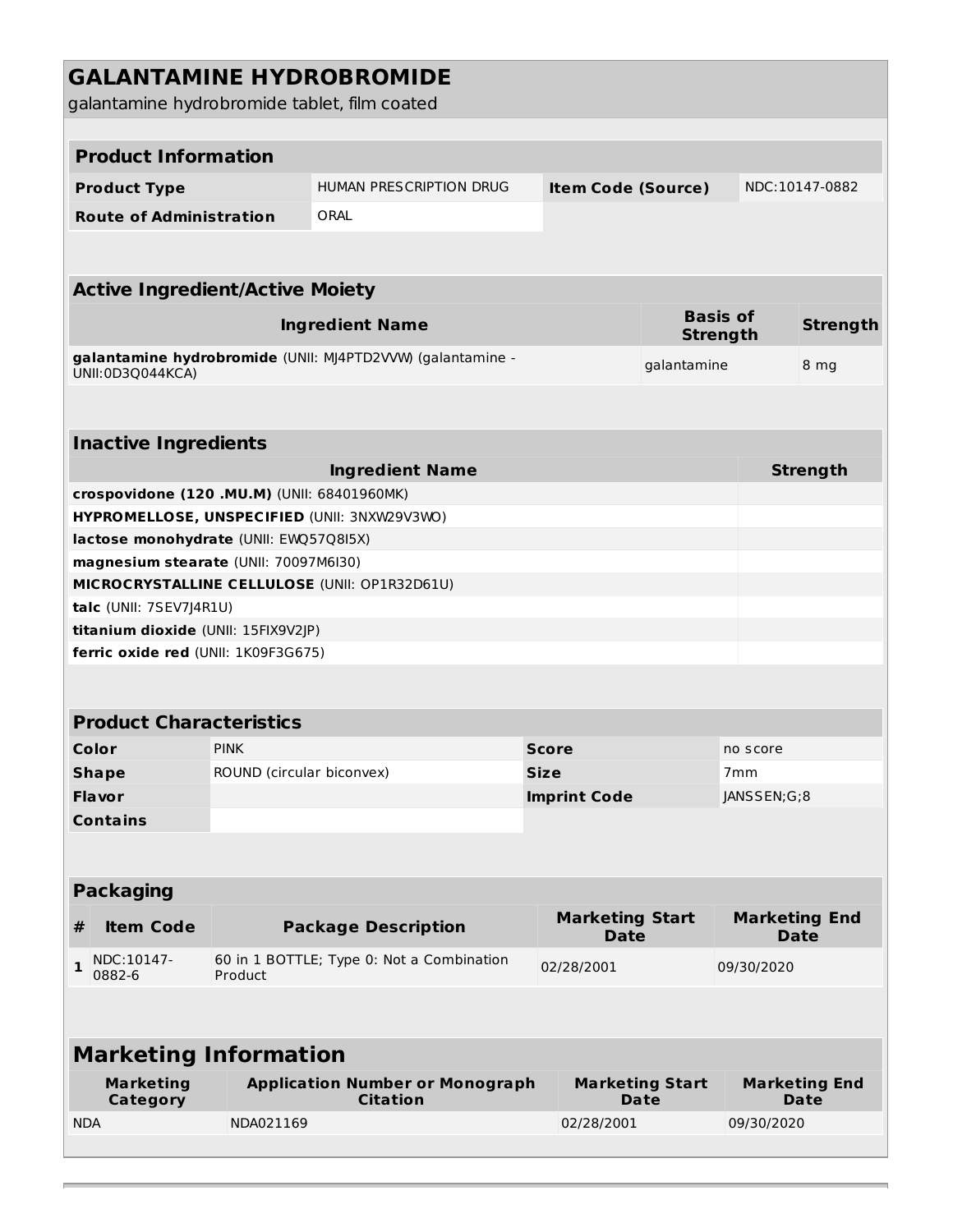|                                              |                           | <b>GALANTAMINE HYDROBROMIDE</b>                            |             |                           |                                |                                    |                              |                 |  |  |  |  |
|----------------------------------------------|---------------------------|------------------------------------------------------------|-------------|---------------------------|--------------------------------|------------------------------------|------------------------------|-----------------|--|--|--|--|
| galantamine hydrobromide tablet, film coated |                           |                                                            |             |                           |                                |                                    |                              |                 |  |  |  |  |
|                                              |                           |                                                            |             |                           |                                |                                    |                              |                 |  |  |  |  |
| <b>Product Information</b>                   |                           |                                                            |             |                           |                                |                                    |                              |                 |  |  |  |  |
|                                              |                           |                                                            |             |                           |                                |                                    |                              |                 |  |  |  |  |
| <b>Product Type</b>                          |                           | HUMAN PRESCRIPTION DRUG                                    |             | <b>Item Code (Source)</b> |                                |                                    | NDC:10147-0883               |                 |  |  |  |  |
| <b>Route of Administration</b>               |                           | ORAL                                                       |             |                           |                                |                                    |                              |                 |  |  |  |  |
|                                              |                           |                                                            |             |                           |                                |                                    |                              |                 |  |  |  |  |
| <b>Active Ingredient/Active Moiety</b>       |                           |                                                            |             |                           |                                |                                    |                              |                 |  |  |  |  |
|                                              |                           | <b>Ingredient Name</b>                                     |             |                           |                                | <b>Basis of</b><br><b>Strength</b> |                              | <b>Strength</b> |  |  |  |  |
| UNII:0D3Q044KCA)                             |                           | galantamine hydrobromide (UNII: MJ4PTD2VVW) (galantamine - |             |                           | galantamine                    |                                    | $12 \text{ mg}$              |                 |  |  |  |  |
|                                              |                           |                                                            |             |                           |                                |                                    |                              |                 |  |  |  |  |
| <b>Inactive Ingredients</b>                  |                           |                                                            |             |                           |                                |                                    |                              |                 |  |  |  |  |
|                                              |                           | <b>Ingredient Name</b>                                     |             |                           |                                |                                    | <b>Strength</b>              |                 |  |  |  |  |
| silicon dioxide (UNII: ETJ7Z6XBU4)           |                           |                                                            |             |                           |                                |                                    |                              |                 |  |  |  |  |
| crospovidone (120 .MU.M) (UNII: 68401960MK)  |                           | HYPROMELLOSE, UNSPECIFIED (UNII: 3NXW29V3WO)               |             |                           |                                |                                    |                              |                 |  |  |  |  |
| lactose monohydrate (UNII: EWQ57Q8I5X)       |                           |                                                            |             |                           |                                |                                    |                              |                 |  |  |  |  |
| magnesium stearate (UNII: 70097M6I30)        |                           |                                                            |             |                           |                                |                                    |                              |                 |  |  |  |  |
|                                              |                           | MICROCRYSTALLINE CELLULOSE (UNII: OP1R32D61U)              |             |                           |                                |                                    |                              |                 |  |  |  |  |
| talc (UNII: 7SEV7J4R1U)                      |                           |                                                            |             |                           |                                |                                    |                              |                 |  |  |  |  |
| titanium dioxide (UNII: 15FIX9V2JP)          |                           |                                                            |             |                           |                                |                                    |                              |                 |  |  |  |  |
| ferric oxide red (UNII: 1K09F3G675)          |                           |                                                            |             |                           |                                |                                    |                              |                 |  |  |  |  |
| D&C Yellow No. 10 (UNII: 35SW5USQ3G)         |                           |                                                            |             |                           |                                |                                    |                              |                 |  |  |  |  |
| aluminum oxide (UNII: LMI2606933)            |                           |                                                            |             |                           |                                |                                    |                              |                 |  |  |  |  |
|                                              |                           |                                                            |             |                           |                                |                                    |                              |                 |  |  |  |  |
| <b>Product Characteristics</b>               |                           |                                                            |             |                           |                                |                                    |                              |                 |  |  |  |  |
| Color                                        | BROWN (orange-brown)      |                                                            |             | <b>Score</b>              |                                | no score                           |                              |                 |  |  |  |  |
| <b>Shape</b>                                 | ROUND (circular biconvex) |                                                            | <b>Size</b> |                           |                                | 8 <sub>mm</sub>                    |                              |                 |  |  |  |  |
| Flavor                                       |                           |                                                            |             | <b>Imprint Code</b>       |                                | JANSSEN;G;12                       |                              |                 |  |  |  |  |
| <b>Contains</b>                              |                           |                                                            |             |                           |                                |                                    |                              |                 |  |  |  |  |
|                                              |                           |                                                            |             |                           |                                |                                    |                              |                 |  |  |  |  |
| <b>Packaging</b>                             |                           |                                                            |             |                           |                                |                                    |                              |                 |  |  |  |  |
|                                              |                           |                                                            |             | <b>Marketing Start</b>    |                                |                                    | <b>Marketing End</b>         |                 |  |  |  |  |
| <b>Item Code</b><br>#                        |                           | <b>Package Description</b>                                 |             | <b>Date</b>               |                                |                                    | <b>Date</b>                  |                 |  |  |  |  |
| NDC:10147-<br>1<br>0883-6                    | Product                   | 60 in 1 BOTTLE; Type 0: Not a Combination                  |             | 02/28/2001                |                                | 03/31/2020                         |                              |                 |  |  |  |  |
|                                              |                           |                                                            |             |                           |                                |                                    |                              |                 |  |  |  |  |
| <b>Marketing Information</b>                 |                           |                                                            |             |                           |                                |                                    |                              |                 |  |  |  |  |
| <b>Marketing</b><br>Category                 |                           | <b>Application Number or Monograph</b><br><b>Citation</b>  |             |                           | <b>Marketing Start</b><br>Date |                                    | <b>Marketing End</b><br>Date |                 |  |  |  |  |
| <b>NDA</b>                                   | NDA021169                 |                                                            |             | 02/28/2001                |                                |                                    | 09/30/2020                   |                 |  |  |  |  |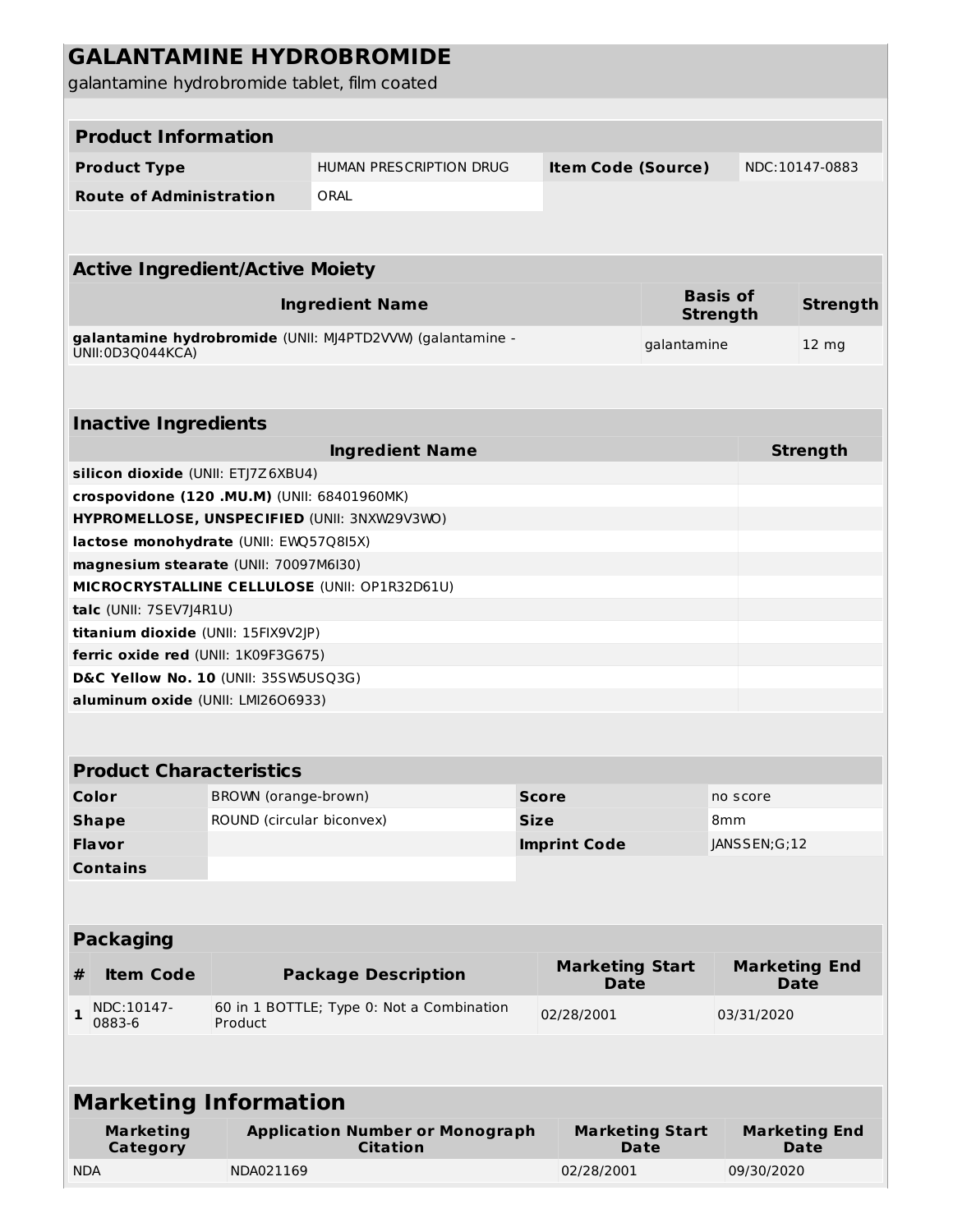| <b>GALANTAMINE HYDROBROMIDE</b><br>galantamine hydrobromide capsule, extended release<br><b>Product Information</b><br><b>HUMAN PRESCRIPTION DRUG</b><br><b>Item Code (Source)</b><br>NDC:10147-0891<br><b>Product Type</b><br>ORAL<br><b>Route of Administration</b><br><b>Active Ingredient/Active Moiety</b><br><b>Basis of</b><br><b>Ingredient Name</b><br><b>Strength</b><br><b>Strength</b><br>galantamine hydrobromide (UNII: MJ4PTD2VVW) (galantamine -<br>galantamine<br>8 mg<br>UNII:0D3Q044KCA)<br><b>Inactive Ingredients</b><br><b>Ingredient Name</b><br><b>Strength</b><br><b>GELATIN, UNSPECIFIED (UNII: 2G86QN327L)</b><br>diethyl phthalate (UNII: UF064M00AF)<br>ETHYLCELLULOSE, UNSPECIFIED (UNII: 7Z8S9VYZ4B)<br>HYPROMELLOSE, UNSPECIFIED (UNII: 3NXW29V3WO)<br>POLYETHYLENE GLYCOL, UNSPECIFIED (UNII: 3WQ0SDWIA)<br>titanium dioxide (UNII: 15FIX9V2JP)<br><b>Product Characteristics</b><br>Color<br><b>WHITE</b><br><b>Score</b><br>no score<br><b>CAPSULE</b><br><b>Size</b><br>14 <sub>mm</sub><br><b>Shape</b><br>GAL;8<br><b>Flavor</b><br><b>Imprint Code</b><br><b>Contains</b><br><b>Packaging</b><br><b>Marketing Start</b><br><b>Marketing End</b><br><b>Item Code</b><br>#<br><b>Package Description</b><br><b>Date</b><br><b>Date</b><br>NDC:10147-<br>30 in 1 BOTTLE; Type 0: Not a Combination<br>$\mathbf{1}$<br>12/22/2004<br>0891-3<br>Product<br><b>Marketing Information</b><br><b>Application Number or Monograph</b><br><b>Marketing</b><br><b>Marketing Start</b><br><b>Marketing End</b><br><b>Citation</b><br>Category<br>Date<br>Date<br>NDA021615<br><b>NDA</b><br>12/22/2004 |  |  |  |  |  |
|-----------------------------------------------------------------------------------------------------------------------------------------------------------------------------------------------------------------------------------------------------------------------------------------------------------------------------------------------------------------------------------------------------------------------------------------------------------------------------------------------------------------------------------------------------------------------------------------------------------------------------------------------------------------------------------------------------------------------------------------------------------------------------------------------------------------------------------------------------------------------------------------------------------------------------------------------------------------------------------------------------------------------------------------------------------------------------------------------------------------------------------------------------------------------------------------------------------------------------------------------------------------------------------------------------------------------------------------------------------------------------------------------------------------------------------------------------------------------------------------------------------------------------------------------------------------------------------------------------------------------------------|--|--|--|--|--|
|                                                                                                                                                                                                                                                                                                                                                                                                                                                                                                                                                                                                                                                                                                                                                                                                                                                                                                                                                                                                                                                                                                                                                                                                                                                                                                                                                                                                                                                                                                                                                                                                                                   |  |  |  |  |  |
|                                                                                                                                                                                                                                                                                                                                                                                                                                                                                                                                                                                                                                                                                                                                                                                                                                                                                                                                                                                                                                                                                                                                                                                                                                                                                                                                                                                                                                                                                                                                                                                                                                   |  |  |  |  |  |
|                                                                                                                                                                                                                                                                                                                                                                                                                                                                                                                                                                                                                                                                                                                                                                                                                                                                                                                                                                                                                                                                                                                                                                                                                                                                                                                                                                                                                                                                                                                                                                                                                                   |  |  |  |  |  |
|                                                                                                                                                                                                                                                                                                                                                                                                                                                                                                                                                                                                                                                                                                                                                                                                                                                                                                                                                                                                                                                                                                                                                                                                                                                                                                                                                                                                                                                                                                                                                                                                                                   |  |  |  |  |  |
|                                                                                                                                                                                                                                                                                                                                                                                                                                                                                                                                                                                                                                                                                                                                                                                                                                                                                                                                                                                                                                                                                                                                                                                                                                                                                                                                                                                                                                                                                                                                                                                                                                   |  |  |  |  |  |
|                                                                                                                                                                                                                                                                                                                                                                                                                                                                                                                                                                                                                                                                                                                                                                                                                                                                                                                                                                                                                                                                                                                                                                                                                                                                                                                                                                                                                                                                                                                                                                                                                                   |  |  |  |  |  |
|                                                                                                                                                                                                                                                                                                                                                                                                                                                                                                                                                                                                                                                                                                                                                                                                                                                                                                                                                                                                                                                                                                                                                                                                                                                                                                                                                                                                                                                                                                                                                                                                                                   |  |  |  |  |  |
|                                                                                                                                                                                                                                                                                                                                                                                                                                                                                                                                                                                                                                                                                                                                                                                                                                                                                                                                                                                                                                                                                                                                                                                                                                                                                                                                                                                                                                                                                                                                                                                                                                   |  |  |  |  |  |
|                                                                                                                                                                                                                                                                                                                                                                                                                                                                                                                                                                                                                                                                                                                                                                                                                                                                                                                                                                                                                                                                                                                                                                                                                                                                                                                                                                                                                                                                                                                                                                                                                                   |  |  |  |  |  |
|                                                                                                                                                                                                                                                                                                                                                                                                                                                                                                                                                                                                                                                                                                                                                                                                                                                                                                                                                                                                                                                                                                                                                                                                                                                                                                                                                                                                                                                                                                                                                                                                                                   |  |  |  |  |  |
|                                                                                                                                                                                                                                                                                                                                                                                                                                                                                                                                                                                                                                                                                                                                                                                                                                                                                                                                                                                                                                                                                                                                                                                                                                                                                                                                                                                                                                                                                                                                                                                                                                   |  |  |  |  |  |
|                                                                                                                                                                                                                                                                                                                                                                                                                                                                                                                                                                                                                                                                                                                                                                                                                                                                                                                                                                                                                                                                                                                                                                                                                                                                                                                                                                                                                                                                                                                                                                                                                                   |  |  |  |  |  |
|                                                                                                                                                                                                                                                                                                                                                                                                                                                                                                                                                                                                                                                                                                                                                                                                                                                                                                                                                                                                                                                                                                                                                                                                                                                                                                                                                                                                                                                                                                                                                                                                                                   |  |  |  |  |  |
|                                                                                                                                                                                                                                                                                                                                                                                                                                                                                                                                                                                                                                                                                                                                                                                                                                                                                                                                                                                                                                                                                                                                                                                                                                                                                                                                                                                                                                                                                                                                                                                                                                   |  |  |  |  |  |
|                                                                                                                                                                                                                                                                                                                                                                                                                                                                                                                                                                                                                                                                                                                                                                                                                                                                                                                                                                                                                                                                                                                                                                                                                                                                                                                                                                                                                                                                                                                                                                                                                                   |  |  |  |  |  |
|                                                                                                                                                                                                                                                                                                                                                                                                                                                                                                                                                                                                                                                                                                                                                                                                                                                                                                                                                                                                                                                                                                                                                                                                                                                                                                                                                                                                                                                                                                                                                                                                                                   |  |  |  |  |  |
|                                                                                                                                                                                                                                                                                                                                                                                                                                                                                                                                                                                                                                                                                                                                                                                                                                                                                                                                                                                                                                                                                                                                                                                                                                                                                                                                                                                                                                                                                                                                                                                                                                   |  |  |  |  |  |
|                                                                                                                                                                                                                                                                                                                                                                                                                                                                                                                                                                                                                                                                                                                                                                                                                                                                                                                                                                                                                                                                                                                                                                                                                                                                                                                                                                                                                                                                                                                                                                                                                                   |  |  |  |  |  |
|                                                                                                                                                                                                                                                                                                                                                                                                                                                                                                                                                                                                                                                                                                                                                                                                                                                                                                                                                                                                                                                                                                                                                                                                                                                                                                                                                                                                                                                                                                                                                                                                                                   |  |  |  |  |  |
|                                                                                                                                                                                                                                                                                                                                                                                                                                                                                                                                                                                                                                                                                                                                                                                                                                                                                                                                                                                                                                                                                                                                                                                                                                                                                                                                                                                                                                                                                                                                                                                                                                   |  |  |  |  |  |
|                                                                                                                                                                                                                                                                                                                                                                                                                                                                                                                                                                                                                                                                                                                                                                                                                                                                                                                                                                                                                                                                                                                                                                                                                                                                                                                                                                                                                                                                                                                                                                                                                                   |  |  |  |  |  |
|                                                                                                                                                                                                                                                                                                                                                                                                                                                                                                                                                                                                                                                                                                                                                                                                                                                                                                                                                                                                                                                                                                                                                                                                                                                                                                                                                                                                                                                                                                                                                                                                                                   |  |  |  |  |  |
|                                                                                                                                                                                                                                                                                                                                                                                                                                                                                                                                                                                                                                                                                                                                                                                                                                                                                                                                                                                                                                                                                                                                                                                                                                                                                                                                                                                                                                                                                                                                                                                                                                   |  |  |  |  |  |
|                                                                                                                                                                                                                                                                                                                                                                                                                                                                                                                                                                                                                                                                                                                                                                                                                                                                                                                                                                                                                                                                                                                                                                                                                                                                                                                                                                                                                                                                                                                                                                                                                                   |  |  |  |  |  |
|                                                                                                                                                                                                                                                                                                                                                                                                                                                                                                                                                                                                                                                                                                                                                                                                                                                                                                                                                                                                                                                                                                                                                                                                                                                                                                                                                                                                                                                                                                                                                                                                                                   |  |  |  |  |  |
|                                                                                                                                                                                                                                                                                                                                                                                                                                                                                                                                                                                                                                                                                                                                                                                                                                                                                                                                                                                                                                                                                                                                                                                                                                                                                                                                                                                                                                                                                                                                                                                                                                   |  |  |  |  |  |
|                                                                                                                                                                                                                                                                                                                                                                                                                                                                                                                                                                                                                                                                                                                                                                                                                                                                                                                                                                                                                                                                                                                                                                                                                                                                                                                                                                                                                                                                                                                                                                                                                                   |  |  |  |  |  |
|                                                                                                                                                                                                                                                                                                                                                                                                                                                                                                                                                                                                                                                                                                                                                                                                                                                                                                                                                                                                                                                                                                                                                                                                                                                                                                                                                                                                                                                                                                                                                                                                                                   |  |  |  |  |  |
|                                                                                                                                                                                                                                                                                                                                                                                                                                                                                                                                                                                                                                                                                                                                                                                                                                                                                                                                                                                                                                                                                                                                                                                                                                                                                                                                                                                                                                                                                                                                                                                                                                   |  |  |  |  |  |
|                                                                                                                                                                                                                                                                                                                                                                                                                                                                                                                                                                                                                                                                                                                                                                                                                                                                                                                                                                                                                                                                                                                                                                                                                                                                                                                                                                                                                                                                                                                                                                                                                                   |  |  |  |  |  |
|                                                                                                                                                                                                                                                                                                                                                                                                                                                                                                                                                                                                                                                                                                                                                                                                                                                                                                                                                                                                                                                                                                                                                                                                                                                                                                                                                                                                                                                                                                                                                                                                                                   |  |  |  |  |  |
|                                                                                                                                                                                                                                                                                                                                                                                                                                                                                                                                                                                                                                                                                                                                                                                                                                                                                                                                                                                                                                                                                                                                                                                                                                                                                                                                                                                                                                                                                                                                                                                                                                   |  |  |  |  |  |
|                                                                                                                                                                                                                                                                                                                                                                                                                                                                                                                                                                                                                                                                                                                                                                                                                                                                                                                                                                                                                                                                                                                                                                                                                                                                                                                                                                                                                                                                                                                                                                                                                                   |  |  |  |  |  |
|                                                                                                                                                                                                                                                                                                                                                                                                                                                                                                                                                                                                                                                                                                                                                                                                                                                                                                                                                                                                                                                                                                                                                                                                                                                                                                                                                                                                                                                                                                                                                                                                                                   |  |  |  |  |  |
|                                                                                                                                                                                                                                                                                                                                                                                                                                                                                                                                                                                                                                                                                                                                                                                                                                                                                                                                                                                                                                                                                                                                                                                                                                                                                                                                                                                                                                                                                                                                                                                                                                   |  |  |  |  |  |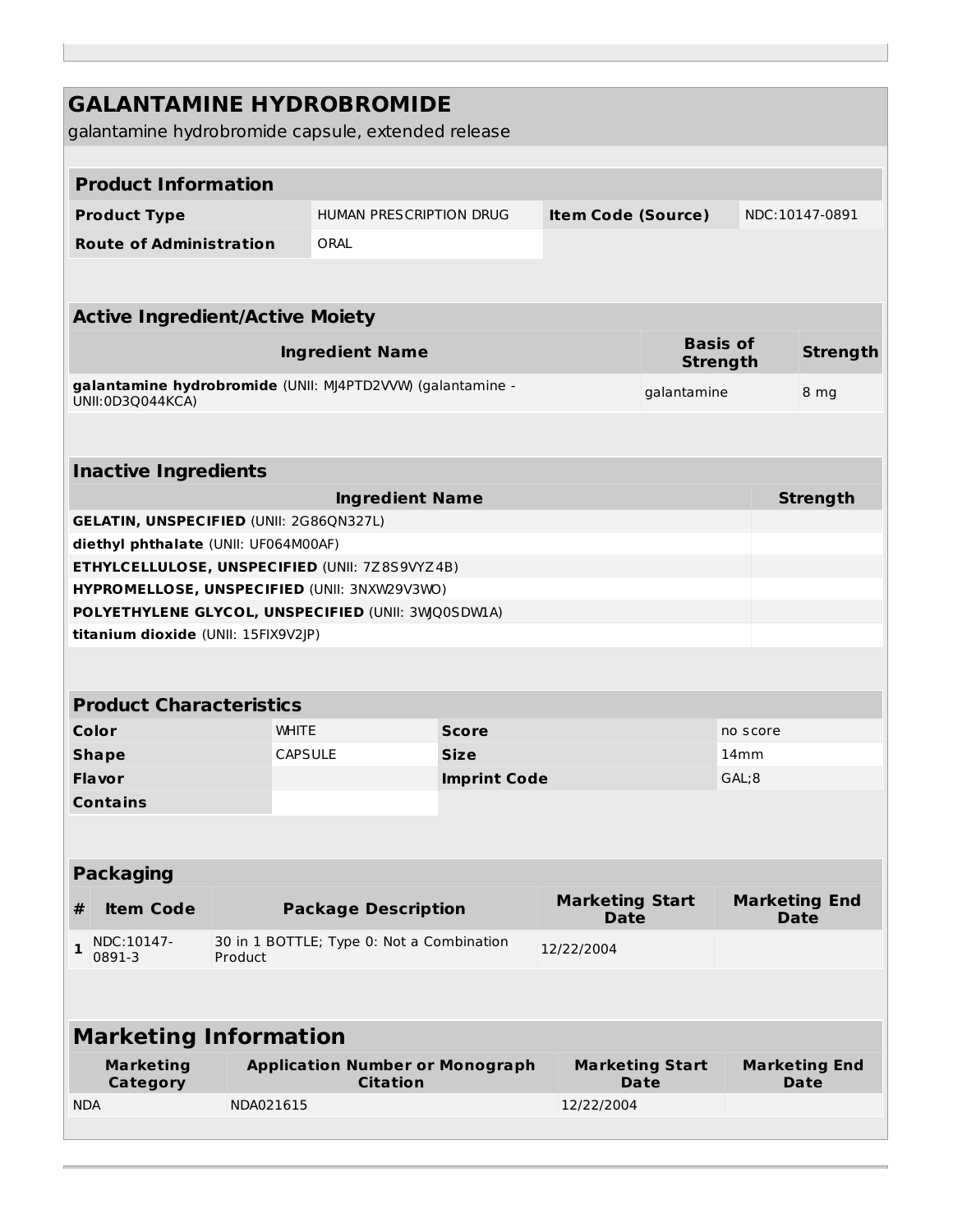|                              |                                                |           | <b>GALANTAMINE HYDROBROMIDE</b>                            |                     |                                       |                                       |          |                                     |  |  |  |  |  |
|------------------------------|------------------------------------------------|-----------|------------------------------------------------------------|---------------------|---------------------------------------|---------------------------------------|----------|-------------------------------------|--|--|--|--|--|
|                              |                                                |           | galantamine hydrobromide capsule, extended release         |                     |                                       |                                       |          |                                     |  |  |  |  |  |
|                              |                                                |           |                                                            |                     |                                       |                                       |          |                                     |  |  |  |  |  |
|                              | <b>Product Information</b>                     |           |                                                            |                     |                                       |                                       |          |                                     |  |  |  |  |  |
|                              | <b>Product Type</b>                            |           | HUMAN PRESCRIPTION DRUG                                    |                     | <b>Item Code (Source)</b>             |                                       |          | NDC:10147-0892                      |  |  |  |  |  |
|                              | <b>Route of Administration</b>                 |           | ORAL                                                       |                     |                                       |                                       |          |                                     |  |  |  |  |  |
|                              |                                                |           |                                                            |                     |                                       |                                       |          |                                     |  |  |  |  |  |
|                              | <b>Active Ingredient/Active Moiety</b>         |           |                                                            |                     |                                       |                                       |          |                                     |  |  |  |  |  |
|                              |                                                |           | <b>Ingredient Name</b>                                     |                     |                                       | <b>Basis of</b>                       |          | <b>Strength</b>                     |  |  |  |  |  |
|                              |                                                |           | galantamine hydrobromide (UNII: MJ4PTD2VVW) (galantamine - |                     |                                       | <b>Strength</b>                       |          |                                     |  |  |  |  |  |
|                              | UNII:0D3Q044KCA)                               |           |                                                            |                     |                                       | galantamine                           |          | 16 <sub>mg</sub>                    |  |  |  |  |  |
|                              |                                                |           |                                                            |                     |                                       |                                       |          |                                     |  |  |  |  |  |
|                              | <b>Inactive Ingredients</b>                    |           |                                                            |                     |                                       |                                       |          |                                     |  |  |  |  |  |
|                              |                                                |           | <b>Ingredient Name</b>                                     |                     |                                       |                                       |          | <b>Strength</b>                     |  |  |  |  |  |
|                              | <b>GELATIN, UNSPECIFIED (UNII: 2G86QN327L)</b> |           |                                                            |                     |                                       |                                       |          |                                     |  |  |  |  |  |
|                              | diethyl phthalate (UNII: UF064M00AF)           |           |                                                            |                     |                                       |                                       |          |                                     |  |  |  |  |  |
|                              |                                                |           | ETHYLCELLULOSE, UNSPECIFIED (UNII: 7Z8S9VYZ4B)             |                     |                                       |                                       |          |                                     |  |  |  |  |  |
|                              |                                                |           | HYPROMELLOSE, UNSPECIFIED (UNII: 3NXW29V3WO)               |                     |                                       |                                       |          |                                     |  |  |  |  |  |
|                              | titanium dioxide (UNII: 15FIX9V2JP)            |           | POLYETHYLENE GLYCOL, UNSPECIFIED (UNII: 3WQ0SDWLA)         |                     |                                       |                                       |          |                                     |  |  |  |  |  |
|                              | ferric oxide red (UNII: 1K09F3G675)            |           |                                                            |                     |                                       |                                       |          |                                     |  |  |  |  |  |
|                              |                                                |           |                                                            |                     |                                       |                                       |          |                                     |  |  |  |  |  |
|                              |                                                |           |                                                            |                     |                                       |                                       |          |                                     |  |  |  |  |  |
|                              | <b>Product Characteristics</b>                 |           |                                                            |                     |                                       |                                       |          |                                     |  |  |  |  |  |
|                              | Color                                          |           | <b>PINK</b>                                                | <b>Score</b>        |                                       |                                       | no score |                                     |  |  |  |  |  |
|                              | <b>Shape</b>                                   |           | CAPSULE                                                    | <b>Size</b>         |                                       |                                       | 18mm     |                                     |  |  |  |  |  |
|                              | <b>Flavor</b>                                  |           |                                                            | <b>Imprint Code</b> |                                       |                                       | GAL; 16  |                                     |  |  |  |  |  |
|                              | <b>Contains</b>                                |           |                                                            |                     |                                       |                                       |          |                                     |  |  |  |  |  |
|                              |                                                |           |                                                            |                     |                                       |                                       |          |                                     |  |  |  |  |  |
|                              | <b>Packaging</b>                               |           |                                                            |                     |                                       |                                       |          |                                     |  |  |  |  |  |
| #                            | <b>Item Code</b>                               |           | <b>Package Description</b>                                 |                     | <b>Marketing Start</b><br><b>Date</b> |                                       |          | <b>Marketing End</b><br><b>Date</b> |  |  |  |  |  |
| $\mathbf{1}$                 | NDC:10147-<br>0892-3                           | Product   | 30 in 1 BOTTLE; Type 0: Not a Combination                  |                     | 12/22/2004                            |                                       |          |                                     |  |  |  |  |  |
|                              |                                                |           |                                                            |                     |                                       |                                       |          |                                     |  |  |  |  |  |
| <b>Marketing Information</b> |                                                |           |                                                            |                     |                                       |                                       |          |                                     |  |  |  |  |  |
|                              | <b>Marketing</b><br>Category                   |           | <b>Application Number or Monograph</b><br><b>Citation</b>  |                     |                                       | <b>Marketing Start</b><br><b>Date</b> |          | <b>Marketing End</b><br>Date        |  |  |  |  |  |
| <b>NDA</b>                   |                                                | NDA021615 |                                                            |                     | 12/22/2004                            |                                       |          |                                     |  |  |  |  |  |
|                              |                                                |           |                                                            |                     |                                       |                                       |          |                                     |  |  |  |  |  |

# **GALANTAMINE HYDROBROMIDE**

L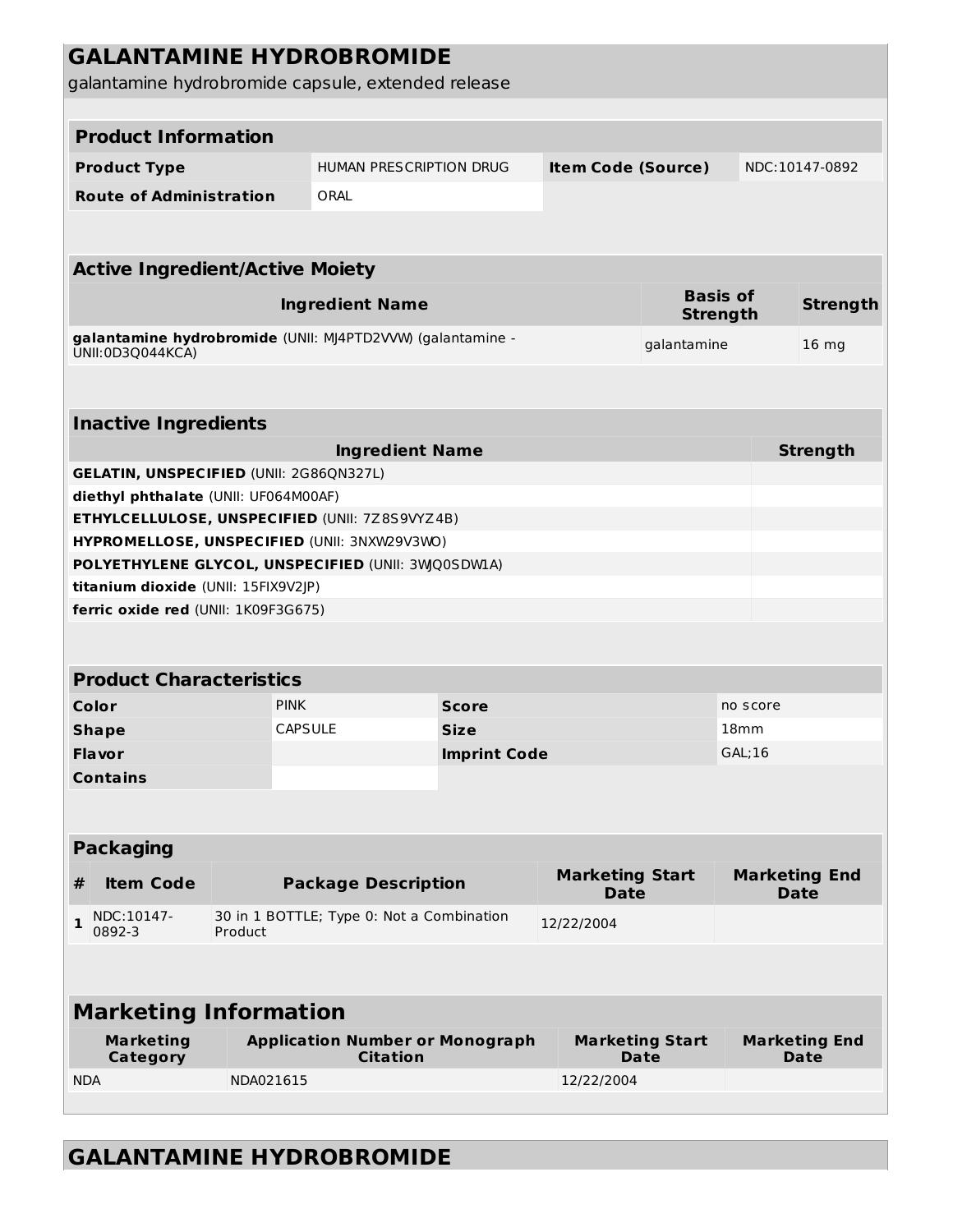|                                                              |                                                                               |                                                      | galantamine hydrobromide capsule, extended release         |             |                                       |          |                                     |                 |
|--------------------------------------------------------------|-------------------------------------------------------------------------------|------------------------------------------------------|------------------------------------------------------------|-------------|---------------------------------------|----------|-------------------------------------|-----------------|
|                                                              |                                                                               |                                                      |                                                            |             |                                       |          |                                     |                 |
| <b>Product Information</b>                                   |                                                                               |                                                      |                                                            |             |                                       |          |                                     |                 |
| <b>Product Type</b>                                          |                                                                               |                                                      | HUMAN PRESCRIPTION DRUG                                    |             | <b>Item Code (Source)</b>             |          |                                     | NDC:10147-0893  |
| <b>Route of Administration</b>                               |                                                                               |                                                      | ORAL                                                       |             |                                       |          |                                     |                 |
|                                                              |                                                                               |                                                      |                                                            |             |                                       |          |                                     |                 |
| <b>Active Ingredient/Active Moiety</b>                       |                                                                               |                                                      |                                                            |             |                                       |          |                                     |                 |
| <b>Basis of</b><br><b>Ingredient Name</b><br><b>Strength</b> |                                                                               |                                                      |                                                            |             |                                       |          | <b>Strength</b>                     |                 |
|                                                              | UNII:0D3Q044KCA)                                                              |                                                      | galantamine hydrobromide (UNII: MJ4PTD2VVW) (galantamine - | galantamine |                                       |          |                                     | 24 mg           |
|                                                              |                                                                               |                                                      |                                                            |             |                                       |          |                                     |                 |
| <b>Inactive Ingredients</b>                                  |                                                                               |                                                      |                                                            |             |                                       |          |                                     |                 |
|                                                              |                                                                               |                                                      | <b>Ingredient Name</b>                                     |             |                                       |          |                                     | <b>Strength</b> |
|                                                              | <b>GELATIN, UNSPECIFIED (UNII: 2G86QN327L)</b>                                |                                                      |                                                            |             |                                       |          |                                     |                 |
|                                                              | diethyl phthalate (UNII: UF064M00AF)                                          |                                                      |                                                            |             |                                       |          |                                     |                 |
|                                                              |                                                                               |                                                      | ETHYLCELLULOSE, UNSPECIFIED (UNII: 7Z8S9VYZ4B)             |             |                                       |          |                                     |                 |
|                                                              |                                                                               |                                                      | HYPROMELLOSE, UNSPECIFIED (UNII: 3NXW29V3WO)               |             |                                       |          |                                     |                 |
|                                                              |                                                                               |                                                      | POLYETHYLENE GLYCOL, UNSPECIFIED (UNII: 3WQ0SDWIA)         |             |                                       |          |                                     |                 |
|                                                              | titanium dioxide (UNII: 15FIX9V2JP)                                           |                                                      |                                                            |             |                                       |          |                                     |                 |
|                                                              | ferric oxide red (UNII: 1K09F3G675)<br>ferric oxide yellow (UNII: EX43802MRT) |                                                      |                                                            |             |                                       |          |                                     |                 |
|                                                              |                                                                               |                                                      |                                                            |             |                                       |          |                                     |                 |
|                                                              |                                                                               |                                                      |                                                            |             |                                       |          |                                     |                 |
|                                                              | <b>Product Characteristics</b>                                                |                                                      |                                                            |             |                                       |          |                                     |                 |
| Color                                                        |                                                                               | BROWN (caramel)                                      | <b>Score</b>                                               |             |                                       | no score |                                     |                 |
| <b>CAPSULE</b><br><b>Shape</b>                               |                                                                               | <b>Size</b>                                          |                                                            |             |                                       |          | 19 <sub>mm</sub>                    |                 |
| Flavor                                                       |                                                                               |                                                      | <b>Imprint Code</b>                                        |             | <b>GAL;24</b>                         |          |                                     |                 |
|                                                              | <b>Contains</b>                                                               |                                                      |                                                            |             |                                       |          |                                     |                 |
|                                                              |                                                                               |                                                      |                                                            |             |                                       |          |                                     |                 |
|                                                              | <b>Packaging</b>                                                              |                                                      |                                                            |             |                                       |          |                                     |                 |
| #                                                            | <b>Item Code</b>                                                              | <b>Package Description</b>                           |                                                            |             | <b>Marketing Start</b><br><b>Date</b> |          | <b>Marketing End</b><br><b>Date</b> |                 |
| $\mathbf{1}$                                                 | NDC:10147-<br>0893-3                                                          | 30 in 1 BOTTLE; Type 0: Not a Combination<br>Product |                                                            |             | 12/22/2004                            |          |                                     |                 |
|                                                              |                                                                               |                                                      |                                                            |             |                                       |          |                                     |                 |
| <b>Marketing Information</b>                                 |                                                                               |                                                      |                                                            |             |                                       |          |                                     |                 |
| <b>Marketing</b><br>Category                                 |                                                                               |                                                      | <b>Application Number or Monograph</b><br><b>Citation</b>  |             | <b>Marketing Start</b><br><b>Date</b> |          | <b>Marketing End</b><br><b>Date</b> |                 |
| <b>NDA</b>                                                   | NDA021615                                                                     |                                                      |                                                            |             | 12/22/2004                            |          |                                     |                 |
|                                                              |                                                                               |                                                      |                                                            |             |                                       |          |                                     |                 |

**Labeler -** Patriot Pharmaceuticals, LLC (178220385)